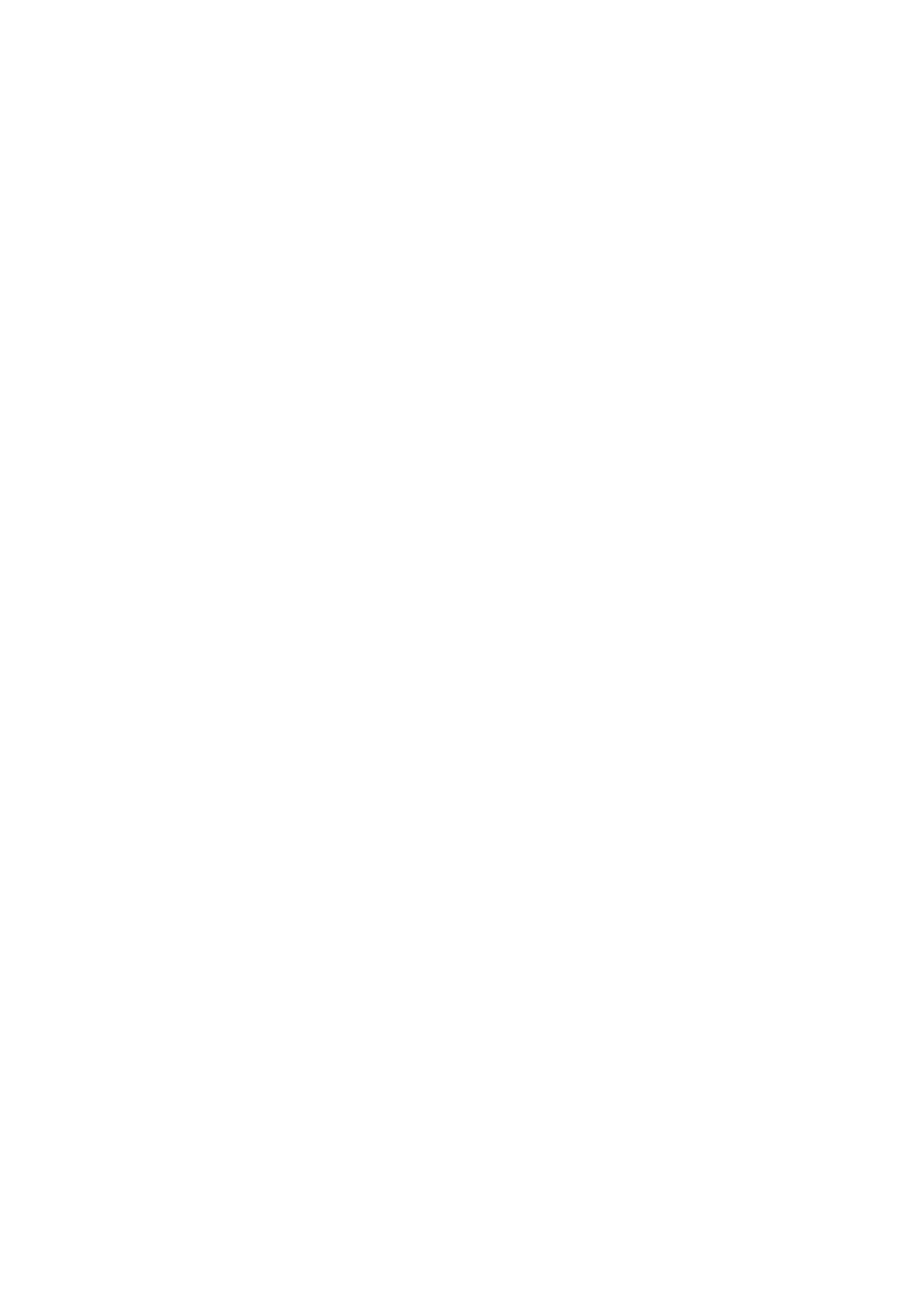## **LIST OF RESOLUTIONS**

| <u>No. 1</u>  | Approval of the Annual Report of the Director General on the Activities of the OIE in<br>2018                                                                                                       |
|---------------|-----------------------------------------------------------------------------------------------------------------------------------------------------------------------------------------------------|
| $N0$ . 2      | Approval of the Report of the Director General on the Management, Activities and<br>Administrative Work of the OIE in 2018                                                                          |
| <u>No. 3</u>  | Approval of the Financial Report for the 92nd Financial Year of the OIE (1 January –<br>31 December 2018)                                                                                           |
| <u>No. 4</u>  | Acknowledgements to the Members and Partners that made Voluntary Contributions<br>or Subsidies to the OIE, or contributed in the Organisation of OIE Meetings and for<br>the Provision of Personnel |
| No. 5         | Modification of the 2019 Budget                                                                                                                                                                     |
| <u>No. 6</u>  | OIE Budgetary Income and Expenses for the 94th Financial Year (1 January to 31)<br>December 2020)                                                                                                   |
| No. 7         | Financial Contributions from OIE Members for 2020                                                                                                                                                   |
| <u>No. 8</u>  | Planned Work Programme for 2019-2020                                                                                                                                                                |
| <u>No. 9</u>  | Renewal of the Appointment of the External Auditor                                                                                                                                                  |
| <u>No. 10</u> | Creation of an OIE Sub-Regional Representation                                                                                                                                                      |
| <u>No. 11</u> | Memorandum of Understanding between the World Organisation for Animal Health<br>(OIE) and the East African Community (EAC)                                                                          |
| <u>No. 12</u> | Memorandum of Understanding between the World Organisation for Animal Health<br>(OIE) and the Association of South East Asian Nations (ASEAN)                                                       |
| <u>No. 13</u> | Memorandum of Understanding between the World Organisation for Animal Health<br>(OIE) and the United Nations Interregional Crime and Justice Research Institute<br>(UNICRI)                         |
| <u>No. 14</u> | OIE's Engagement in the One Health Global Effort to Control Antimicrobial<br>Resistance                                                                                                             |
| <u>No. 15</u> | Recognition of the Foot and Mouth Disease Status of Members                                                                                                                                         |
| <u>No. 16</u> | Endorsement of Official Control Programmes for Foot and Mouth Disease of<br>Members                                                                                                                 |
| No. 17        | Recognition of the Contagious Bovine Pleuropneumonia Status of Members                                                                                                                              |
| No. 18        | Official<br>Control<br>Endorsement<br>οf<br>Programmes<br>for<br>Contagious<br>Bovine<br>Pleuropneumonia of Members                                                                                 |
| <u>No. 19</u> | Recognition of the Bovine Spongiform Encephalopathy Risk Status of Members                                                                                                                          |
| <u>No. 20</u> | Recognition of the African Horse Sickness Status of Members                                                                                                                                         |
| <u>No. 21</u> | Recognition of the Peste des Petits Ruminants Status of Members                                                                                                                                     |
| <u>No. 22</u> | Recognition of the Classical Swine Fever Status of Members                                                                                                                                          |
| No. 23        | Designation of Facilities as Approved for Holding Rinderpest Virus Containing<br>Material                                                                                                           |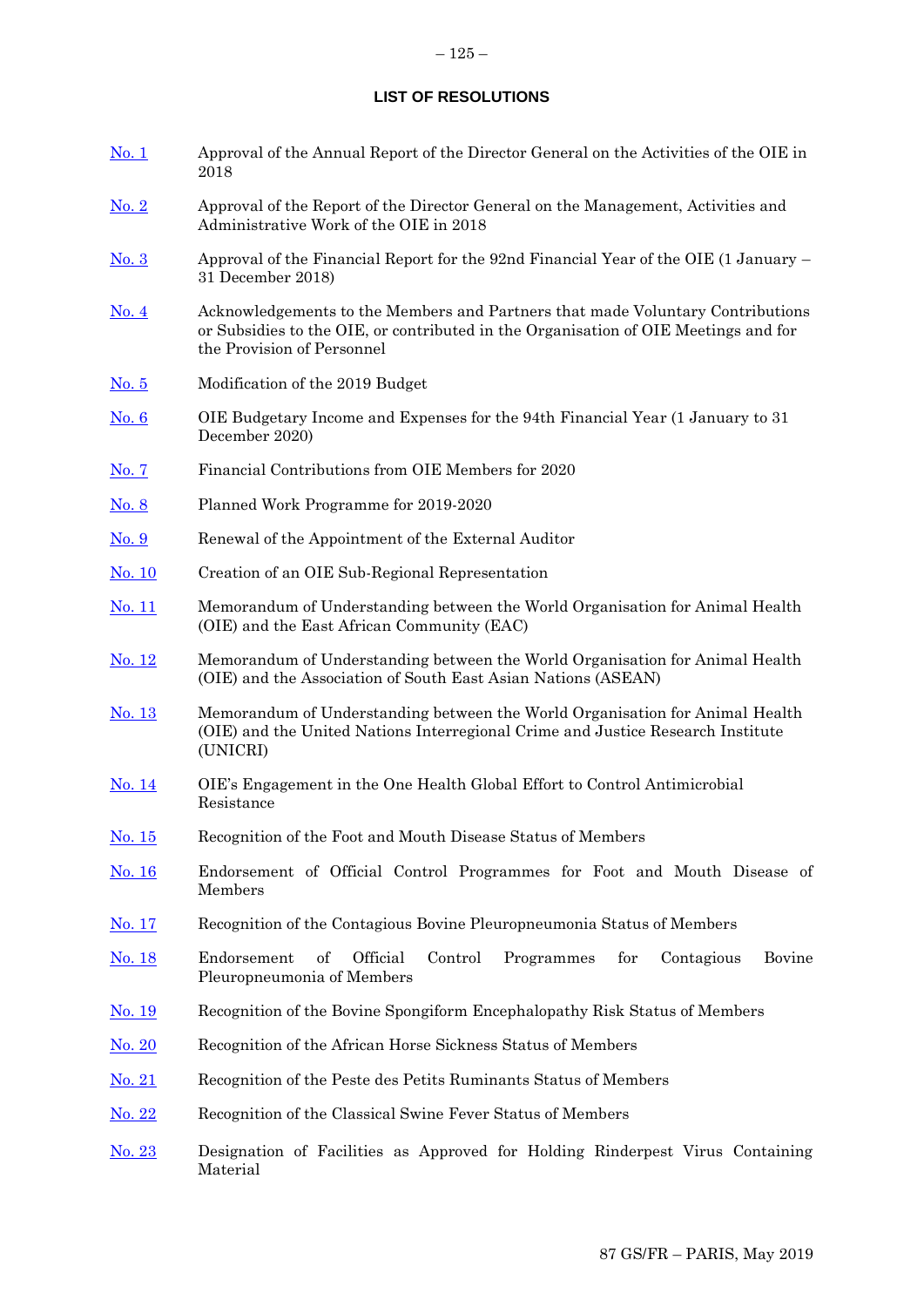- [No. 24](#page-41-0) Extension to the Designation of Facilities Holding Rinderpest Virus Containing Material to Maintain Global Freedom from Rinderpest
- [No. 25](#page-43-0) Amendments to the OIE *Aquatic Animal Health Code*
- [No. 26](#page-44-0) Amendments to the *Manual of Diagnostic Tests for Aquatic Animals*
- [No. 27](#page-45-0) Amendments to the OIE *Terrestrial Animal Health Code*
- [No. 28](#page-47-0) Amendments to the *Manual of Diagnostic Tests and Vaccines for Terrestrial Animals*
- [No. 29](#page-49-0) Designation of OIE Reference Laboratories for terrestrial animal diseases
- [No. 30](#page-51-0) Designation of OIE Collaborating Centres
- [No. 31](#page-53-0) Register of diagnostic kits validated and certified by the OIE
- [No. 32](#page-56-0) How external factors (e.g. climate change, conflicts, socio-economics, trading patterns) will impact Veterinary Services, and the adaptations required
- [No. 33](#page-58-0) Global situation relating to African swine fever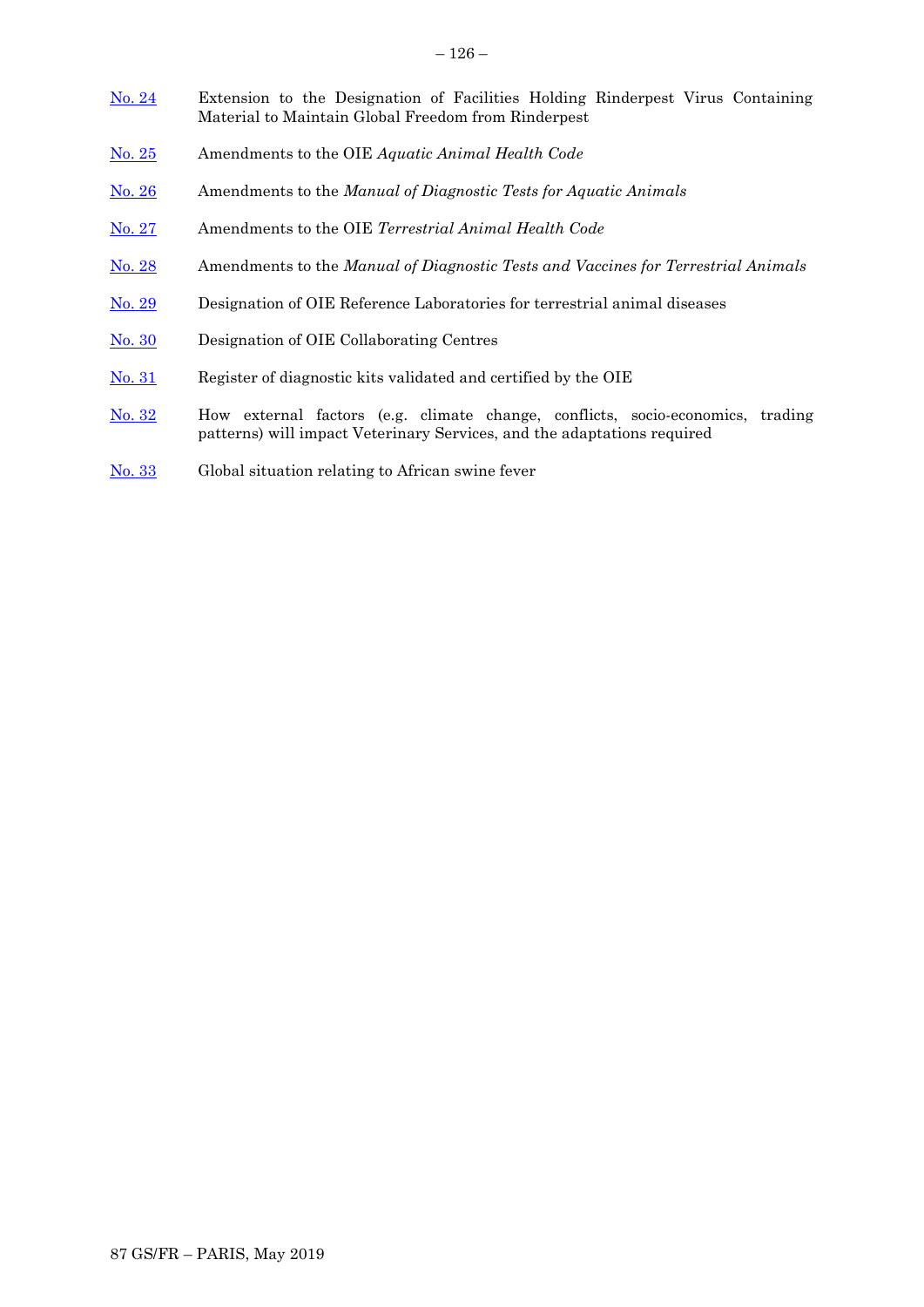## <span id="page-4-0"></span> $-127-$

# RESOLUTION No. 1

# **Approval of the Annual Report of the Director General on the Activities of the OIE in 2018**

In accordance with Article 6 of the Organic Rules of the OIE,

THE ASSEMBLY

RESOLVES

To approve the Annual Report of the Director General on the Activities of the OIE in 2018 (87 SG/1).

 $\overline{\phantom{a}}$  , where  $\overline{\phantom{a}}$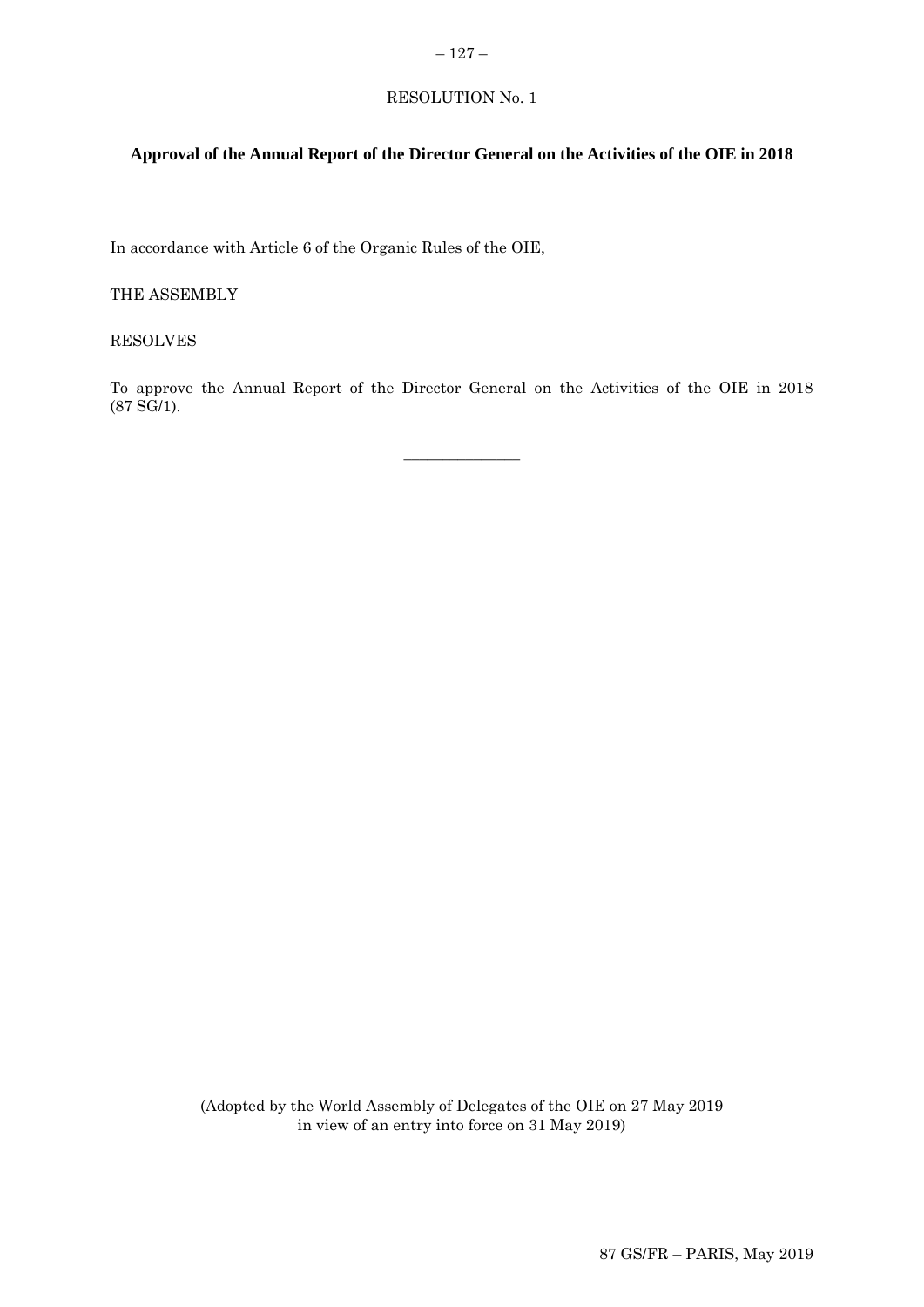# <span id="page-5-0"></span> $-128-$

# RESOLUTION No. 2

# **Approval of the Report of the Director General on the Management, Activities and Administrative Work of the OIE in 2018**

In accordance with Article 6 of the Organic Rules,

THE ASSEMBLY

RESOLVES

To approve the Report of the Director General on the Management, Activities and Administrative Work of the OIE in 2018 (87 SG/3).

 $\overline{\phantom{a}}$  , where  $\overline{\phantom{a}}$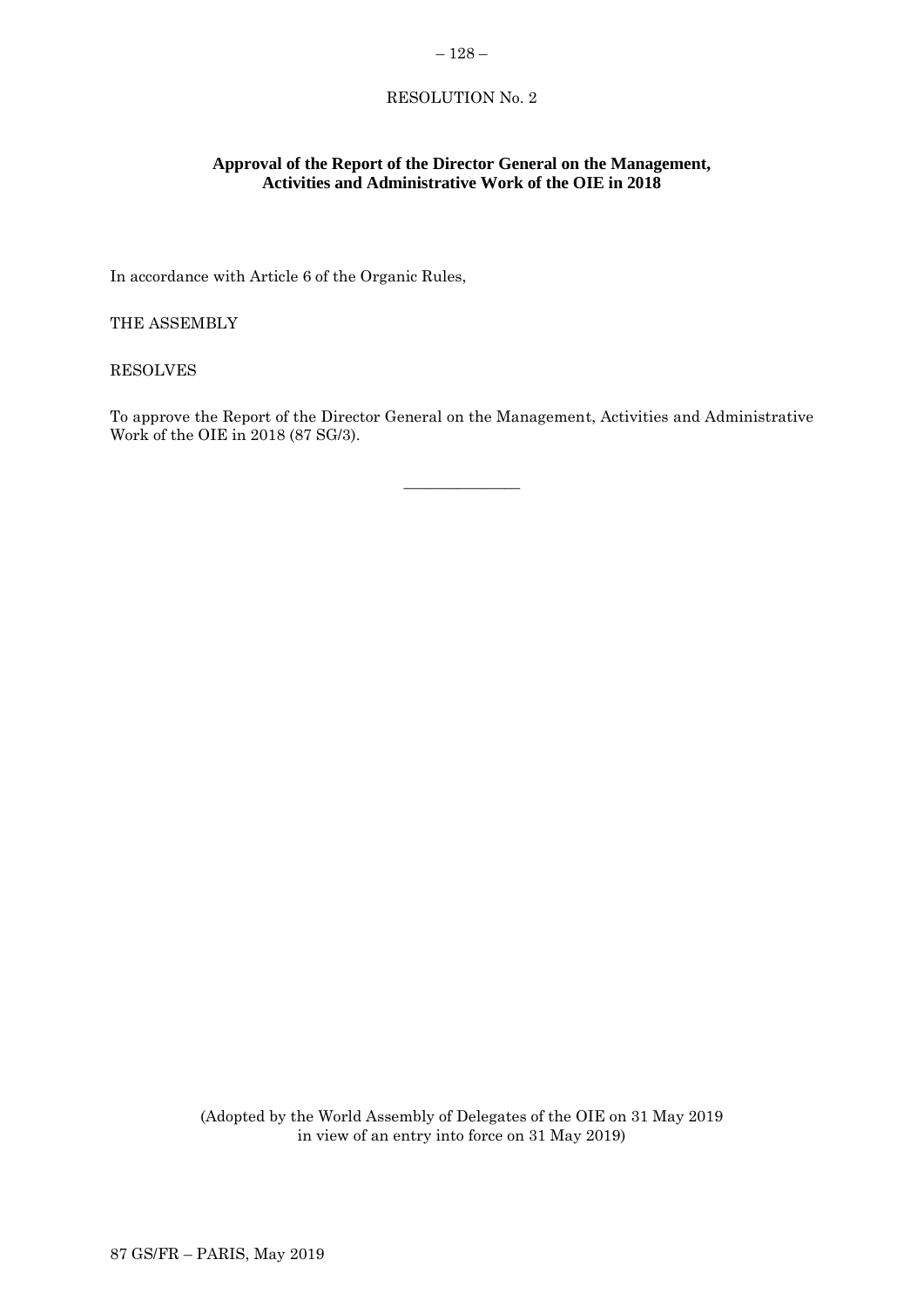## <span id="page-6-0"></span>RESOLUTION No. 3

# **Approval of the Financial Report for the 92nd Financial Year of the OIE (1 January – 31 December 2018)**

In application of Article 15 of the Organic Statutes and Article 6 of the Organic Rules of the OIE,

## THE ASSEMBLY

#### RESOLVES

To approve the Financial Report for the 92nd Financial Year of the OIE (1 January – 31 December 2018) (87 SG/4).

 $\overline{\phantom{a}}$  , where  $\overline{\phantom{a}}$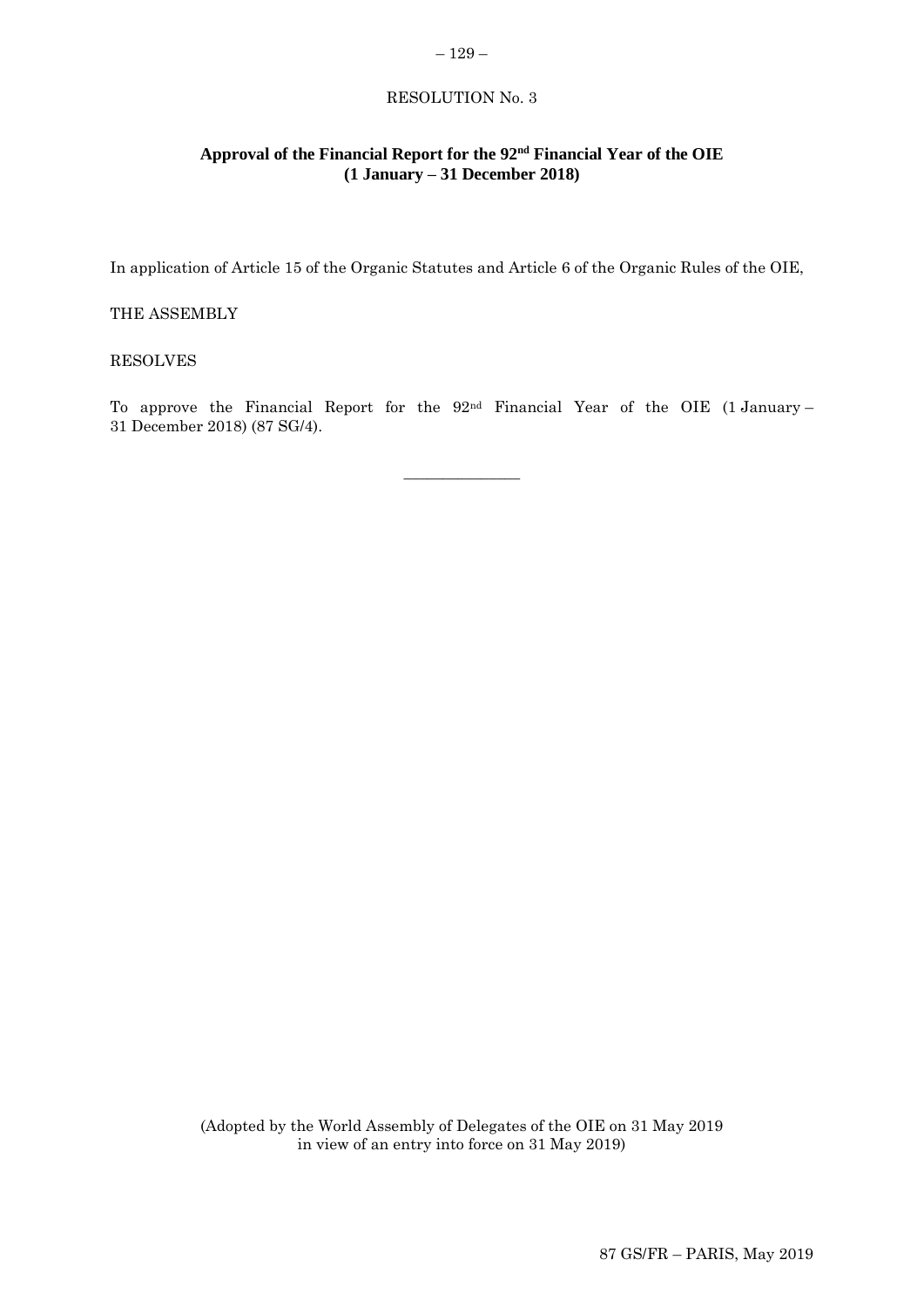#### <span id="page-7-0"></span>– 130 –

## RESOLUTION No. 4

## **Acknowledgements to the Members and Partners that made Voluntary Contributions or Subsidies to the OIE, or contributed in the Organisation of OIE Meetings and for the Provision of Personnel**

Having noted the voluntary contributions or subsidies received by the OIE in 2018 and the meetings organised by the OIE in 2018,

THE ASSEMBLY

REQUESTS

The Director General to sincerely thank:

1. Argentina, Australia, Bahrain, Canada, China (People's Rep. of), Djibouti, Egypt, France, Germany, Ireland, Italy, Japan, Jordan, Kazakhstan, Kenya, Lebanon, The Netherlands, New Zealand, Norway, Oman, Panama, Paraguay, Qatar, Russia, Spain, Sudan, United Arab Emirates, United Kingdom, United States of America and Uzbekistan;

The European Union (European Commission and European Parliament) and the World Bank;

The Bill and Melinda Gates Foundation, the Global Alliance for Livestock Veterinary Medicines (GALVmed), the International Coalition for Working Equids (ICWE), the International Fund for Agricultural Development (IFAD), the International Fund for Animal Welfare (IFAW), the International Horse Sports Confederation, the PEW Charitable Trusts, the Regional International Organization for Plant Protection and Animal Health (OIRSA), the St Jude Children's Hospital and the World Trade Organization;

for their voluntary contributions or subsidies to support the execution of the programmes of the OIE in 2018.

2. Austria, Azerbaijan, Bahamas, Bangladesh, Belgium, Botswana, Burkina Faso, Cameroon, China (People's Rep. of), Colombia, Costa Rica, Cote d'Ivoire, Dominican (Rep of), Egypt, France, Georgia, Germany, Indonesia, Italy, Japan, Jordan, Kazakhstan, Kenya, Korea (Rep of), Laos, Lesotho, Lithuania, Malaysia, Mexico, Moldova, Mongolia, Morocco, Myanmar, Namibia, Niger, Paraguay, Philippines, Poland, Russia, Senegal, Serbia, South Africa, Switzerland, Tanzania, Thailand, Tunisia, Turkey, Uganda, United Arab Emirates, United Kingdom and Vietnam;

for their contribution to the organisation of OIE Regional Conferences, seminars and workshops that were held during 2018.

3. Argentina, Brazil, Canada, France, Italy, Kenya, Korea (Rep. of), Norway, Panama, United Kingdom and United States of America;

for the provision of personnel paid directly by their country to support the implementation of the programmes of the OIE in 2018.

(Adopted by the World Assembly of Delegates of the OIE on 31 May 2019 in view of an entry into force on 31 May 2019)

 $\overline{\phantom{a}}$  , where  $\overline{\phantom{a}}$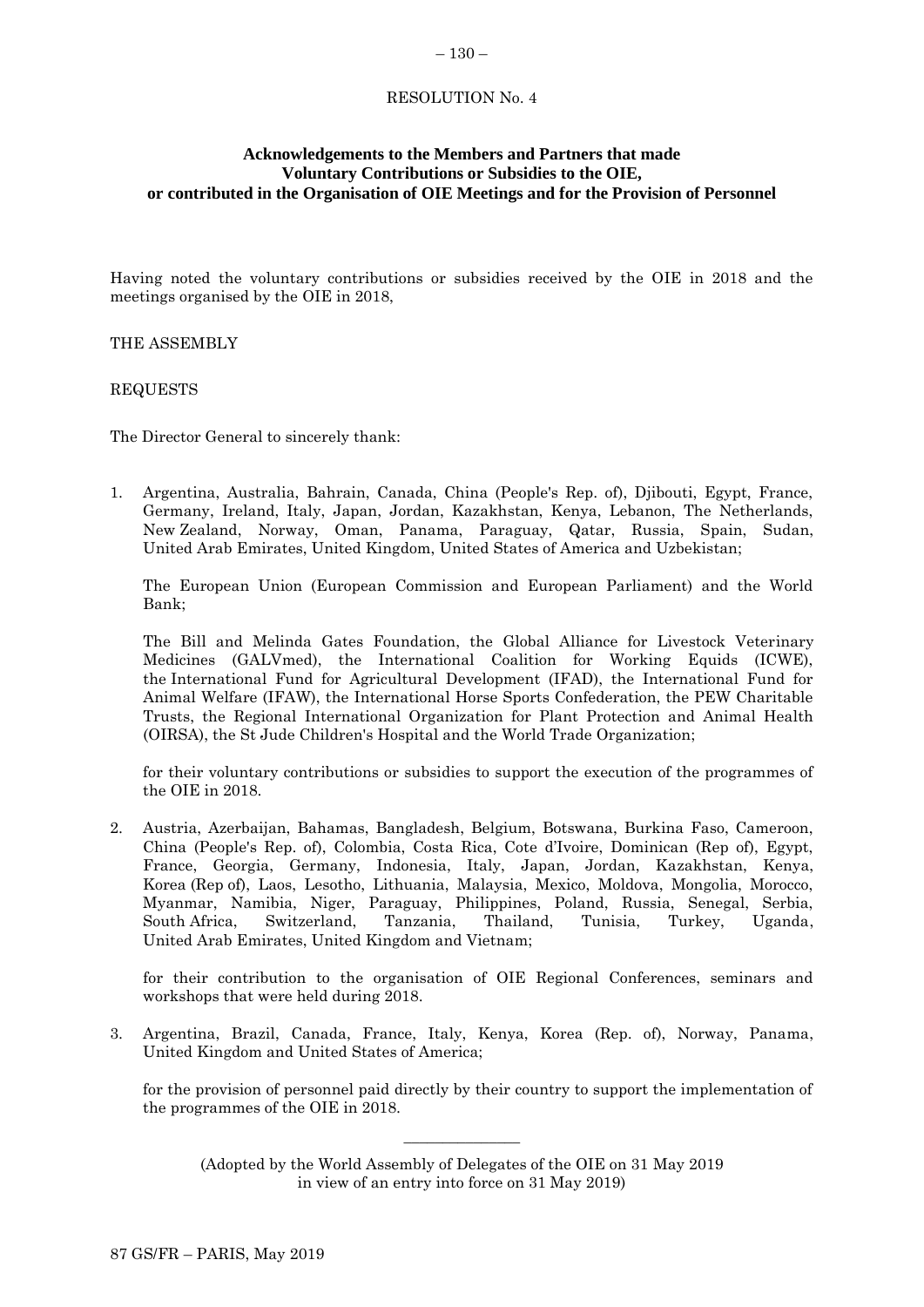# <span id="page-8-0"></span>RESOLUTION No. 5

# **Modification of the 2019 Budget**

In accordance with Article 15 of the Organic Statutes and Article 6 of the Organic Rules of the OIE,

Considering the variation in expenses and income for the 93rd Financial Year (1 January to 31 December 2019),

# THE ASSEMBLY

## RESOLVES

To modify Resolution No. 6 of 24 May 2018 and replace paragraphs 1 and 2 of the said Resolution with the following paragraphs:

1. The budget of the 93rd Financial Year, corresponding to the period from 1 January to 31 December 2019, is set, on the basis of the following income and expenses, at an amount of EUR 15 410 000:

## **1.1. Income**

| <b>Sections</b> | <b>Description</b>                                                                                                                                                                                      | <b>Amount EUR</b> |
|-----------------|---------------------------------------------------------------------------------------------------------------------------------------------------------------------------------------------------------|-------------------|
| Section 1       | OIE Members' contributions established according to the<br>categories provided in Article 11 of the Organic Statutes<br>of the OIE and in accordance with Article 14 of the<br>Organic Rules of the OIE | 10 722 750        |
|                 | Extraordinary contributions                                                                                                                                                                             | 1 201 050         |
|                 | <b>Sub-total Section 1</b>                                                                                                                                                                              | 11 923 800        |
|                 | Registration fees (General Session, conferences)                                                                                                                                                        | 90 000            |
|                 | Publication sales                                                                                                                                                                                       | 30 000            |
|                 | Fees for evaluation of sanitary status applications                                                                                                                                                     | 100 000           |
| Section 2       | World Fund overheads                                                                                                                                                                                    | 850 000           |
|                 | Internal contributions                                                                                                                                                                                  | 680 000           |
|                 | Other operating income                                                                                                                                                                                  | 1 336 600         |
|                 | <b>Sub-total Section 2</b>                                                                                                                                                                              | 3 086 600         |
|                 | Investment income                                                                                                                                                                                       | 20 000            |
|                 | Extraordinary income                                                                                                                                                                                    | 85 600            |
| Section 3       | Recovery of subsidies                                                                                                                                                                                   | 43 000            |
|                 | Cancellation of provisions                                                                                                                                                                              | 251 000           |
|                 | <b>Sub-total Section 3</b>                                                                                                                                                                              | 399 600           |
|                 | <b>TOTAL</b>                                                                                                                                                                                            | 15 410 000        |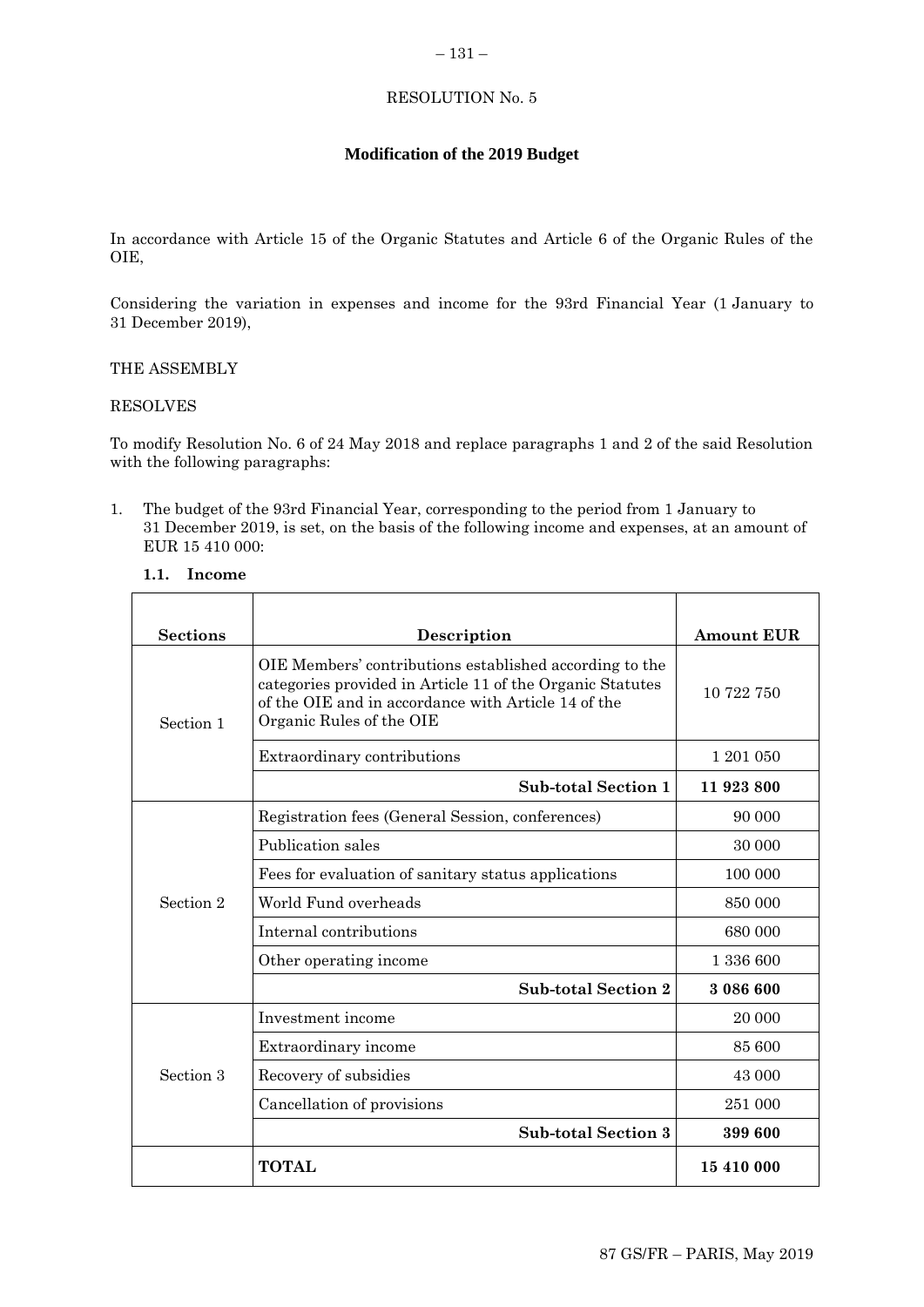# **1.2. Expenses**

| 1.2.1 |  |  | Expenses by budgetary section |  |
|-------|--|--|-------------------------------|--|
|-------|--|--|-------------------------------|--|

| <b>Budgetary sections</b>                        | <b>Amount EUR</b> |
|--------------------------------------------------|-------------------|
| 1. Purchases                                     | 177 700           |
| 2. Outside services                              | 4914750           |
| 3. Taxes                                         | 17 000            |
| 4. Staff costs                                   | 8 040 500         |
| 5. Administrative expenses and financial charges | 1 301 050         |
| 6. Extraordinary expenses                        |                   |
| 7. Depreciation and amortisation expenses        | 959 000           |
| <b>TOTAL</b>                                     | 15 410 000        |

# 1.2.2 Expenses by field of activity

| <b>Field of Activity</b> |                                               | <b>Amount EUR</b> |
|--------------------------|-----------------------------------------------|-------------------|
| 1.                       | Assembly and Council                          | 982 000           |
| 2.                       | General Directorate and Administration        | 2 345 950         |
| 3.                       | Communication                                 | 489 500           |
| 4.                       | <b>Information Systems</b>                    | 813 500           |
| 5.                       | Animal Health Information                     | 1 734 000         |
| 6.                       | Publications                                  | 588 300           |
| 7.                       | <b>International Standards and Science</b>    | 3 178 500         |
| 8.                       | Regional Activities                           | 1 295 500         |
| 9.                       | Missions and organisation of various meetings | 773 500           |
| 10.                      | General expenses                              | 1 055 200         |
| 11.                      | Regional and Sub-Regional Representations     | 1 195 050         |
| 12.                      | Depreciation and amortisation expenses        | 959 000           |
|                          | <b>TOTAL</b>                                  | 15 410 000        |

(Adopted by the World Assembly of Delegates of the OIE on 31 May 2019 in view of an entry into force on 31 May 2019)

 $\overline{\phantom{a}}$  , where  $\overline{\phantom{a}}$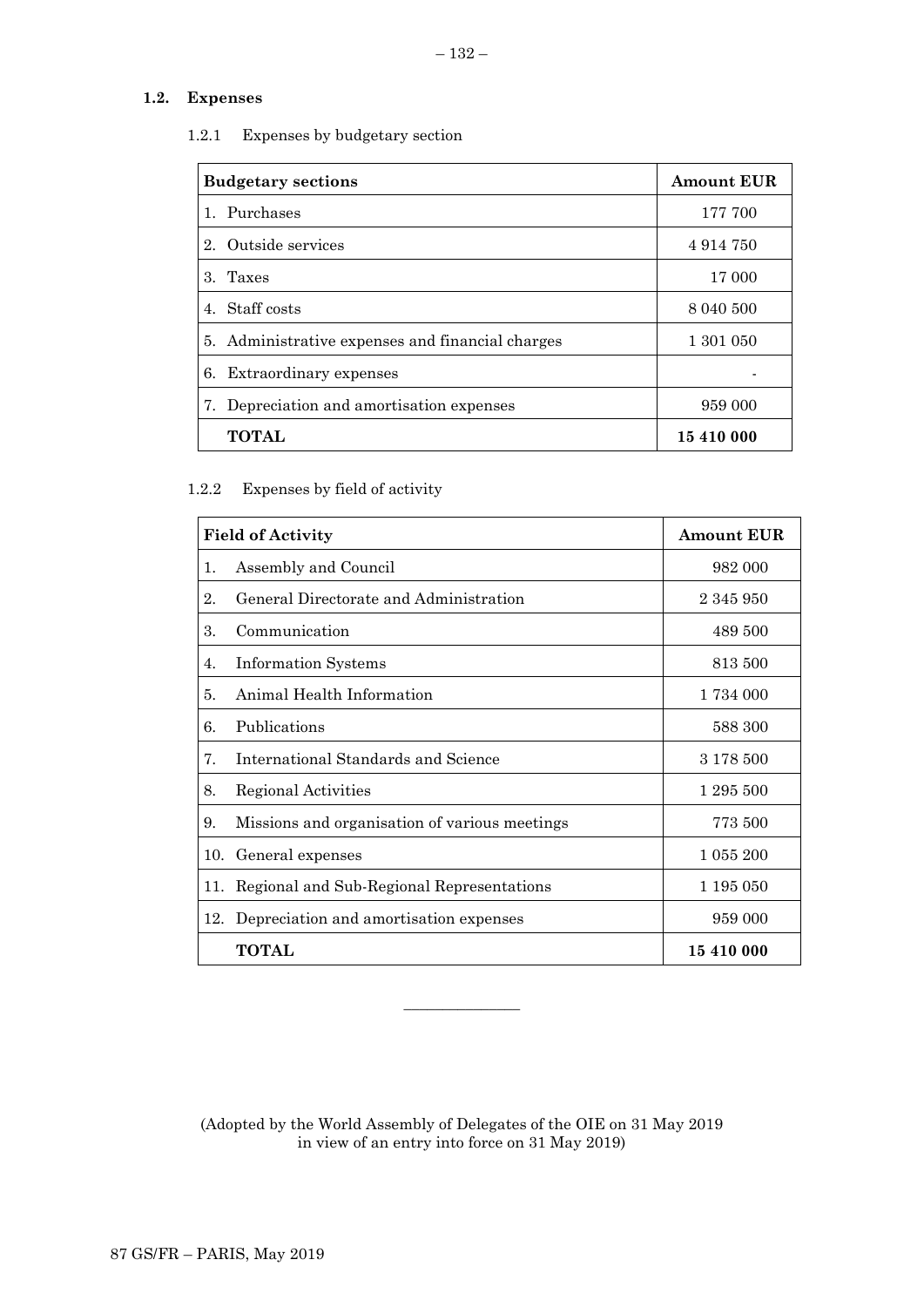## <span id="page-10-0"></span>– 133 –

# RESOLUTION No. 6

# **OIE Budgetary Income and Expenses for the 94th Financial Year (1 January to 31 December 2020)**

In accordance with Article 15 of the Organic Statutes and Article 6.h of the Organic Rules of the OIE,

## THE ASSEMBLY

## DECIDES

That the budget for the 94th Financial Year, corresponding to the period from 1 January to 31 December 2020, shall be set in terms of income and expenses at an amount of EUR 15 510 000, established as follows:

## **1. Income**

| <b>Sections</b> | Description                                                                                                                                                                                             | <b>Amount EUR</b> |
|-----------------|---------------------------------------------------------------------------------------------------------------------------------------------------------------------------------------------------------|-------------------|
| Section 1       | OIE Members' contributions established<br>according to the categories provided in Article 11<br>of the Organic Statutes of the OIE and in accordance<br>with Article 14 of the Organic Rules of the OIE | 11 000 700        |
|                 | Extraordinary contributions                                                                                                                                                                             | 1 080 340         |
|                 | <b>Sub-total Section 1</b>                                                                                                                                                                              | 12 081 040        |
|                 | Registration fees (General Session, conferences)                                                                                                                                                        | 100 000           |
|                 | Publication sales                                                                                                                                                                                       | 30 000            |
|                 | Fees for evaluating disease status dossiers                                                                                                                                                             | 100 000           |
| Section 2       | World Fund overheads                                                                                                                                                                                    | 850 000           |
|                 | Internal contributions                                                                                                                                                                                  | 710 000           |
|                 | Other operating income                                                                                                                                                                                  | 1 220 000         |
|                 | <b>Sub-total Section 2</b>                                                                                                                                                                              | 3 010 000         |
|                 | Investment income                                                                                                                                                                                       | 20 000            |
|                 | Extraordinary income                                                                                                                                                                                    | 42 460            |
| Section 3       | Recovery of subsidies                                                                                                                                                                                   | 33 500            |
|                 | Cancellation of provisions                                                                                                                                                                              | 323 000           |
|                 | <b>Sub-total Section 3</b>                                                                                                                                                                              | 418960            |
|                 | <b>TOTAL</b>                                                                                                                                                                                            | 15 510 000        |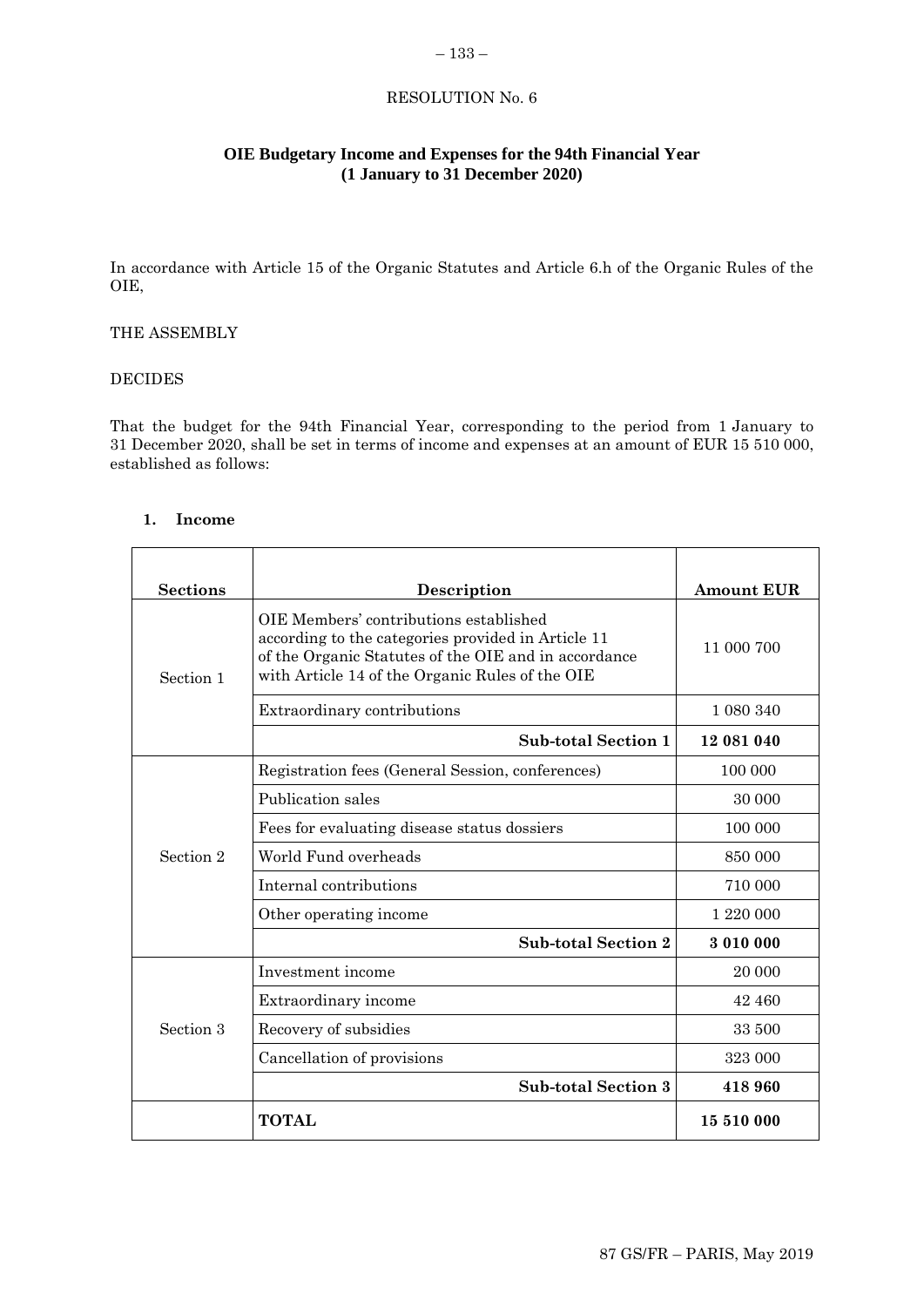# **2. Expenses**

2.1. Expenses by budgetary section

| <b>Budgetary section</b>                         | <b>Amount EUR</b> |
|--------------------------------------------------|-------------------|
| 1. Purchases                                     | 179 100           |
| Outside services<br>$2_{-}$                      | 4 630 400         |
| 3. Taxes                                         | 17 000            |
| 4. Staff costs                                   | 8 381 500         |
| 5. Administrative expenses and financial charges | 1 207 000         |
| Extraordinary expenses<br>6.                     |                   |
| Depreciation and amortisation expenses<br>7.     | 1 095 000         |
| TOTAL                                            | 15 510 000        |

2.2. Expenses by field of activity

| <b>Field of Activity</b> |                                               | <b>Amount EUR</b> |
|--------------------------|-----------------------------------------------|-------------------|
| 1.                       | Assembly and Council                          | 982 000           |
| 2.                       | General Directorate and Administration        | 2 251 500         |
| 3.                       | Communication                                 | 503 500           |
| 4.                       | <b>Information Systems</b>                    | 827 500           |
| 5.                       | Animal Health Information                     | 1 657 000         |
| 6.                       | Publications                                  | 604 300           |
| 7.                       | International Standards and Science           | 3 3 1 3 5 0 0     |
| 8.                       | Regional Activities                           | 1 287 500         |
| 9.                       | Missions and organisation of various meetings | 783 000           |
| 10.                      | General expenses                              | 1 087 200         |
| 11.                      | Regional and Sub-Regional Representations     | 1 118 000         |
|                          | 12. Depreciation and amortisation expenses    | 1 095 000         |
|                          | <b>TOTAL</b>                                  | 15 510 000        |

(Adopted by the World Assembly of Delegates of the OIE on 31 May 2019 in view of an entry into force on 31 May 2019)

\_\_\_\_\_\_\_\_\_\_\_\_\_\_\_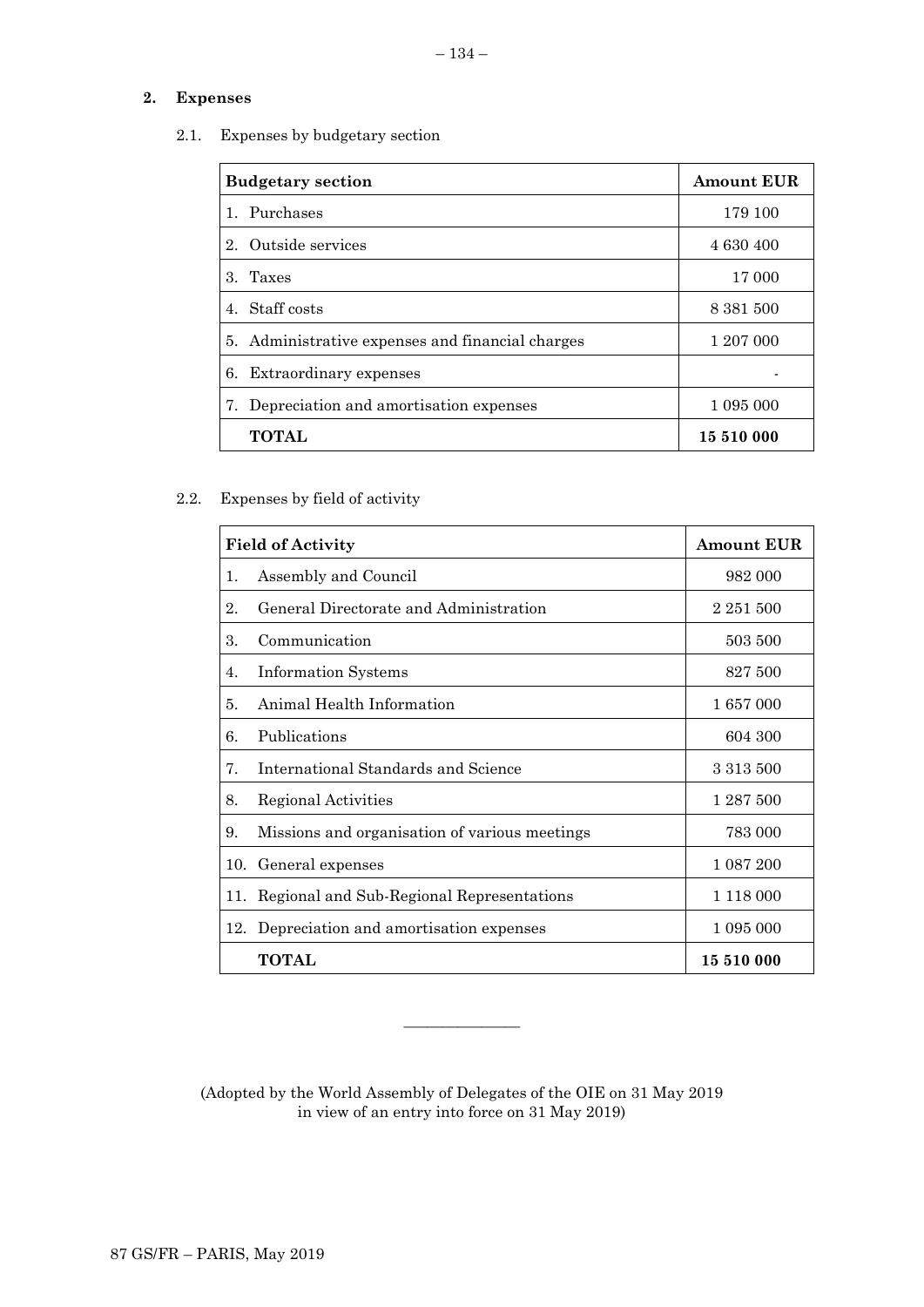#### <span id="page-12-0"></span> $-135-$

## RESOLUTION No. 7

## **Financial contributions from OIE Members for 2020**

In accordance with Article 11 of the Organic Statutes and Article 14 of the Organic Rules,

#### CONSIDERING

The need to meet the budgetary expenses of the OIE for 2020,

Resolution No. 8 dated 1 June 2001 related to contributions by the Least Developed Countries (LDC),

Resolution No. 11 of 30 May 2014 creating two categories of extraordinary contributions,

Resolution No. 15 of 24 May 2018 related to taking an annual price index into account when calculating the annual contributions of OIE Members,

## THE ASSEMBLY

#### DECIDES

1) that the annual contributions from Members of the OIE be established for the 2020 Financial Year as follows (in EUR):

| Category                 | Annual total contribution |
|--------------------------|---------------------------|
| 1 <sup>st</sup> category | 215 700 EUR               |
| 2 <sup>nd</sup> category | 172 560 EUR               |
| 3 <sup>rd</sup> category | 129 420 EUR               |
| 4 <sup>th</sup> category | 86 280 EUR                |
| 5 <sup>th</sup> category | 43 140 EUR                |
| 6 <sup>th</sup> category | 25 884 EUR                |

that the OIE will call for only 50% of the total contributions due, in accordance with the sixcategory scale, from the Members classified as LDCs (Least Developed Countries) by the Economic and Social Council of the United Nations.

2) that Members, while retaining the choice of category in which they are registered, may if they wish opt for one of the two extraordinary categories for 2020, in which case, the Members concerned shall be exempt from their statutory contribution for the year in question.

The two extraordinary categories of contribution of a lump sum are as follows:

Category A: EUR 500 000 minimum Category B: EUR 300 000 minimum

 $\overline{\phantom{a}}$  , where  $\overline{\phantom{a}}$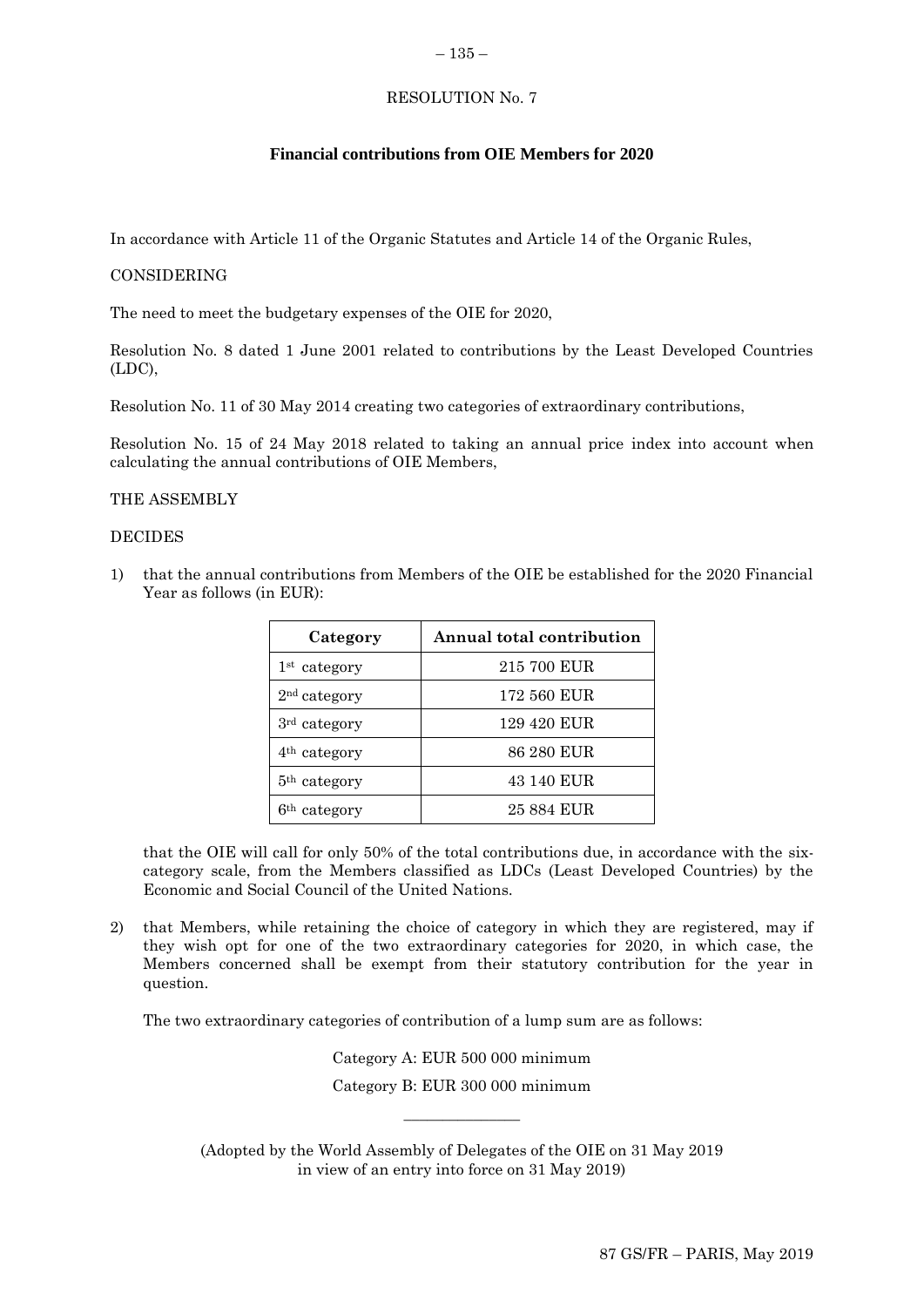## <span id="page-13-0"></span>RESOLUTION No. 8

# **Planned Work Programme for 2019-2020**

Considering the Sixth Strategic Plan of the OIE, established for the 2016-2020 period,

THE ASSEMBLY, ON THE PROPOSAL OF THE COUNCIL

## 1) DECIDES

To approve the Planned Work Programme for 2019-2020 (87 SG/6-A), subject to prioritisation by the Council to ensure that expenditure remains within the allotted budget.

## 2) RECOMMENDS THAT

Members provide the necessary support to allow the Planned Work Programme to be carried out, in the form of payment of both regular contributions and, when possible, voluntary contributions to the Regular Budget and/or to the World Animal Health and Welfare Fund, or any other form of support to OIE activities.

 $\overline{\phantom{a}}$  , where  $\overline{\phantom{a}}$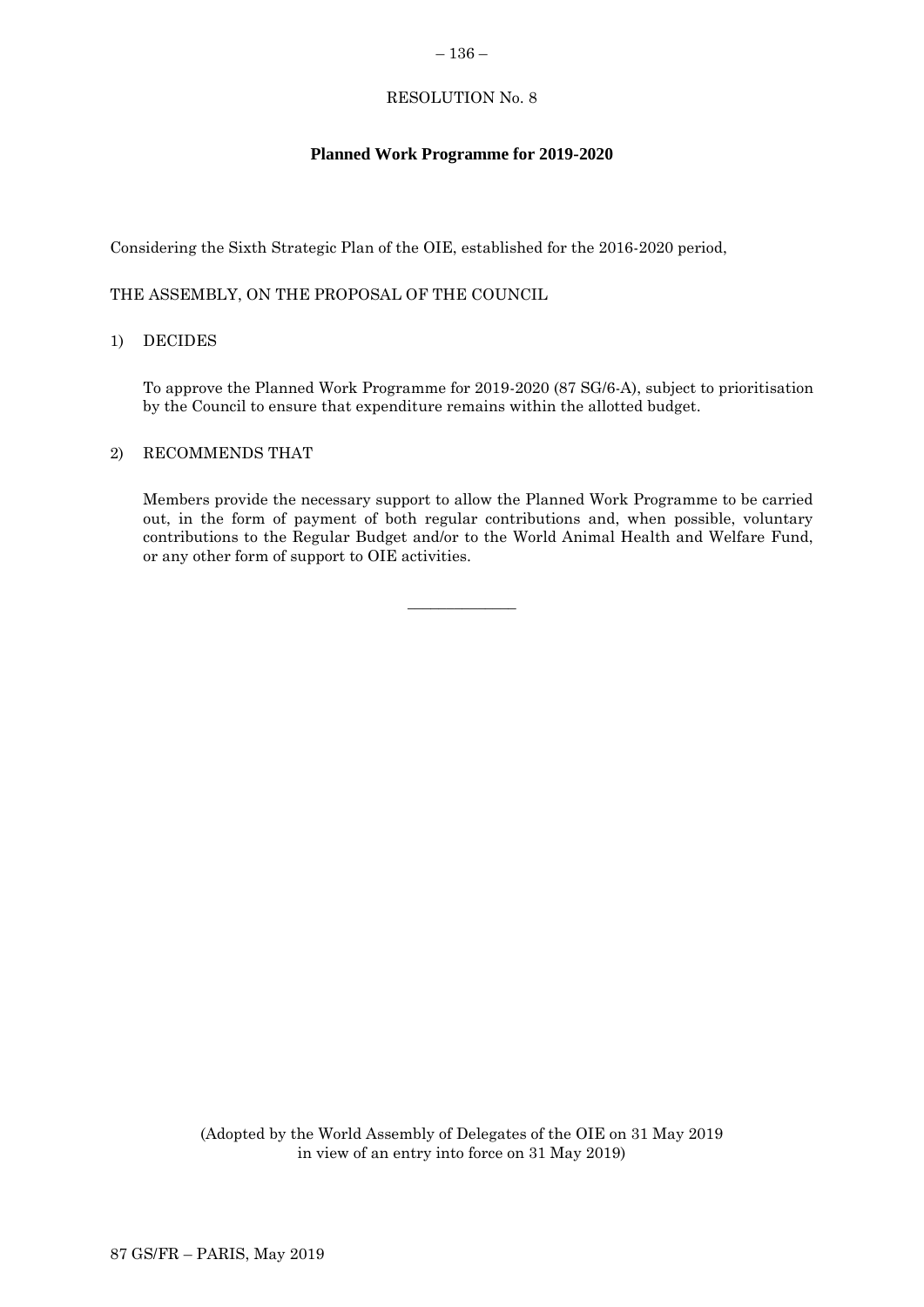# <span id="page-14-0"></span>– 137 –

# RESOLUTION No. 9

## **Renewal of the Appointment of the External Auditor**

In accordance with Article 12.1. of the Financial Regulations concerning the appointment of the External Auditor and the renewal of his mandate,

THE ASSEMBLY

RESOLVES

To renew for a period of 1 year (2019) the appointment of Mr Didier Selles as External Auditor of OIE Accounts.

 $\overline{\phantom{a}}$  , where  $\overline{\phantom{a}}$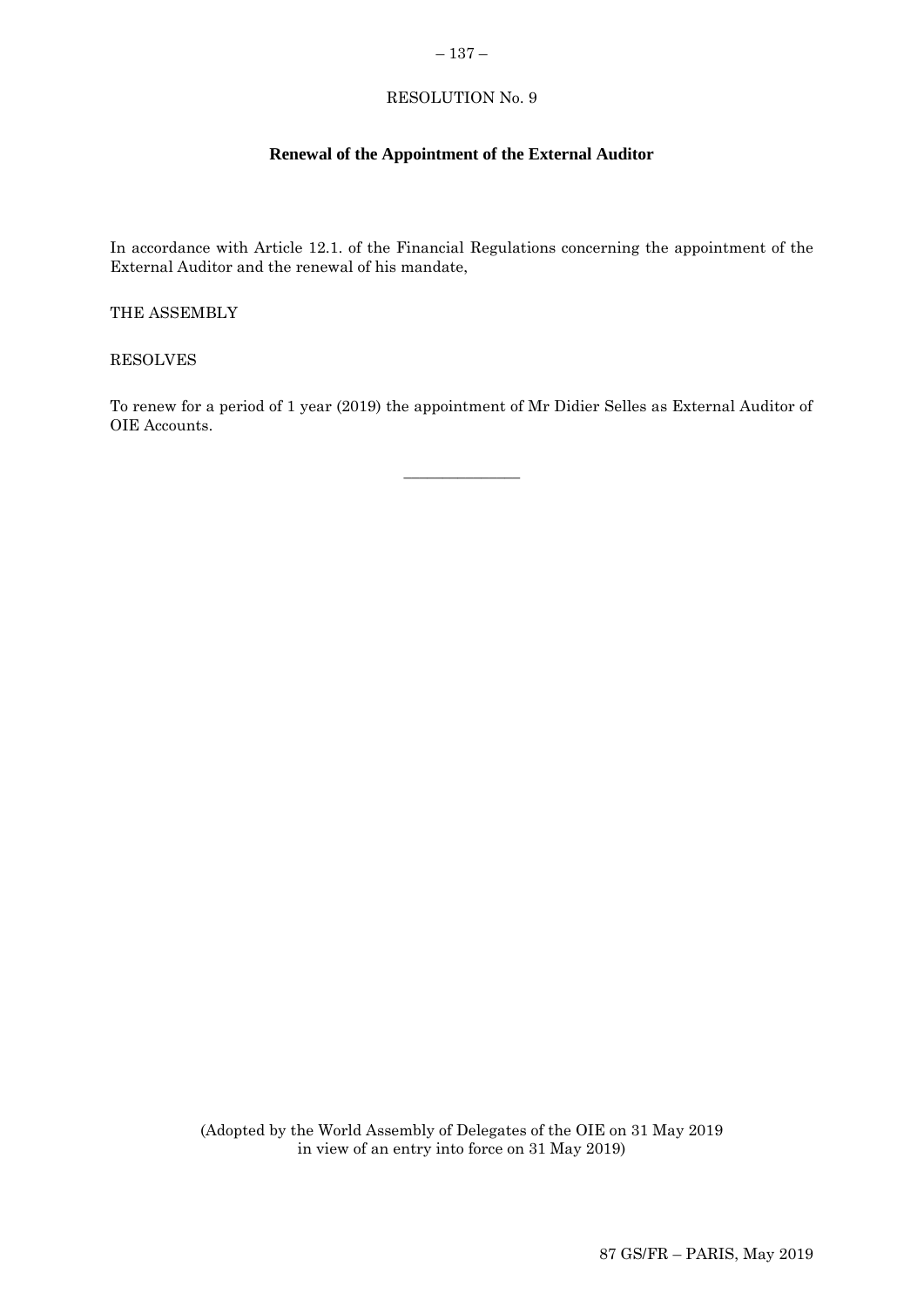#### <span id="page-15-0"></span>– 138 –

## RESOLUTION No. 10

# **Creation of an OIE Sub-Regional Representation**

# IN ACCORDANCE with Article 33 of the General Rules of the OIE,

# CONSIDERING

- 1. The attention paid by the OIE to regional and sub-regional matters,
- 2. The objectives of the Sixth Strategic Plan for the period 2016-2020, in particular the chapter relating the support to the Members for the capacity building of the National Veterinary Services,
- 3. The current network of the OIE Representations established, with the support of the Council of the OIE, in Argentina (Buenos Aires), in Belgium (Brussels), in Botswana (Gaborone), in Japan (Tokyo), in Kazakhstan (Astana), in Kenya (Nairobi), in Lebanon (Beirut), in Mali (Bamako), in Panama (Panama City), in Russia (Moscow), in Thailand (Bangkok) and in Tunisia (Tunis),
- 4. The need of an extension of the Representation's network to carry out the activities programme of the Organisation, in favour of the Members,

## AND CONSIDERING

The commitment of the United Arab Emirates to support the proper functioning of the OIE Sub-Regional Representation,

## THE ASSEMBLY, ON THE PROPOSAL OF THE REGIONAL COMMISSION FOR THE MIDDLE EAST ON THE COUNCIL'S OPINION

## DECIDES

The creation in Abu Dhabi (United Arab Emirates) of a Sub-Regional Representation of the OIE.

 $\overline{\phantom{a}}$  , where  $\overline{\phantom{a}}$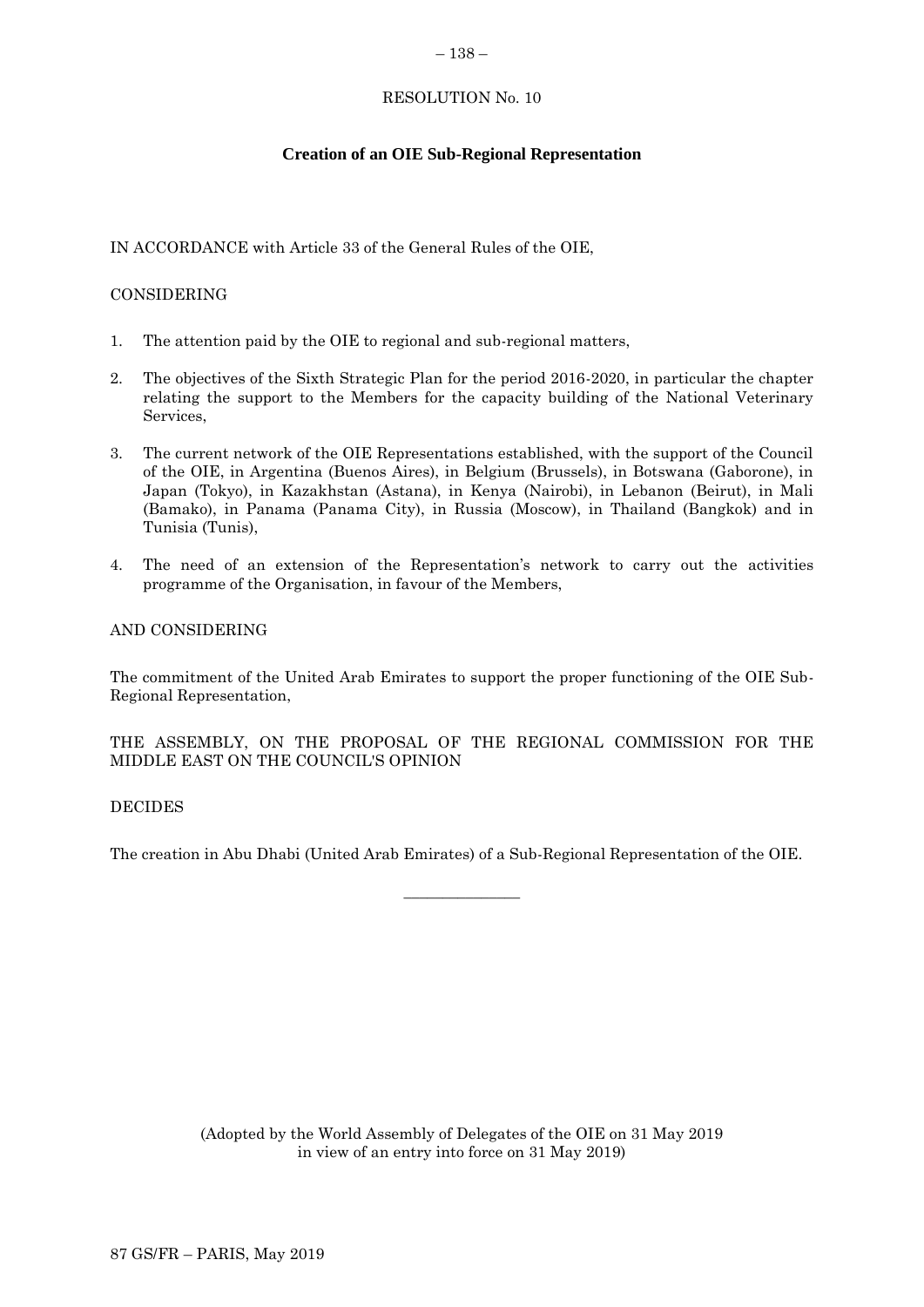#### <span id="page-16-0"></span>– 139 –

## RESOLUTION No. 11

## **Memorandum of Understanding between the World Organisation for Animal Health (OIE) and the East African Community (EAC)**

#### CONSIDERING

That it is desirable, in the general interest of all concerned, that cooperation be established between the World Organisation for Animal Health (OIE) and the East African Community (EAC),

That the Memorandum of Understanding between the OIE and the EAC was approved following the deliberations of the Council on 20 February 2019 (87 SG/19),

#### THE ASSEMBLY

#### DECIDES

To approve the terms of this Memorandum of Understanding and its signature by the Director General on behalf of the OIE.

\_\_\_\_\_\_\_\_\_\_\_\_\_\_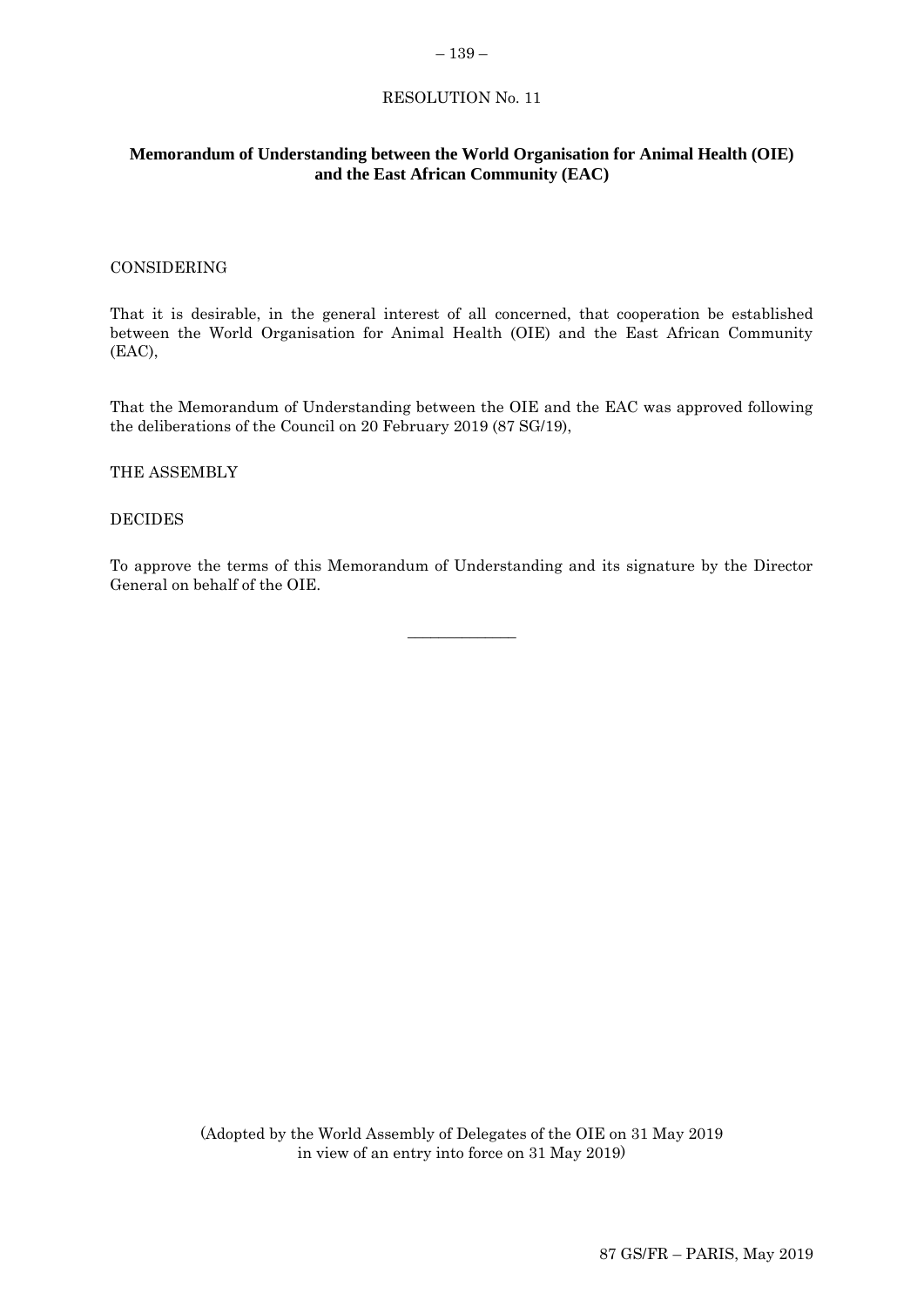#### <span id="page-17-0"></span> $-140-$

## RESOLUTION No. 12

## **Memorandum of Understanding between the World Organisation for Animal Health (OIE) and the Association of South East Asian Nations (ASEAN)**

#### CONSIDERING

That it is desirable, in the general interest of all concerned, that cooperation be established between the World Organisation for Animal Health (OIE) and the Association of South East Asian Nations (ASEAN),

That the Memorandum of Understanding between the OIE and the ASEAN was approved following the deliberations of the Council on 20 February 2019 (87 SG/20),

#### THE ASSEMBLY

### DECIDES

To approve the terms of this Memorandum of Understanding and its signature by the Director General on behalf of the OIE.

\_\_\_\_\_\_\_\_\_\_\_\_\_\_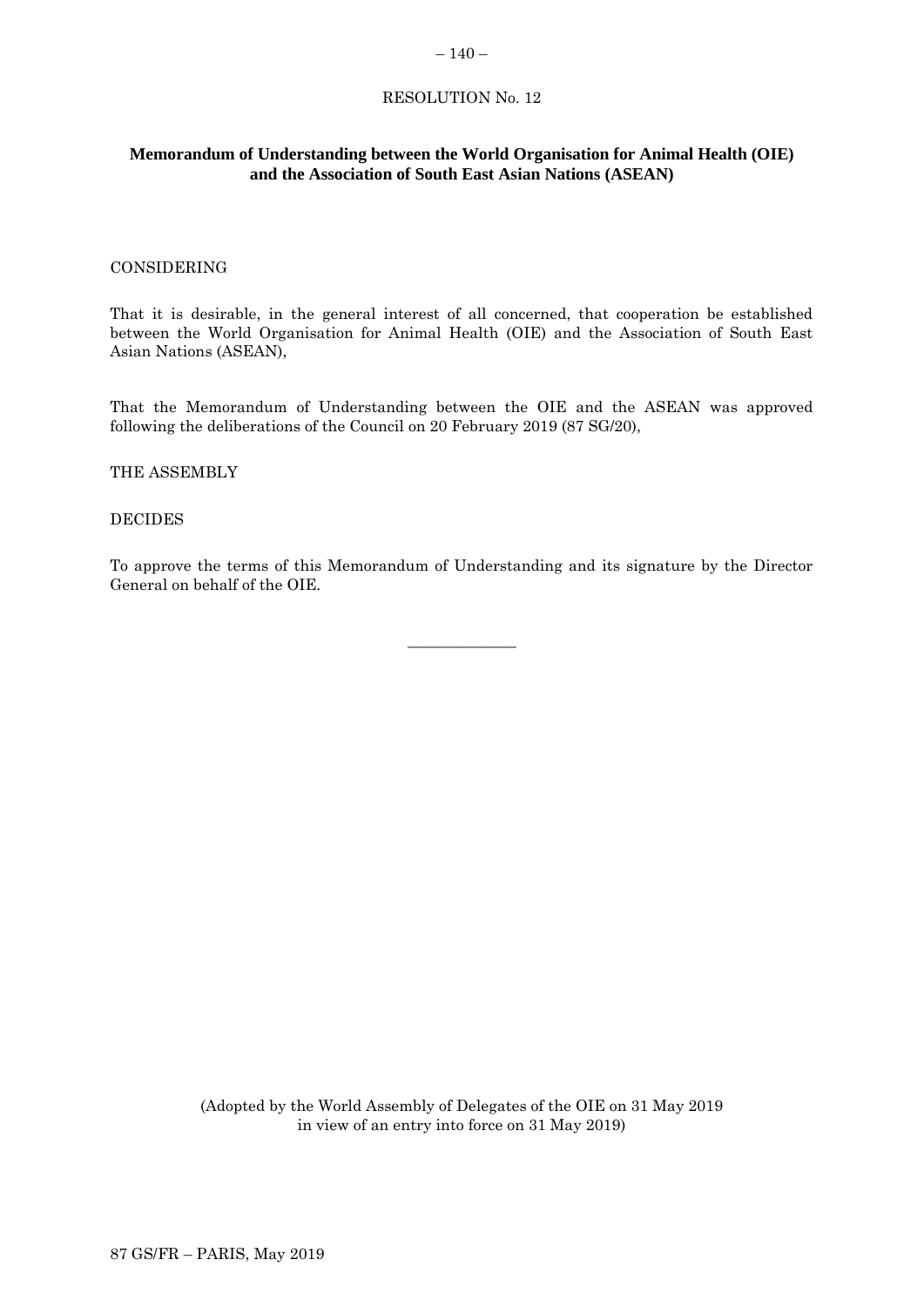## <span id="page-18-0"></span>RESOLUTION No. 13

## **Memorandum of Understanding between the World Organisation for Animal Health (OIE) and the United Nations Interregional Crime and Justice Research Institute (UNICRI)**

## CONSIDERING

That it is desirable, in the general interest of all concerned, that cooperation be established between the World Organisation for Animal Health (OIE) and the United Nations Interregional Crime and Justice Research Institute (UNICRI),

That the Memorandum of Understanding between the OIE and the UNICRI was approved following the deliberations of the Council on 20 February 2019 (87 SG/21),

#### THE ASSEMBLY

### DECIDES

To approve the terms of this Memorandum of Understanding and its signature by the Director General on behalf of the OIE.

\_\_\_\_\_\_\_\_\_\_\_\_\_\_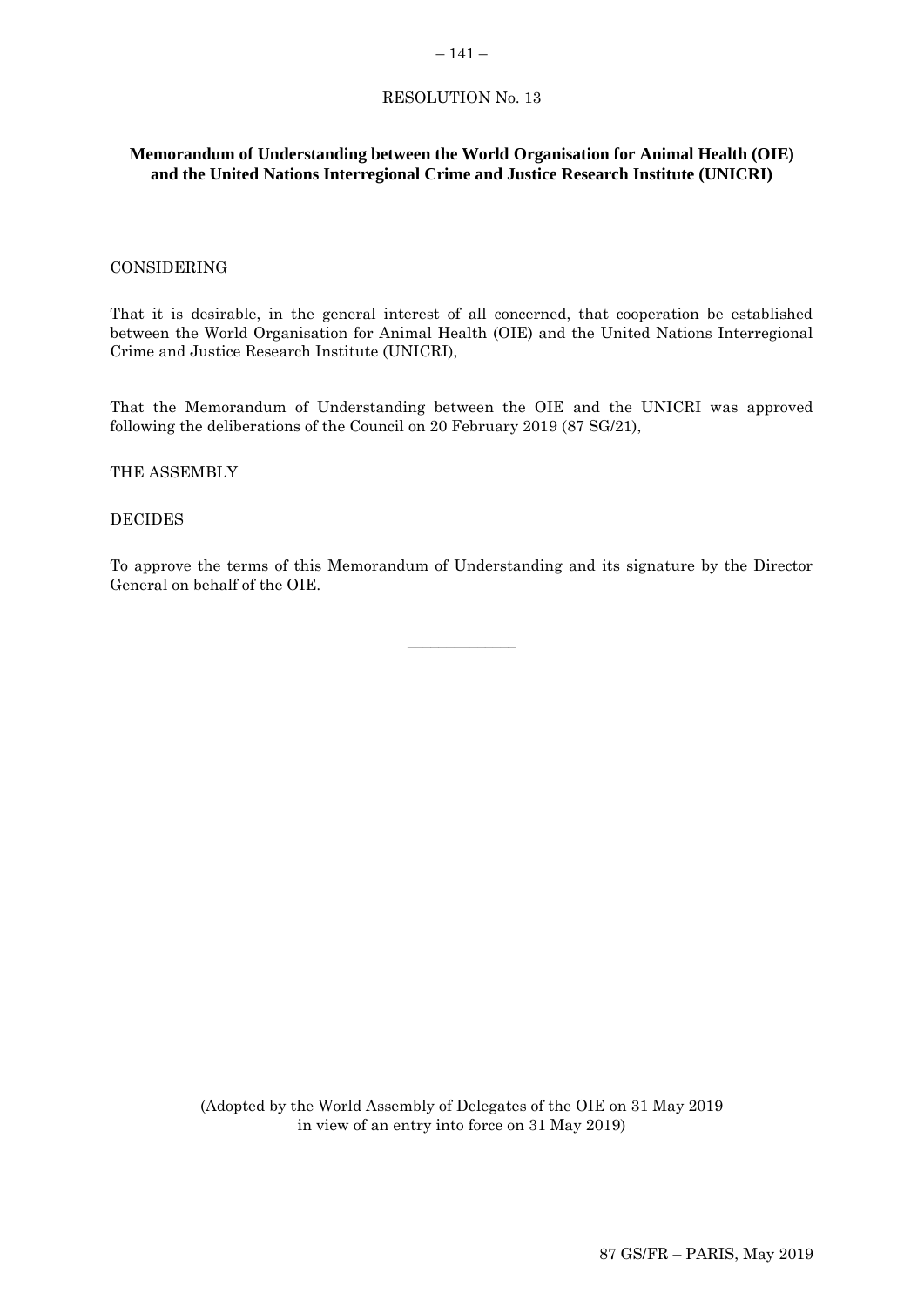## <span id="page-19-0"></span>RESOLUTION No. 14

## **OIE's Engagement in the One Health Global Effort to Control Antimicrobial Resistance**

#### CONSIDERING

- 1. That antimicrobial resistance (AMR) is globally recognised as a growing political concern with serious social, economic, human health and animal health repercussions, as demonstrated by the United Nations (UN) General Assembly Resolution A-71/3 adopted in 2016,
- 2. The Second OIE Global Conference on antimicrobial resistance and prudent use of antimicrobial agents, putting standards into practice, organised in October 2018 in Marrakesh, Morocco, that confirmed commitment to supporting global strategies and initiatives developed under the leadership of the Tripartite (FAO, OIE, WHO) and recommended to further strengthen international collaboration and coordination including with the World Bank, the Organisation for Economic Co-operation and Development and other related institutions to build a stronger economic case for sustainable investment,
- 3. The ongoing AMR activities in the framework of the Tripartite, following the Memorandum of Understanding signed in 2018, and its joint workplan to support countries in implementing National Action Plans in support of the Global Action Plan on AMR,
- 4. The Monitoring and Evaluation framework developed by the Tripartite to measure country progress in the implementation of the Global Action Plan using a harmonised approach,
- 5. The AMR Multi-Partner Trust Fund "Combatting the rising global threat of AMR through a One Health Approach" on the verge of being established by the Tripartite to enable joint resource mobilisation for the implementation of the Tripartite workplans on AMR,
- 6. The *Ad hoc* Inter-agency Coordination Group on Antimicrobial Resistance (IACG) report, provided to the United Nations Secretary General in April 2019 after public consultation, and particularly its recommendations regarding global leadership and coordination on AMR, and calling on Member States to effectively address AMR by developing and implementing multisectoral One Health National Action Plans,
- 7. The upcoming UN Secretary General report prepared for the UN General Assembly in September 2019 in response to the Resolution A-71/3 to provide an update on progress made by Member States and the Tripartite on the implementation of the Political Declaration and recommendations emanating from the Ad-hoc Inter-Agency Coordination Group on Antimicrobial Resistance,
- 8. The OIE Strategy on Antimicrobial Resistance and the Prudent Use of Antimicrobials developed following the adoption of Resolution No. 36 at the 84th General Session in May 2016, which also considered previous Resolutions related to AMR and the harmonisation of registration requirements for veterinary drugs,
- 9. The recommendation to OIE Members, to follow the guidance of the Global Action Plan on Antimicrobial Resistance, particularly by developing National Action Plans, in respect of the use of antimicrobial agents in animals adopted through Resolution No. 26 at the 83rd General Session in May 2015,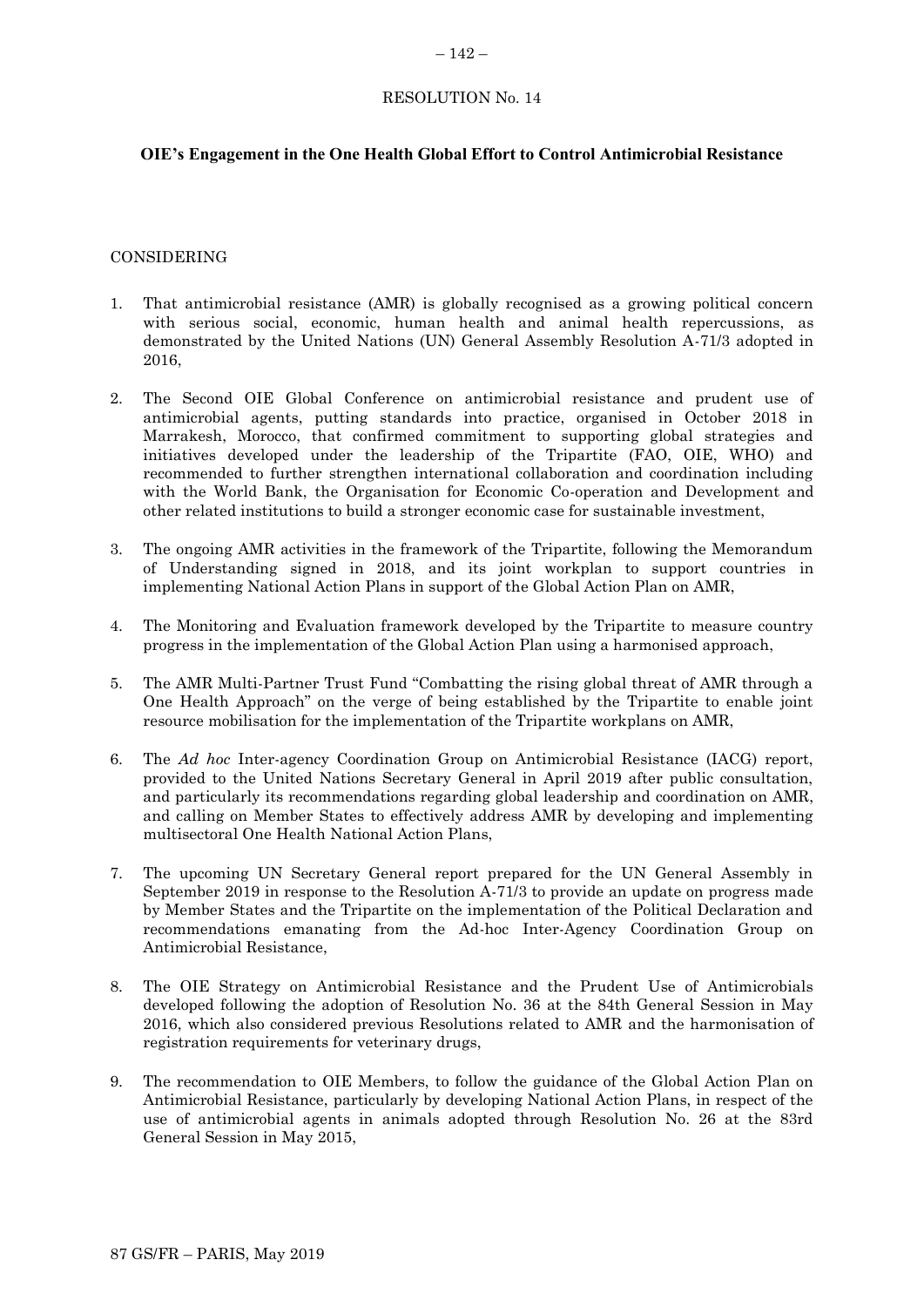10. The importance and the relevance of the OIE standards, guidelines, tools and interventions carried out by the OIE to date in the fight against AMR, and the need to maintain its active involvement in Tripartite activities and to reaffirm its role in the global leadership regarding the challenge of AMR for animal health and welfare*,*

AND RECOGNISING the need to urgently implement the Tripartite Workplan on AMR supported by the Multi-Partner Trust Fund to further scale up the global effort and support to the countries and to strengthen OIE's capacity to respond to the growing challenge and expectations in addressing AMR,

## THE ASSEMBLY RECOMMENDS THAT

- 1. The OIE continues to strengthen the central role of the Tripartite in engaging and coordinating all critical stakeholders at the global level through a Joint Tripartite Secretariat function, as well as through the AMR Multi-Partner Trust Fund, "Combatting the rising global threat of AMR through a One Health Approach" while taking into account the most effective use of current resources and work streams,
- 2. The OIE further contributes to the rapid implementation of the recommendations emanating from the work of IACG and the UNGA, in accordance with the GAP and the OIE Strategy on addressing AMR,
- 3. The OIE regularly informs its Members of the global situation and progress made regarding the global use of antimicrobial agents in animals and the fight against AMR.

## AND DECIDES THAT

The OIE Director General establishes a permanent Working Group on AMR supporting the implementation of the OIE Global Strategy on Antimicrobial Resistance and the Prudent Use of Antimicrobials and the organisation's capacity to respond to global challenges according to its mandate.

 $\overline{\phantom{a}}$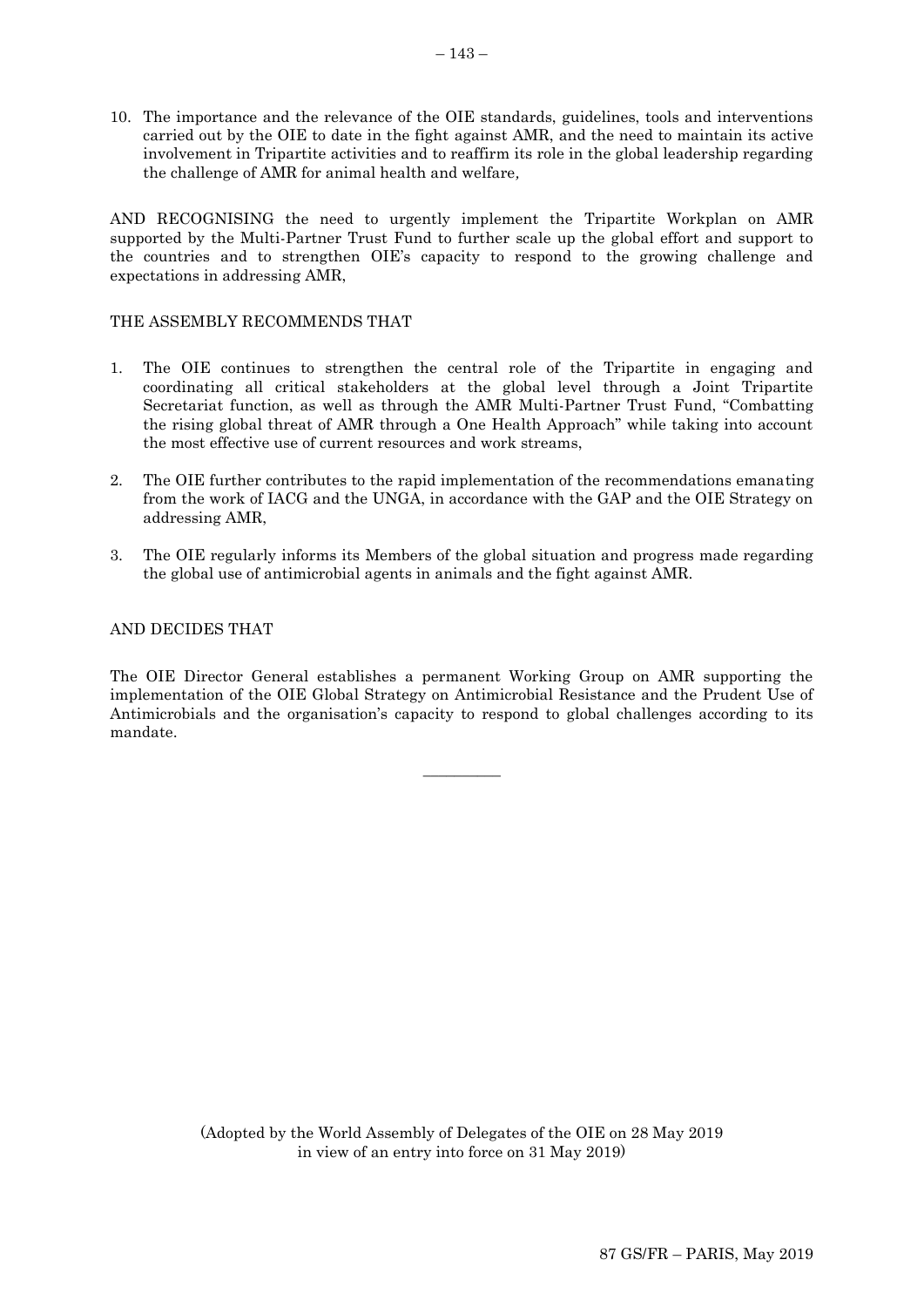#### <span id="page-21-0"></span> $-144-$

# RESOLUTION No. 15

# **Recognition of the Foot and Mouth Disease Status of Members**

## CONSIDERING THAT

- 1. During the 62nd General Session, the OIE World Assembly of Delegates (the Assembly) established a procedure for annually updating a List of Members and zones recognised as free from foot and mouth disease (FMD) according to the provisions of the *Terrestrial Animal Health Code* (*Terrestrial Code*),
- 2. During the 83rd General Session, the Assembly adopted Resolution No. 15, which specified and updated the procedure for Members to follow to achieve official recognition and maintenance of status for certain animal diseases, including FMD,
- 3. During the 83rd General Session, the Assembly adopted Resolution No. 16, which specified and updated the financial implications for Members applying for evaluation of official recognition of disease status to meet part of the costs defrayed by the OIE in the evaluation process,
- 4. During the 79th General Session, the Assembly noted that an explanatory document outlining the standard operating procedures for official disease status evaluations had been compiled by the OIE Headquarters for the benefit of Members,
- 5. During the 85th General Session, the Assembly noted a complete revision of the standard operating procedures providing further details on the process of official status recognition. The document has been published on the OIE website,
- 6. During the 86th General Session, the Assembly noted an explanatory document outlining the standard operating procedure for official recognition of disease status of non-contiguous territories as part of a country already having an OIE official disease status. The document has been published on the OIE website,
- 7. Information published by the OIE is derived from declarations made by the OIE Delegates of Members. The OIE is not responsible for publication and maintenance of countries' or zonal disease free status based on inaccurate information or untimely reporting to the OIE Headquarters of changes in epidemiological status or other significant events subsequent to the time of declaration of freedom from FMD,

#### THE ASSEMBLY

#### RESOLVES THAT

1. The Director General publish the following List of Members recognised as FMD free where vaccination is not practised, according to the provisions of Chapter 8.8. of the *Terrestrial Code*: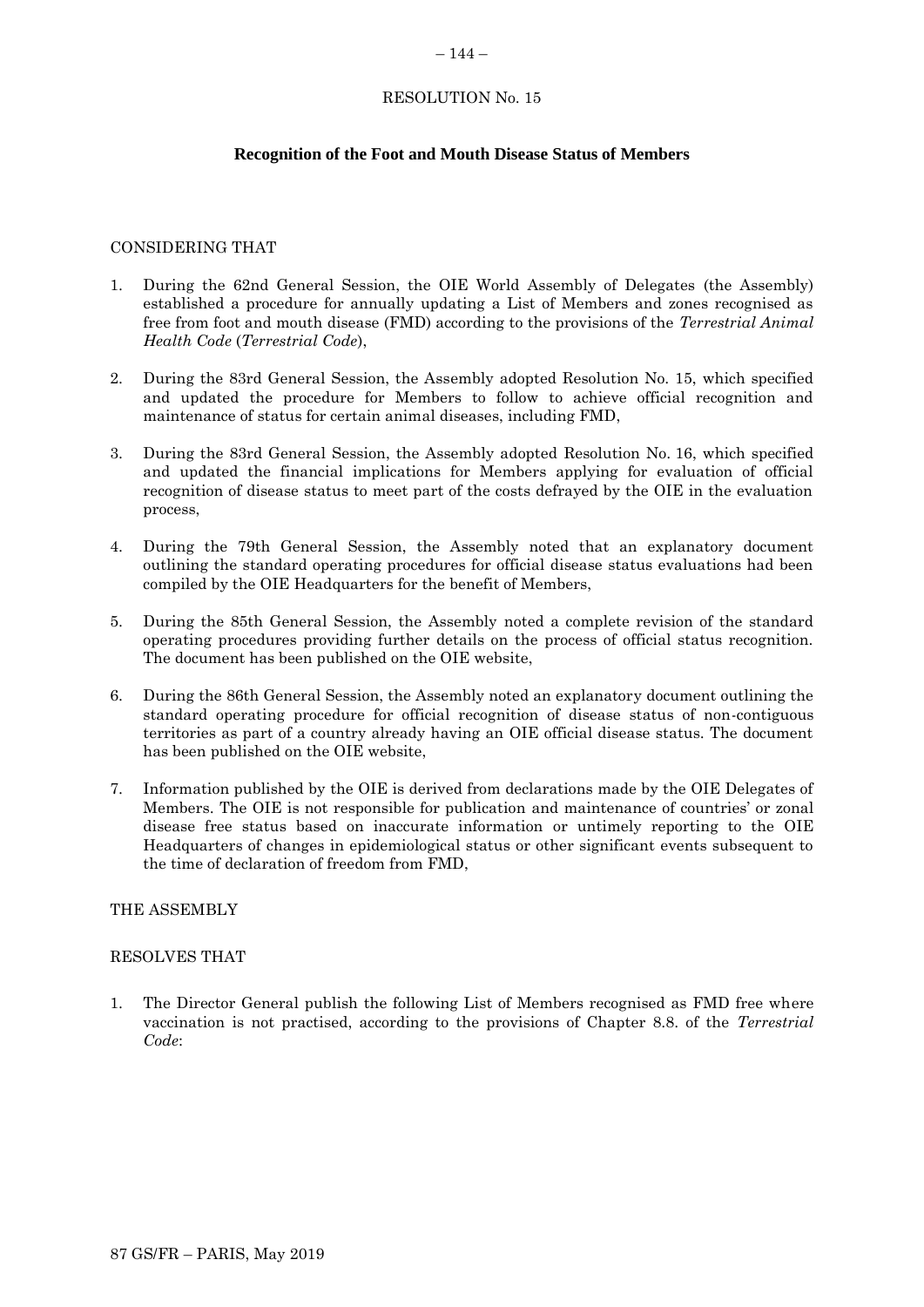| Albania                | Dominican Republic    | Japan           | Poland                                |
|------------------------|-----------------------|-----------------|---------------------------------------|
| Australia              | El Salvador           | Latvia          | Portugal <sup>27</sup>                |
| Austria                | Estonia               | Lesotho         | Romania                               |
| Belarus                | Eswatini              | Lithuania       | San Marino                            |
| Belgium                | Finland <sup>25</sup> | Luxembourg      | Serbia $^{28}$                        |
| <b>Belize</b>          | $\text{France}^{26}$  | Madagascar      | Singapore                             |
| Bosnia and Herzegovina | Germany               | Malta           | Slovakia                              |
| Brunei                 | Greece                | Mexico          | Slovenia                              |
| Bulgaria               | Guatemala             | Montenegro      | $\text{Span}^{29}$                    |
| Canada                 | Guyana                | New Caledonia   | Suriname                              |
| Chile                  | Haiti                 | New Zealand     | Sweden                                |
| Costa Rica             | Honduras              | Nicaragua       | Switzerland                           |
| Croatia                | Hungary               | North Macedonia | The Netherlands                       |
| Cuba                   | Iceland               | Norway          | Ukraine                               |
| Cyprus                 | Indonesia             | Panama          | United Kingdom <sup>30</sup>          |
| Czech Republic         | Ireland               | Peru            | United States of America <sup>3</sup> |
| Denmark $^{24}$        | Italy                 | Philippines     | Vanuatu                               |

2. The Director General publish the following List of Members recognised as FMD free where vaccination is practised, according to the provisions of Chapter 8.8. of the *Terrestrial Code*:

Paraguay, Uruguay

- 3. The Director General publish the following List of Members having FMD free zones  $32$  where vaccination is not practised, according to the provisions of Chapter 8.8. of the *Terrestrial Code*:
	- Argentina: one zone designated by the Delegate of Argentina in a document addressed to the Director General in January 2007;

the summer pasture zone in the Province of San Juan as designated by the Delegate of Argentina in a document addressed to the Director General in April 2011;

Patagonia Norte A as designated by the Delegate of Argentina in a document addressed to the Director General in October 2013;

Bolivia: one zone in the Macro-region of the Altiplano designated by the Delegate of Bolivia in documents addressed to the Director General in November 2011;

> one zone consisting of the Department of Pando as designated by the Delegate of Bolivia in a document addressed to the Director General in August 2018;

- Botswana: four zones designated by the Delegate of Botswana in documents addressed to the Director General in August and November 2014 as follows:
	- one zone consisting of Zones 3c (Dukwi), 4b, 5, 6a, 8, 9, 10, 11, 12 and 13;
	- one zone consisting of Zone 3c (Maitengwe);
	- one zone covering Zone 4a;
	- one zone covering Zone 6b;

l

<sup>24</sup> Including Faroe Islands and Greenland.

<sup>25</sup> Including Åland Islands.

<sup>26</sup> Including French Guiana, Guadeloupe, Martinique, Réunion, Saint Pierre and Miquelon.

<sup>27</sup> Including Azores and Madeira.

<sup>28</sup> Excluding Kosovo administered by the United Nations.

<sup>29</sup> Including Balearic Islands and Canary Islands.

<sup>30</sup> Including Falkland Islands, Guernsey (incl. Alderney and Sark), Isle of Man and Jersey.

<sup>31</sup> Including American Samoa, Guam, Northern Mariana Islands, Puerto Rico and US Virgin Islands.

<sup>32</sup> For detailed information on the delimitation of zones of Members recognised as FMD free, enquiries should be addressed to the Director General of the OIE.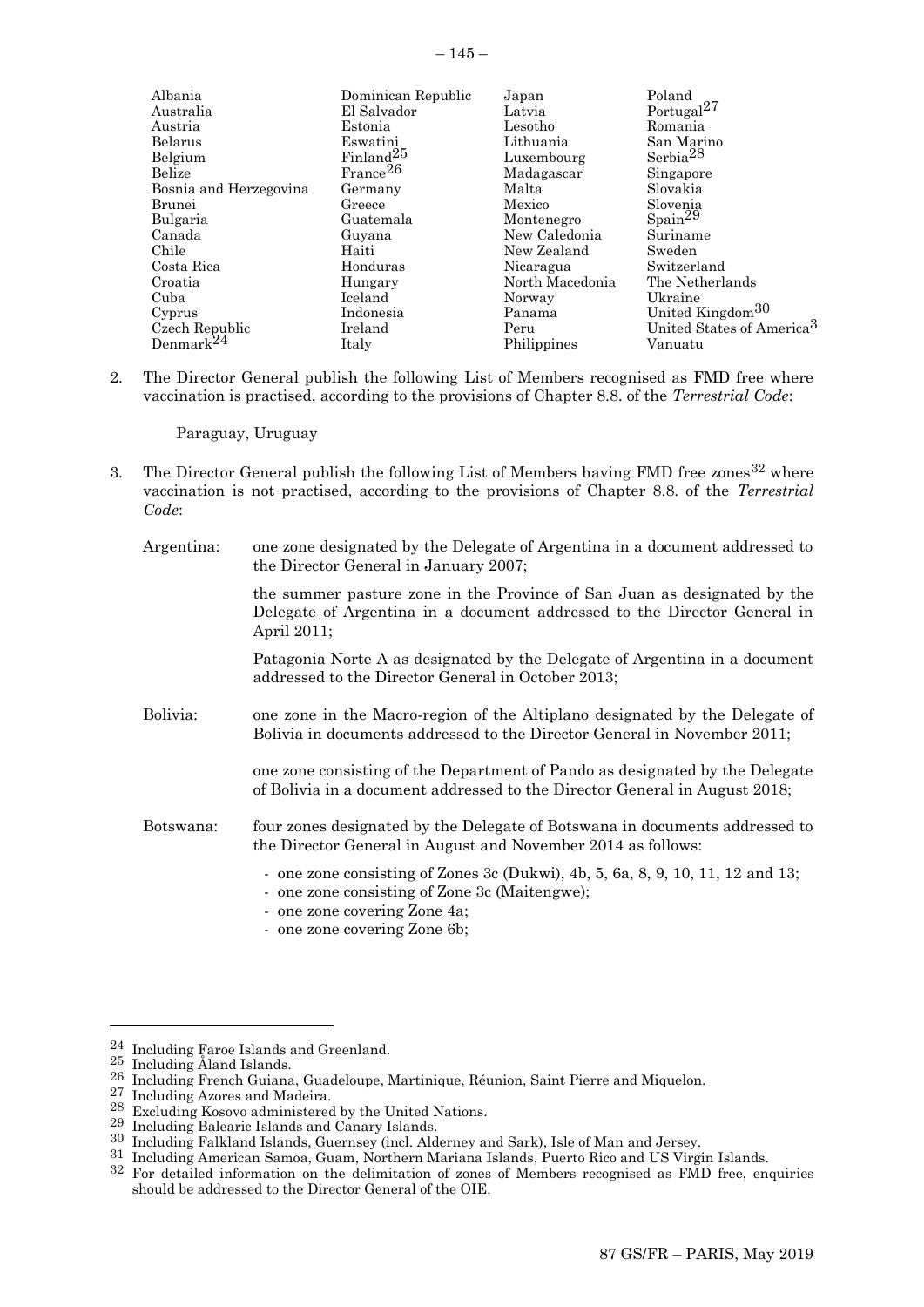one zone covering Zone 3b designated by the Delegate of Botswana in a document addressed to the Director General in August 2016;

one zone covering Zone 7 designated by the Delegate of Botswana in a document addressed to the Director General in August 2018;

- Brazil: State of Santa Catarina designated by the Delegate of Brazil in a document addressed to the Director General in February 2007;
- Colombia: one zone designated by the Delegate of Colombia in documents addressed to the Director General in November 1995 and in April 1996 (Area I - Northwest region of Chocó Department);

one zone designated by the Delegate of Colombia in documents addressed to the Director General in January 2008 (Archipelago de San Andrés and Providencia);

- Ecuador: one zone consisting of the insular territory of the Galapagos, as designated by the Delegate of Ecuador in a document addressed to the Director General in August 2014;
- Kazakhstan: five zones as designated by the Delegate of Kazakhstan in a document addressed to the Director General in August 2018 consisting of as follows:
	- Zone 1 consisting of West Kazakhstan, Atyrau, Mangystau and southwestern part of Aktobe region;
	- Zone 2 including north-eastern part of Aktobe region, southern part of Kostanay region and western part of Karaganda region;
	- Zone 3 including northern and central parts of Kostanay region, western parts of North Kazakhstan and Akmola regions;
	- Zone 4 including central and eastern parts of North Kazakhstan region and northern parts of Akmola and Pavlodar regions;
	- Zone 5 including central and eastern parts of Karaganda region and southern parts of Akmola and Pavlodar regions;
- Malaysia: one zone covering the provinces of Sabah and Sarawak as designated by the Delegate of Malaysia in a document addressed to the Director General in December 2003;
- Moldova: one zone designated by the Delegate of Moldova in a document addressed to the Director General in July 2008;
- Namibia: one zone designated by the Delegate of Namibia in a document addressed to the Director General in February 1997.
- Russia: one zone designated by the Delegate of Russia in documents addressed to the Director General in August 2015 and March 2016;
- 4. The Director General publish the following List of Members having FMD free zones<sup>33</sup> where vaccination is practised, according to the provisions of Chapter 8.8. of the *Terrestrial Code*:
	- Argentina: two separate zones designated by the Delegate of Argentina in documents addressed to the Director General in March 2007 and October 2013, and in August 2010 and February 2014;

l

 $33$  For detailed information on the delimitation of zones of Members recognised as FMD free, enquiries should be addressed to the Director General of the OIE.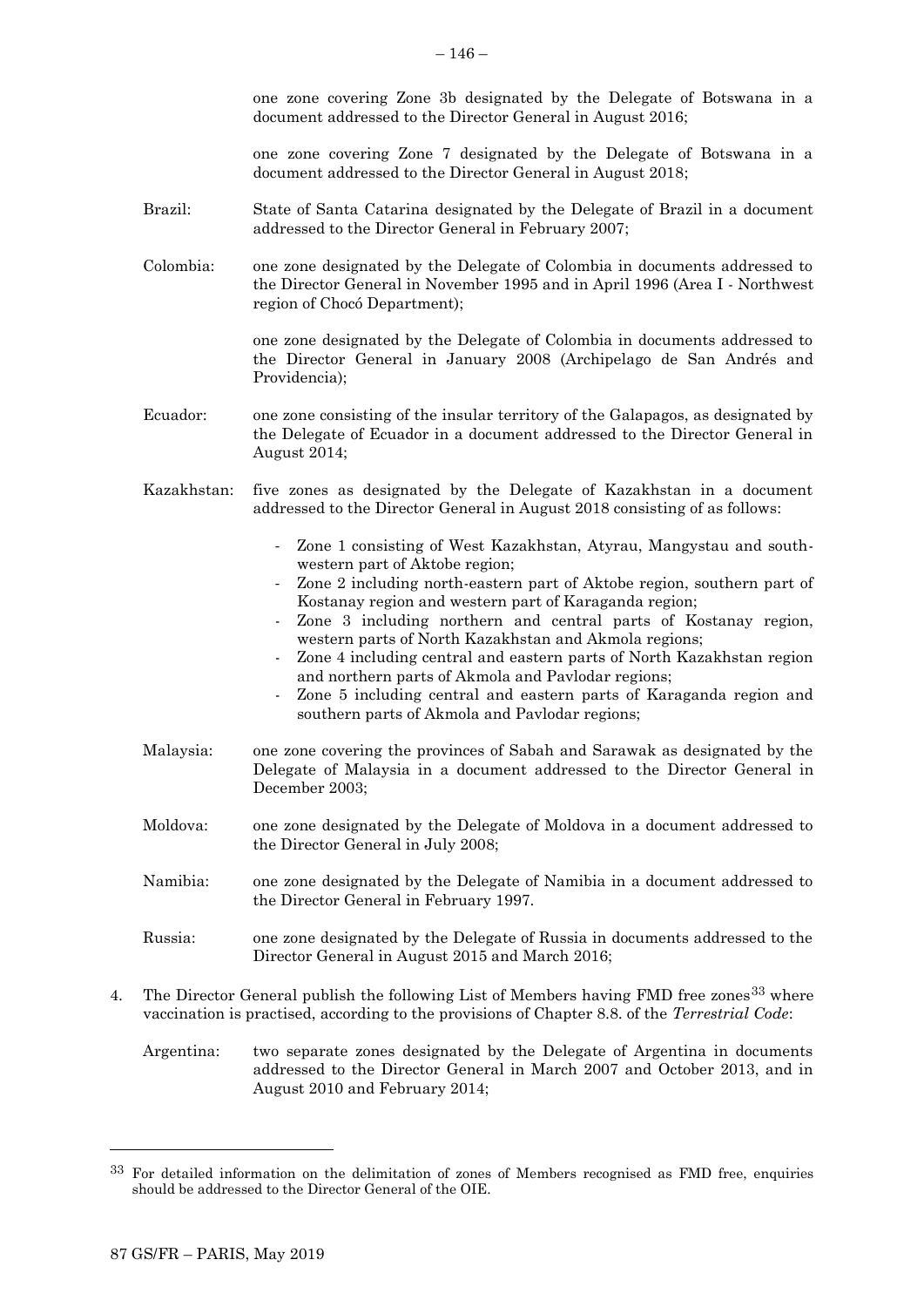of September 1997);

one zone in State of Mato Grosso do Sul as designated by the Delegate of Brazil in documents addressed to the Director General in August 2010;

one extended zone designated by the Delegate of Brazil in a document addressed to the Director General in September 2017, composed of the States of Amapá, Roraima, Amazonas, Pará, Rondônia, Acre, Espírito Santo, Minas Gerais, Rio de Janeiro, Sergipe, Distrito Federal, Goiás, Mato Grosso, Paraná, São Paulo, Bahia, Tocantins, Alagoas, Ceará, Maranhão, Paraíba, Pernambuco, Piauí, Rio Grande do Norte, and parts of Mato Grosso do Sul;

Chinese Taipei: one zone covering Taiwan, Penghu and Matsu areas, as designated by the Delegate of Chinese Taipei in a document addressed to the Director General in August 2016;

> one zone consisting of Kinmen County as designated by the Delegate of Chinese Taipei in a document addressed to the OIE Director General in September 2017;

- Ecuador: one zone consisting of the continental Ecuador, as designated by the Delegate of Ecuador in a document addressed to the Director General in August 2014;
- Kazakhstan: five separate zones designated by the Delegate of Kazakhstan in documents addressed to the Director General in August 2016 as follows:
	- one zone consisting of Almaty region;
	- one zone consisting of East Kazakhstan region;
	- one zone including part of Kyzylorda region, northern part of South Kazakhstan region, northern and central parts of Zhambyl region;
	- one zone including southern part of Kyzylorda region and south-western part of South Kazakhstan region;
	- one zone including south-eastern part of South Kazakhstan region and southern part of Zhambyl region;
- Turkey: one zone designated by the Delegate of Turkey in a document addressed to the Director General in November 2009.

## AND

5. The Delegates of these Members shall immediately notify the OIE Headquarters if FMD occurs in their countries or free zones within their territories.

 $\overline{\phantom{a}}$  , where  $\overline{\phantom{a}}$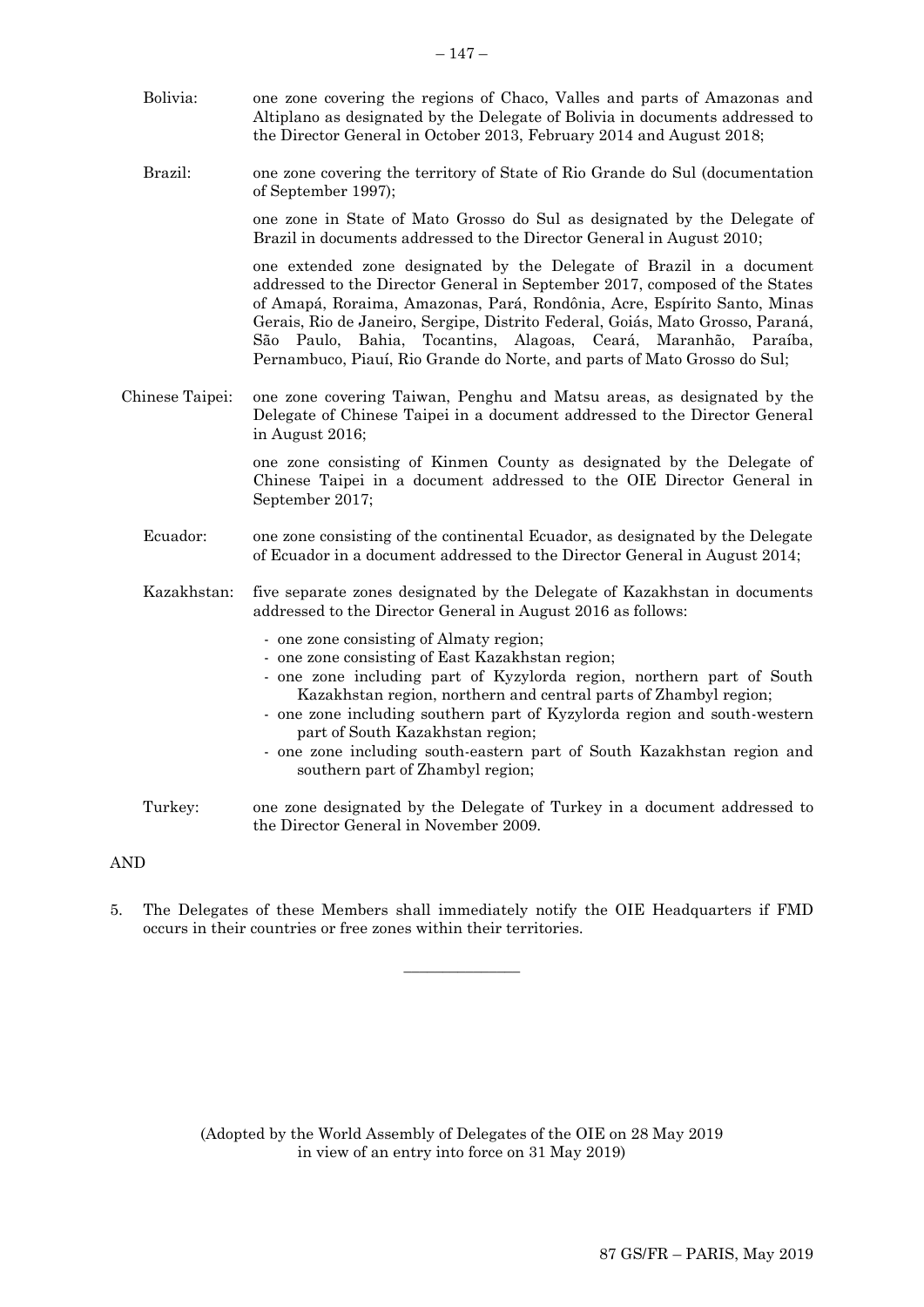## <span id="page-25-0"></span>RESOLUTION No. 16

## **Endorsement of Official Control Programmes for Foot and Mouth Disease of Members**

## CONSIDERING THAT

- 1. During the 79th General Session, the OIE World Assembly of Delegates (the Assembly) adopted Resolution No. 19 establishing a new step in the procedure for recognising the foot and mouth disease (FMD) status of a Member, namely the endorsement by the OIE of a national official control programme for FMD being in compliance with the provisions of the chapter on FMD in the *Terrestrial Animal Health Code* (*Terrestrial Code*),
- 2. During the 83rd General Session, the Assembly adopted Resolution No. 15, which specified and updated the procedure for Members to follow to achieve endorsement of their official control programme for FMD,
- 3. During the 83rd General Session, the Assembly adopted Resolution No. 16, which specified and updated the financial implications for Members applying for endorsement of their official control programme for FMD to meet part of the costs defrayed by the OIE in the evaluation process,
- 4. During the 79th General Session, the Assembly noted that an explanatory document outlining the standard operating procedures for official disease status evaluations had been compiled by the OIE Headquarters for the benefit of Members,
- 5. During the 85th General Session, the Assembly noted a complete revision of the standard operating procedures providing further details on the process of official status recognition. The document has been published on the OIE website,
- 6. Information published by the OIE is derived from declarations made by the OIE Delegates of Members. The OIE is not responsible for publication and maintenance of the endorsement of Members' official control programme for FMD based on inaccurate information or nonreporting to the OIE Headquarters of significant changes in the implementation of relevant measures in the country subsequent to the time of endorsement of the official control programme for FMD,

## THE ASSEMBLY

#### RESOLVES THAT

1. The Director General publish the following List of Members with an endorsed official control programme for FMD, according to the provisions of Chapter 8.8. of the *Terrestrial Code*:

| China (People's Rep. of) | Mongolia | Namibia  |
|--------------------------|----------|----------|
| India                    | Morocco  | Thailand |

2. The Delegates of these Members shall notify the OIE Headquarters the occurrence of FMD in their countries or territories in accordance with Chapter 1.1. of the *Terrestrial Code*.

 $\overline{\phantom{a}}$  , where  $\overline{\phantom{a}}$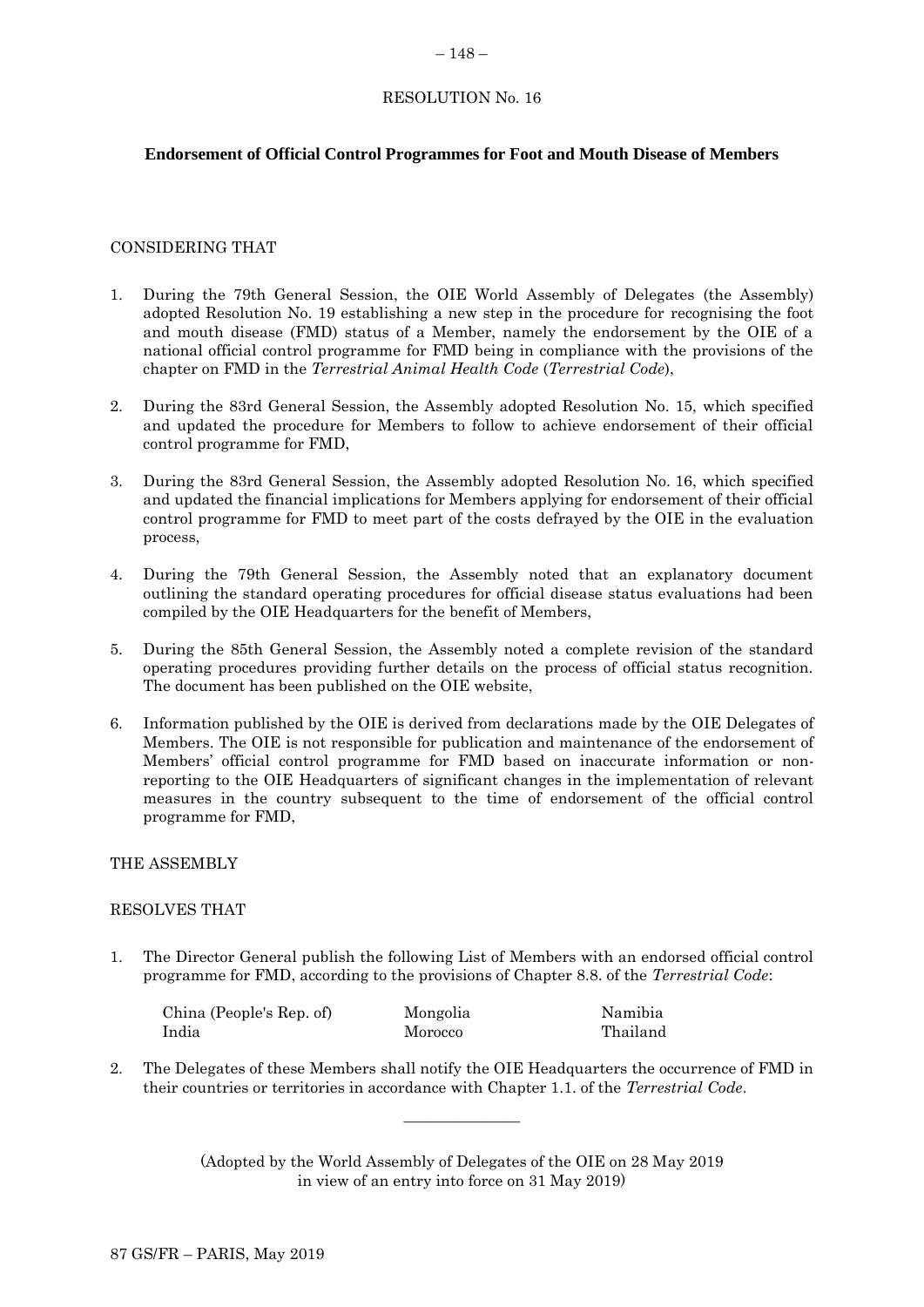#### <span id="page-26-0"></span> $-149-$

## RESOLUTION No. 17

## **Recognition of the Contagious Bovine Pleuropneumonia Status of Members**

#### CONSIDERING THAT

- 1. During the 71st General Session, the OIE World Assembly of Delegates (the Assembly) established a procedure for annually updating a List of Members and zones, recognised as free from contagious bovine pleuropneumonia (CBPP) according to the provisions of the *Terrestrial Animal Health Code* (*Terrestrial Code*),
- 2. During the 83rd General Session, the Assembly adopted Resolution No. 15, which specified and updated the procedure for Members to follow to achieve official recognition and maintenance of status for certain diseases, including CBPP,
- 3. During the 83rd General Session, the Assembly adopted Resolution No. 16, which specified and updated the financial implications for Members applying for evaluation of official recognition of disease status to meet part of the costs defrayed by the OIE in the evaluation process,
- 4. During the 79th General Session, the Assembly noted that an explanatory document outlining the standard operating procedures for official disease status evaluations had been compiled by the OIE Headquarters for the benefit of Members,
- 5. During the 85th General Session, the Assembly noted a complete revision of the standard operating procedures providing further details on the process of official status recognition. The document has been published on the OIE website,
- 6. During the 86th General Session, the Assembly noted an explanatory document outlining the standard operating procedure for official recognition of disease status of non-contiguous territories as part of a country already having an OIE official disease status. The document has been published on the OIE website,
- 7. Information published by the OIE is derived from declarations made by the OIE Delegates of Members. The OIE is not responsible for publication and maintenance of countries' or zonal disease free status based on inaccurate information or untimely reporting to the OIE Headquarters of changes in epidemiological status or other significant events subsequent to the time of declaration of freedom from CBPP,

#### THE ASSEMBLY

#### RESOLVES THAT

1. The Director General publish the following List of Members recognised as CBPP free according to the provisions of Chapter 11.5. of the *Terrestrial Code*: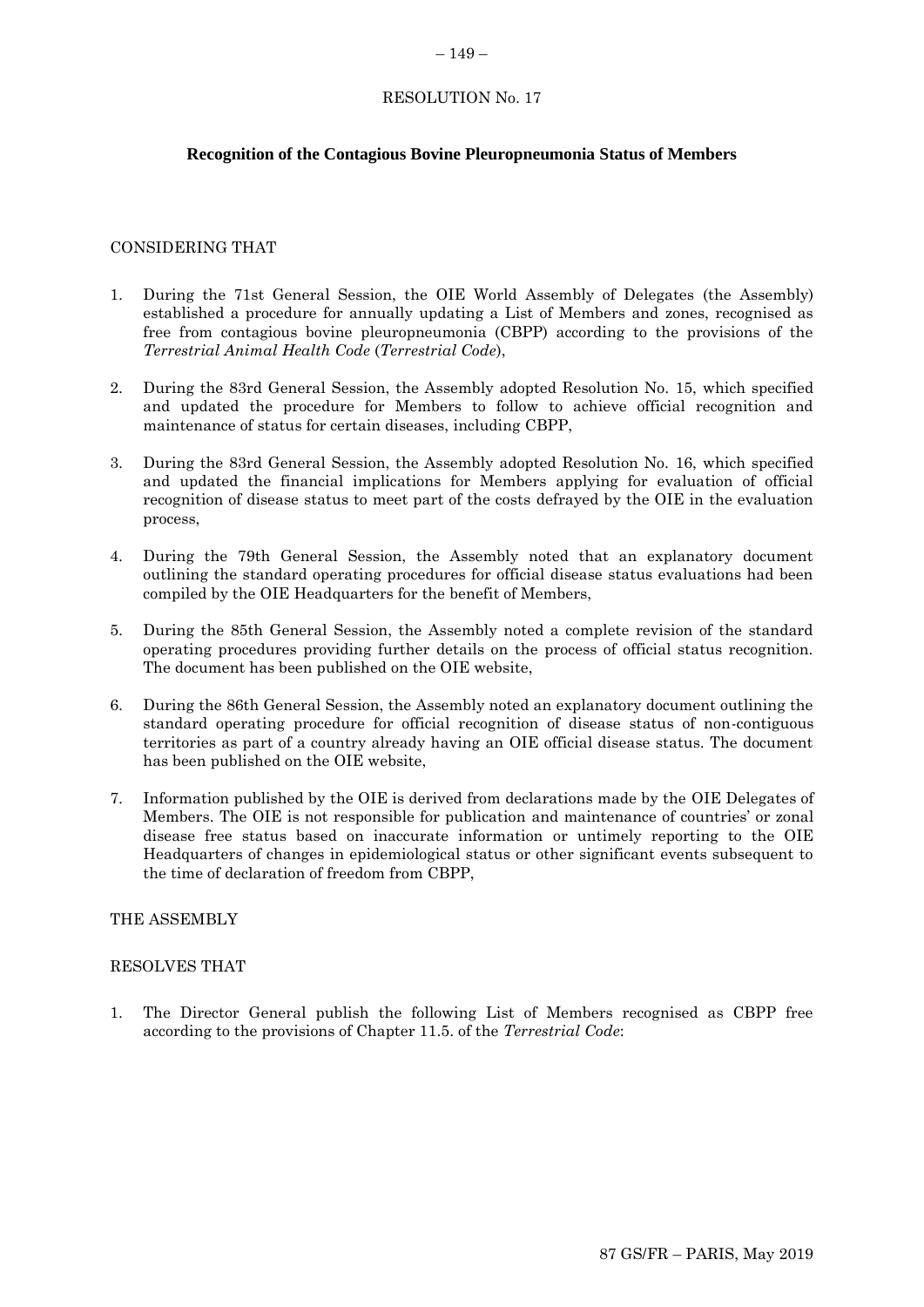| Argentina                | Eswatini             | Portugal <sup>35</sup>   |
|--------------------------|----------------------|--------------------------|
| Australia                | France <sup>34</sup> | Singapore                |
| Botswana                 | India                | South Africa             |
| Brazil                   | Mexico               | Switzerland              |
| Canada                   | New Caledonia        | United States of America |
| China (People's Rep. of) | Peru                 | Uruguay                  |

- 2. The Director General publish the following List of Members having a CBPP free zone<sup>36</sup> according to the provisions of Chapter 11.5. of the *Terrestrial Code*:
	- Namibia: one zone located south to the Veterinary Cordon Fence, designated by the Delegate of Namibia in a document addressed to the Director General in October 2015.

AND

3. The Delegates of these Members shall immediately notify the OIE Headquarters if CBPP occurs in their countries or free zone within their territories.

 $\overline{\phantom{a}}$  , where  $\overline{\phantom{a}}$ 

(Adopted by the World Assembly of Delegates of the OIE on 28 May 2019 in view of an entry into force on 31 May 2019)

l

 $34$  Including French Guiana, Guadeloupe, Martinique, Mayotte and Réunion.

<sup>35</sup> Including Azores and Madeira.

<sup>&</sup>lt;sup>36</sup> For detailed information on the delimitation of the zone of the Member recognised as CBPP free, enquiries should be addressed to the Director General of the OIE.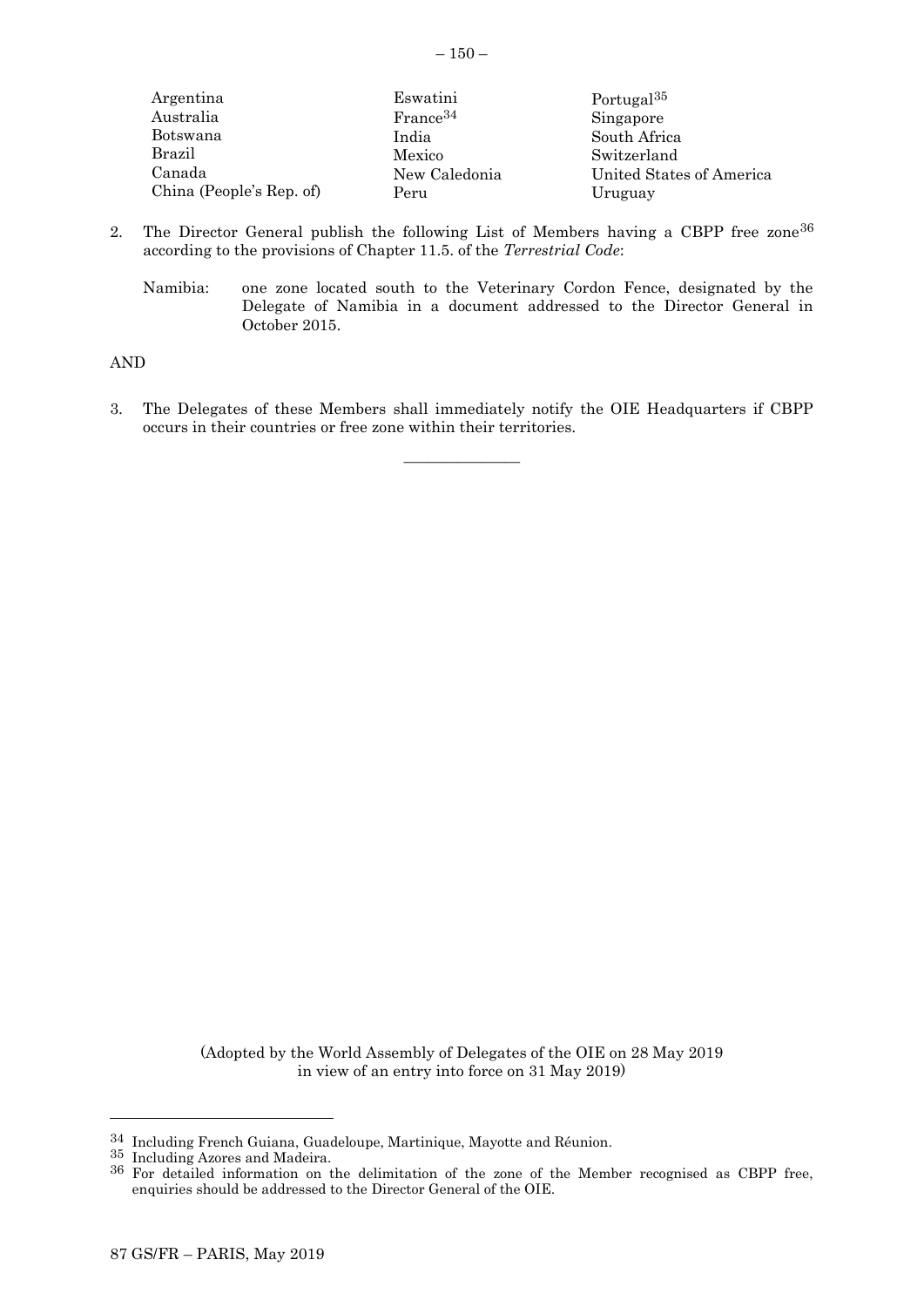#### <span id="page-28-0"></span> $-151-$

#### RESOLUTION No. 18

## **Endorsement of Official Control Programmes for Contagious Bovine Pleuropneumonia of Members**

# CONSIDERING THAT

- 1. During the 82nd General Session, the OIE World Assembly of Delegates (the Assembly) adopted Resolution No. 31 establishing the endorsement by the OIE of a national official control programme for contagious bovine pleuropneumonia (CBPP), in accordance with the relevant provisions of the chapter on CBPP in the *Terrestrial Animal Health Code* (*Terrestrial Code*),
- 2. During the 83rd General Session, the Assembly adopted Resolution No. 15, which specified and updated the procedure for Members to follow to achieve endorsement of their official control programme for CBPP,
- 3. During the 83rd General Session, the Assembly adopted Resolution No. 16, which specified the financial implications for Members applying for endorsement of their official control programme for CBPP to meet part of the costs defrayed by the OIE in the evaluation process,
- 4. During the 79th General Session, the Assembly noted that an explanatory document outlining the standard operating procedures for official disease status evaluations had been compiled by the OIE Headquarters for the benefit of Members,
- 5. During the 85th General Session, the Assembly noted a complete revision of the standard operating procedures providing further details on the process of official status recognition. The document has been published on the OIE website,
- 6. Information published by the OIE is derived from declarations made by the OIE Delegates of Members. The OIE is not responsible for publication and maintenance of the endorsement of Members' official control programme for CBPP based on inaccurate information or nonreporting to the OIE Headquarters of significant changes in the implementation of relevant measures in the country subsequent to the time of endorsement of the official control programme for CBPP,

THE ASSEMBLY

#### RESOLVES THAT

1. The Director General publish the following List of Members with an endorsed official control programme for CBPP, according to the provisions of Chapter 11.5. of the *Terrestrial Code*:

Namibia.

2. The Delegate of this Member shall notify the OIE Headquarters the occurrence of CBPP in its country or territory in accordance with Chapter 1.1. of the *Terrestrial Code*.

 $\overline{\phantom{a}}$  , where  $\overline{\phantom{a}}$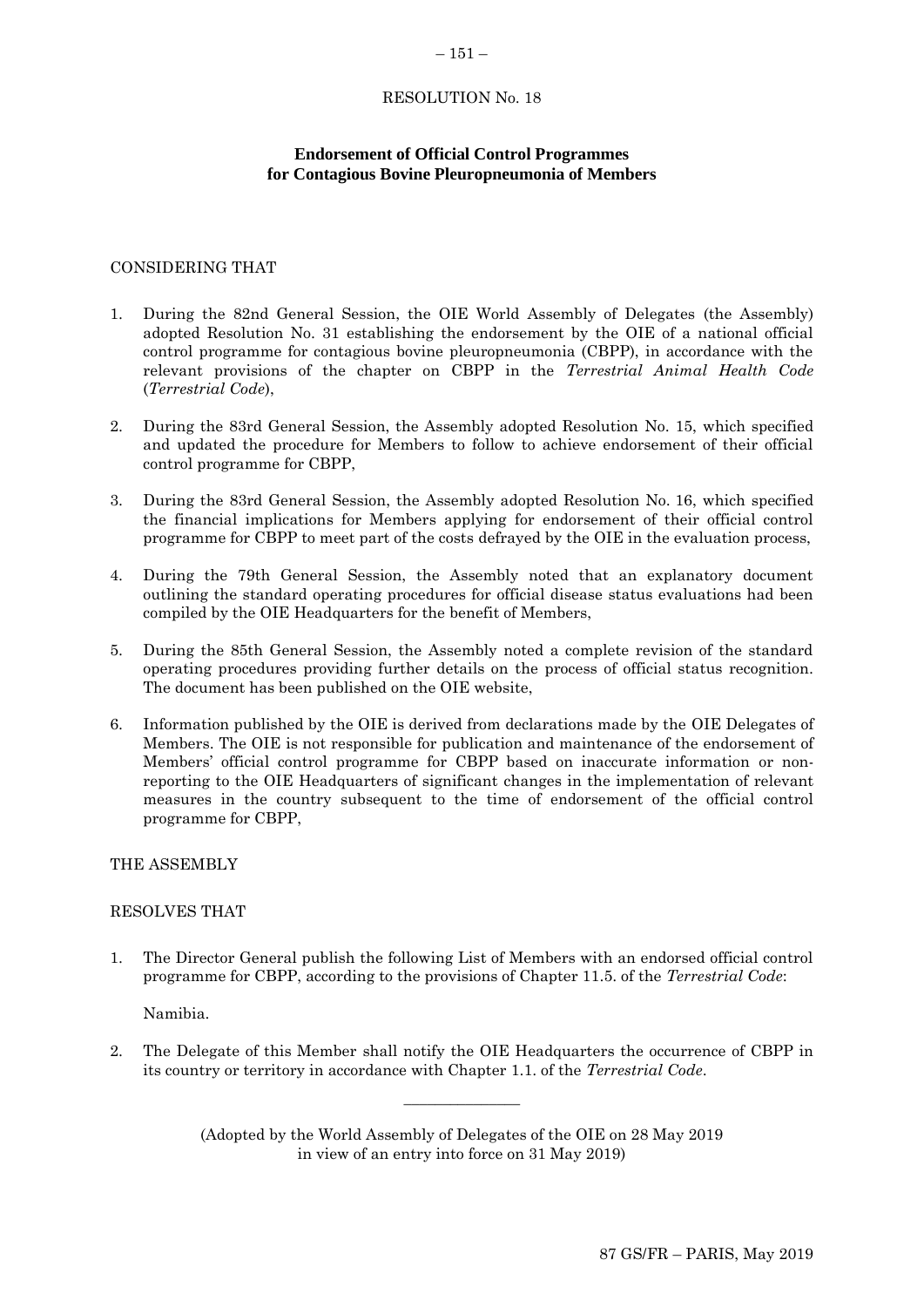#### <span id="page-29-0"></span> $-152-$

## RESOLUTION No. 19

## **Recognition of the Bovine Spongiform Encephalopathy Risk Status of Members**

## CONSIDERING THAT

- 1. During the 67th General Session, the OIE World Assembly of Delegates (the Assembly) established a procedure for annually updating a List of Members and zones, categorised by their bovine spongiform encephalopathy (BSE) risk according to the provisions of the *Terrestrial Animal Health Code* (*Terrestrial Code*),
- 2. During the 83rd General Session, the Assembly adopted Resolution No. 15, which specified and updated the procedure for Members to follow to achieve official recognition and maintenance of status of certain diseases, including BSE risk status,
- 3. During the 83rd General Session, the Assembly adopted Resolution No. 16, which specified and updated the financial implications for Members applying for evaluation of official recognition of BSE risk status to meet part of the costs defrayed by the OIE in the evaluation process,
- 4. During the 79th General Session, the Assembly noted that an explanatory document outlining the standard operating procedures for official disease status evaluations had been compiled by the OIE Headquarters for the benefit of Members,
- 5. During the 85th General Session, the Assembly noted a complete revision of the standard operating procedures providing further details on the process of official status recognition. The document has been published on the OIE website,
- 6. During the 86th General Session, the Assembly noted an explanatory document outlining the standard operating procedure for official recognition of disease status of non-contiguous territories as part of a country already having an OIE official disease status. The document has been published on the OIE website,
- 7. Information published by the OIE is derived from declarations made by the OIE Delegates of Members. The OIE is not responsible for publication and maintenance of countries' or zonal risk status based on inaccurate information or untimely reporting to the OIE Headquarters of changes in epidemiological status or other significant events subsequent to the time of declaration of the BSE risk status,

#### THE ASSEMBLY

#### RESOLVES THAT

1. The Director General publish the following List of Members recognised as having a negligible BSE risk in accordance with Chapter 11.4. of the *Terrestrial Code*: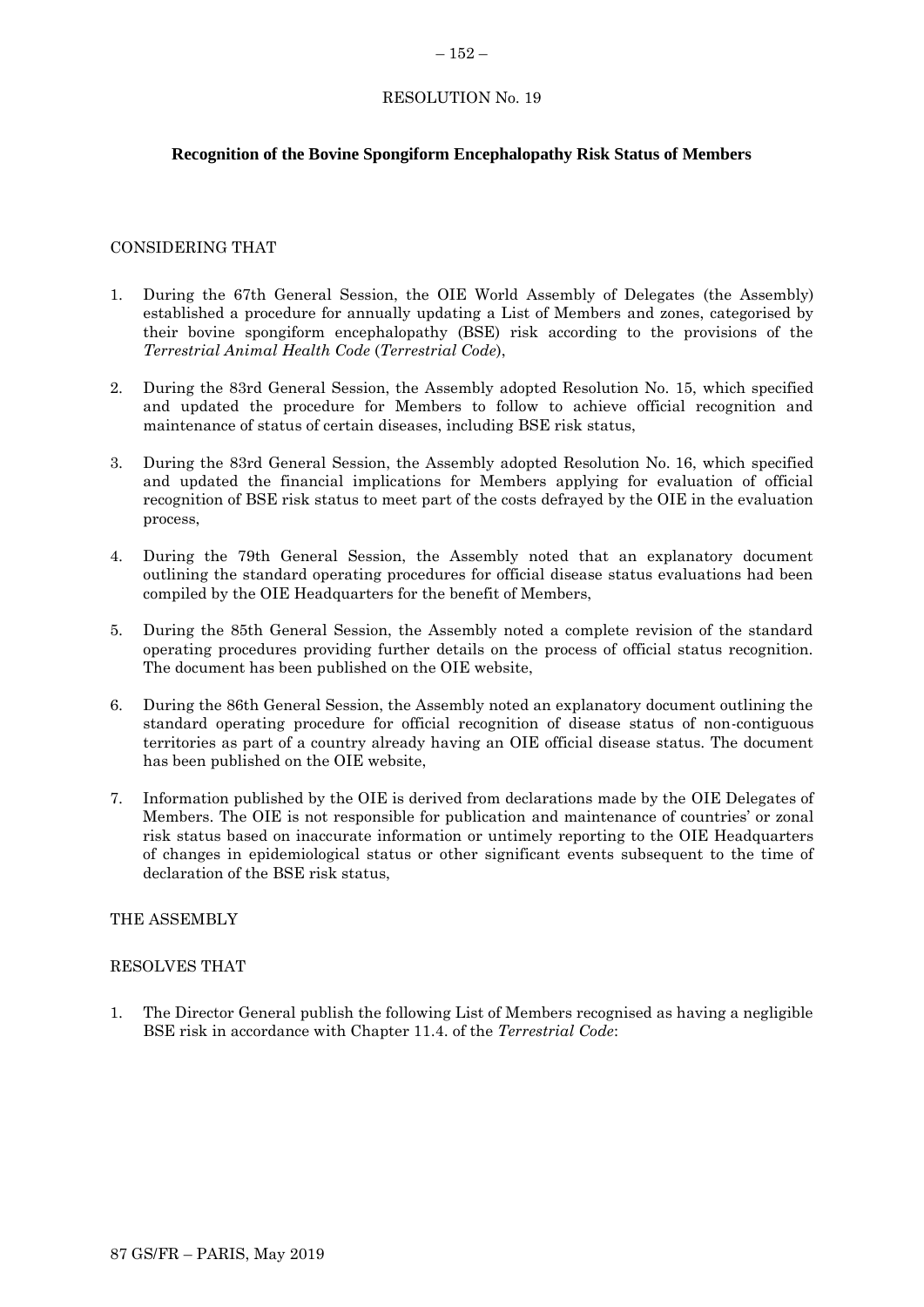| Argentina  | Estonia               | Lithuania   | Portugal <sup>38</sup> |
|------------|-----------------------|-------------|------------------------|
| Australia  | Finland <sup>37</sup> | Luxembourg  | Romania                |
| Austria    | Germany               | Malta       | Serbia <sup>39</sup>   |
| Belgium    | Hungary               | Mexico      | Singapore              |
| Brazil     | Iceland               | Namibia     | Slovakia               |
| Bulgaria   | India                 | New Zealand | Slovenia               |
| Chile      | Israel                | Nicaragua   | Spin <sup>40</sup>     |
| Colombia   | Italy                 | Norway      | Sweden                 |
| Costa Rica | Japan                 | Panama      | Switzerland            |
| Croatia    | Korea (Rep. of)       | Paraguay    | The Netherlands        |
|            |                       |             |                        |

Peru Poland

2. The Director General publish the following List of Members recognised as having a controlled BSE risk in accordance with Chapter 11.4. of the *Terrestrial Code*:

| Canada         | Ecuador | Greece  |
|----------------|---------|---------|
| Chinese Taipei | France  | Ireland |

3. The Director General publish the following List of Members having zones 41 recognised as having a negligible BSE risk in accordance with Chapter 11.4. of the *Terrestrial Code*:

China (People's Rep. of): a zone designated by the Delegate of China in a document addressed to the Director General in November 2013, consisting of the People's Republic of China with the exclusion of Hong Kong and Macau;

- United Kingdom: one zone consisting of Northern Ireland as designated by the Delegate of the United Kingdom in a document addressed to the Director General in September 2016.
- 4. The Director General publish the following List of Members having zones <sup>5</sup> recognised as having a controlled BSE risk in accordance with Chapter 11.4. of the *Terrestrial Code*:
	- United Kingdom: two zones consisting of England and Wales, and Scotland as designated by the Delegate of the United Kingdom in documents addressed to the Director General in September and October 2016, and in December 2018.

#### AND

l

Cyprus

Czech Republic Denmark

Latvia

Liechtenstein

5. The Delegates of these Members shall immediately notify the OIE Headquarters if BSE occurs in their countries or zones within their territories.

 $\overline{\phantom{a}}$  , where  $\overline{\phantom{a}}$ 

(Adopted by the World Assembly of Delegates of the OIE on 28 May 2019 in view of an entry into force on 31 May 2019)

40 Including Balearic Islands and Canary Islands.

United States of America

Uruguay

<sup>37</sup> Including Åland Islands.

<sup>38</sup> Including Azores and Madeira.

<sup>39</sup> Excluding Kosovo administered by the United Nations.

<sup>&</sup>lt;sup>41</sup> For detailed information on the delimitation of the zones of the Members recognised as having a negligible or controlled BSE risk, enquiries should be addressed to the Director General of the OIE.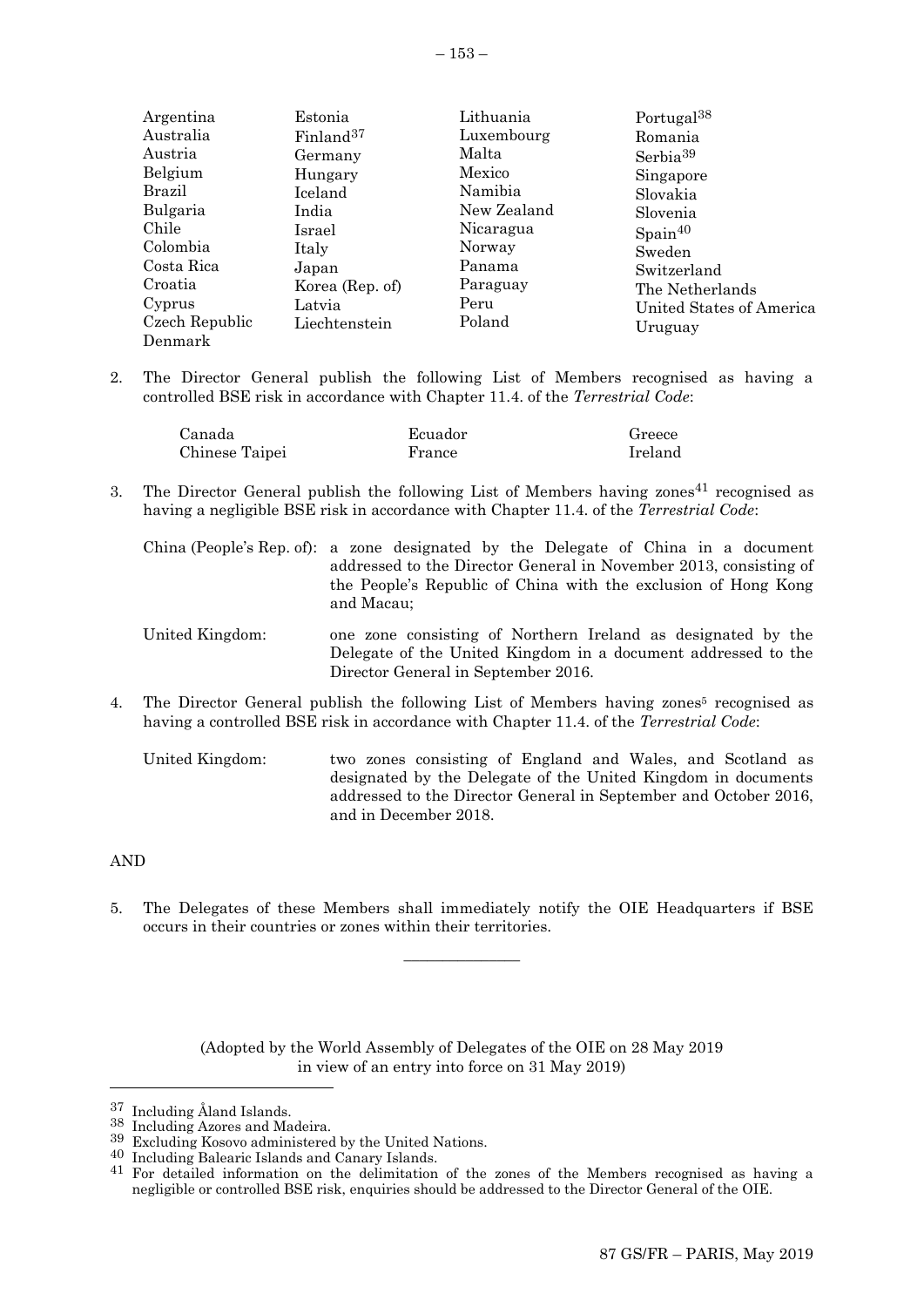#### <span id="page-31-0"></span> $-154-$

# RESOLUTION No. 20

## **Recognition of the African Horse Sickness Status of Members**

## CONSIDERING THAT

- 1. During the 80th General Session, the OIE World Assembly of Delegates (the Assembly) adopted Resolution No. 19, which amended the chapter of the *Terrestrial Animal Health Code* (*Terrestrial Code*) on African horse sickness (AHS). These standards provide a pathway for Members or zones to be recognised by the OIE as free from AHS,
- 2. During the 83rd General Session, the Assembly adopted Resolution No. 15, which specified and updated the procedure for Members to follow to achieve official recognition and maintenance of status for certain animal diseases, including AHS,
- 3. During the 83rd General Session, the Assembly adopted Resolution No. 16, which specified and updated the financial implications for Members applying for evaluation of official recognition of disease status to meet part of the costs defrayed by the OIE in the evaluation process,
- 4. During the 79th General Session, the Assembly noted that an explanatory document outlining the standard operating procedures for official disease status evaluations had been compiled by the OIE Headquarters for the benefit of Members,
- 5. During the 85th General Session, the Assembly noted a complete revision of the standard operating procedures providing further details on the process of official status recognition. The document has been published on the OIE website,
- 6. During the 86th General Session, the Assembly noted an explanatory document outlining the standard operating procedure for official recognition of disease status of non-contiguous territories as part of a country already having an OIE official disease status. The document has been published on the OIE website,
- 7. Information published by the OIE is derived from declarations made by the OIE Delegates of Members. The OIE is not responsible for publication and maintenance of countries' or zonal disease free status based on inaccurate information or untimely reporting to the OIE Headquarters of changes in epidemiological status or other significant events subsequent to the time of declaration of freedom from AHS,

#### THE ASSEMBLY

#### RESOLVES THAT

1. The Director General publish the following List of Members recognised as AHS free according to the provisions of Chapter 12.1. of the *Terrestrial Code*: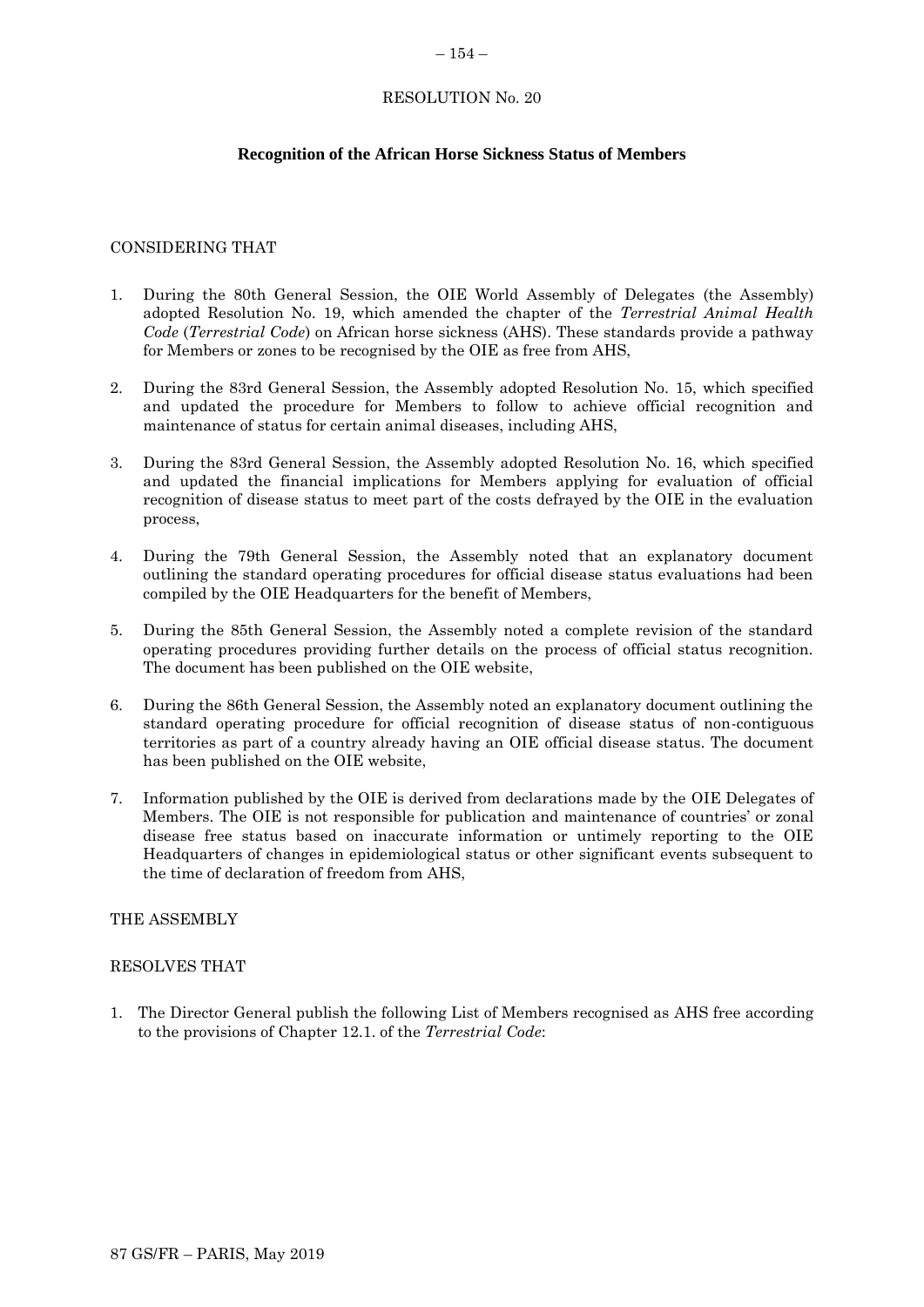| Algeria                | Czech Republic        | Liechtenstein          | Qatar                        |
|------------------------|-----------------------|------------------------|------------------------------|
| Andorra                | Denmark               | Lithuania              | Romania                      |
| Argentina              | Ecuador               | Luxembourg             | Singapore                    |
| Australia              | Estonia               | Malaysia               | Slovakia                     |
| Austria                | Finland <sup>43</sup> | Malta                  | Slovenia                     |
| Azerbaijan             | France <sup>44</sup>  | Mexico                 | $S_{\text{pain}}^{46}$       |
| Belgium                | Germany               | Morocco                | Sweden                       |
| <b>Bolivia</b>         | Greece                | New Caledonia          | Switzerland                  |
| Bosnia and Herzegovina | Hungary               | New Zealand            | Thailand                     |
| Brazil                 | Iceland               | North Macedonia        | The Netherlands              |
| Bulgaria               | India                 | Norway                 | Tunisia                      |
| Canada                 | Ireland               | Oman                   | Turkey                       |
| Chile                  | Italy                 | Paraguay               | <b>United Arab Emirates</b>  |
| China (People's Rep.   | Japan                 | Peru                   | United Kingdom <sup>47</sup> |
| $of)^{42}$             | Kazakhstan            | Philippines            | United States of             |
| Chinese Taipei         | Korea (Rep. of)       | Poland                 | America <sup>48</sup>        |
| Colombia               | Kuwait                | Portugal <sup>45</sup> | Uruguay                      |
| Croatia                | Latvia                |                        |                              |
| Cyprus                 |                       |                        |                              |

#### AND

2. The Delegates of these Members shall immediately notify the OIE Headquarters if AHS occurs in their countries or their territories.

 $\overline{\phantom{a}}$  , where  $\overline{\phantom{a}}$ 

(Adopted by the World Assembly of Delegates of the OIE on 28 May 2019 in view of an entry into force on 31 May 2019)

l

<sup>42</sup> Including Hong Kong and Macau.

<sup>43</sup> Including Åland Islands.

<sup>44</sup> Including French Guiana, Guadeloupe, Martinique, Mayotte, Réunion, Saint Barthélémy, Saint Martin, Saint Pierre and Miquelon.

<sup>45</sup> Including Azores and Madeira.

<sup>46</sup> Including Balearic Islands and Canary Islands.

<sup>47</sup> Including Cayman Islands, Falkland Islands, Guernsey (incl. Alderney and Sark), Isle of Man, Jersey and Saint Helena.

<sup>48</sup> Including American Samoa, Guam, Northern Mariana Islands, Puerto Rico and US Virgin Islands.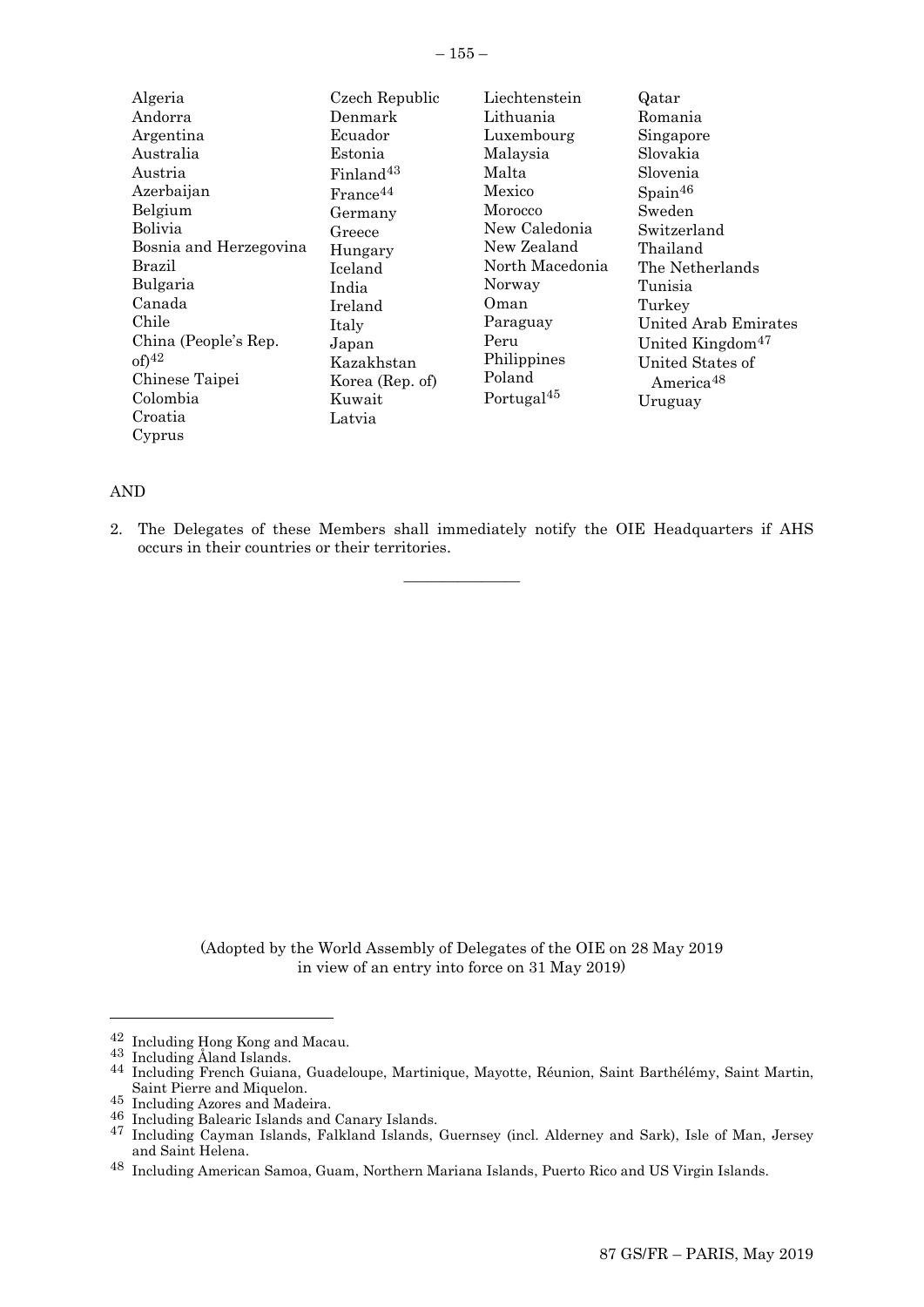#### <span id="page-33-0"></span> $-156-$

## RESOLUTION No. 21

# **Recognition of the Peste des Petits Ruminants Status of Members**

## CONSIDERING THAT

- 1. During the 81st General Session, the OIE World Assembly of Delegates (the Assembly) adopted Resolution No. 29, which amended the chapter of the *Terrestrial Animal Health Code* (*Terrestrial Code*) on peste des petits ruminants (PPR). These standards provide a pathway for Members or zones to be recognised by the OIE as free from PPR,
- 2. During the 83rd General Session, the Assembly adopted Resolution No. 15, which specified and updated the procedure for Members to follow to achieve official recognition and maintenance of status for certain animal diseases, including PPR,
- 3. During the 83rd General Session, the Assembly adopted Resolution No. 16 which specified and updated the financial implications for Members applying for evaluation of official recognition of disease status to meet part of the costs defrayed by the OIE in the evaluation process,
- 4. During the 79th General Session, the Assembly noted that an explanatory document outlining the standard operating procedures for official disease status evaluations had been compiled by the OIE Headquarters for the benefit of Members,
- 5. During the 85th General Session, the Assembly noted a complete revision of the standard operating procedures providing further details on the process of official status recognition. The document has been published on the OIE website,
- 6. During the 86th General Session, the Assembly noted an explanatory document outlining the standard operating procedure for official recognition of disease status of non-contiguous territories as part of a country already having an OIE official disease status. The document has been published on the OIE website,
- 7. Information published by the OIE is derived from declarations made by the OIE Delegates of Members. The OIE is not responsible for publication and maintenance of countries' or zonal disease free status based on inaccurate information or untimely reporting to the OIE Headquarters of changes in epidemiological status or other significant events subsequent to the time of declaration of freedom from PPR,

## THE ASSEMBLY

#### RESOLVES THAT

1. The Director General publish the following List of Members recognised as PPR free according to the provisions of Chapter 14.7. of the *Terrestrial Code*: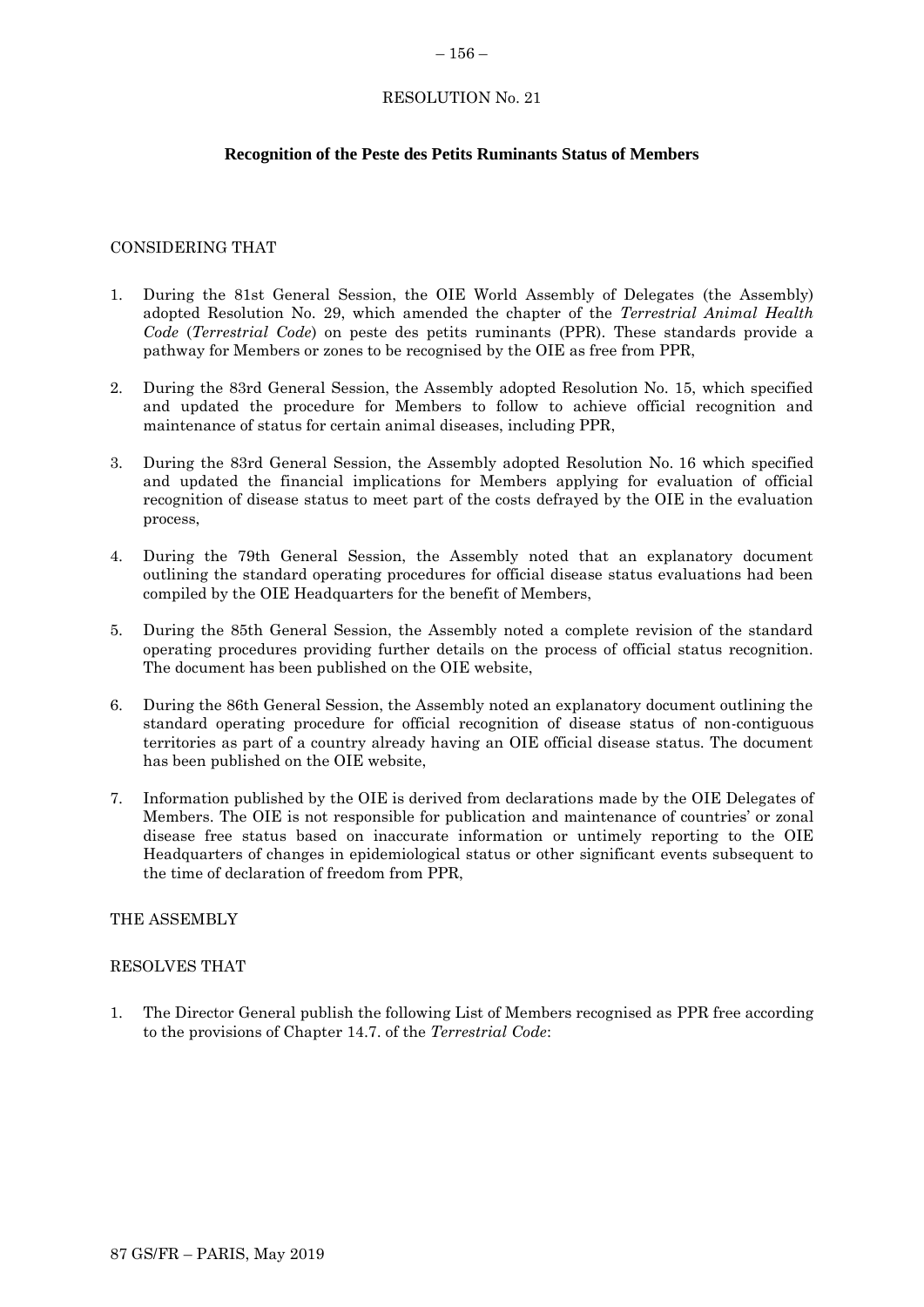| Argentina              | Denmark               | Liechtenstein | Portugal <sup>51</sup>                 |
|------------------------|-----------------------|---------------|----------------------------------------|
| Australia              | Ecuador               | Lithuania     | Romania                                |
| Austria                | Estonia               | Luxembourg    | Singapore                              |
| Belgium                | Eswatini              | Madagascar    | Slovakia                               |
| Bolivia                | Finland <sup>49</sup> | Malta         | Slovenia                               |
| Bosnia and Herzegovina | France <sup>50</sup>  | Mauritius     | South Africa                           |
| Botswana               | Germany               | Mexico        | $S_{\text{pain}}^{52}$                 |
| Brazil                 | Greece                | New Caledonia | Sweden                                 |
| Canada                 | Hungary               | New Zealand   | Switzerland                            |
| Chile                  | Iceland               | Norway        | Thailand                               |
| Chinese Taipei         | Ireland               | Paraguay      | The Netherlands                        |
| Colombia               | Italy                 | Peru          | United Kingdom <sup>53</sup>           |
| Croatia                | Korea (Rep. of)       | Philippines   | United States of America <sup>54</sup> |
| Cyprus                 | Latvia                | Poland        | Uruguay                                |
| Czech Republic         |                       |               |                                        |

- 2. The Director General publish the following List of Members having a PPR free zone<sup>55</sup> according to the provisions of Chapter 14.7. of the *Terrestrial Code*:
	- Namibia: one zone located south to the Veterinary Cordon Fence, designated by the Delegate of Namibia in a document addressed to the Director General in November 2014.

#### AND

3. The Delegates of these Members shall immediately notify the OIE Headquarters if PPR occurs in their countries or free zone within their territories.

 $\overline{\phantom{a}}$  , where  $\overline{\phantom{a}}$ 

(Adopted by the World Assembly of Delegates of the OIE on 28 May 2019 in view of an entry into force on 31 May 2019)

l

<sup>49</sup> Including Åland Islands.

<sup>50</sup> Including French Guiana, Guadeloupe, Martinique, Réunion, Saint Barthélémy, Saint Martin, Saint Pierre and Miquelon.

<sup>51</sup> Including Azores and Madeira.

<sup>52</sup> Including Balearic Islands and Canary Islands.

<sup>53</sup> Including Cayman Islands, Falkland Islands, Guernsey (incl. Alderney and Sark), Isle of Man, Jersey, and Saint Helena.

<sup>54</sup> Including American Samoa, Guam, Northern Mariana Islands, Puerto Rico and US Virgin Islands.

<sup>55</sup> For detailed information on the delimitation of the zone of the Member recognised as PPR free, enquiries should be addressed to the Director General of the OIE.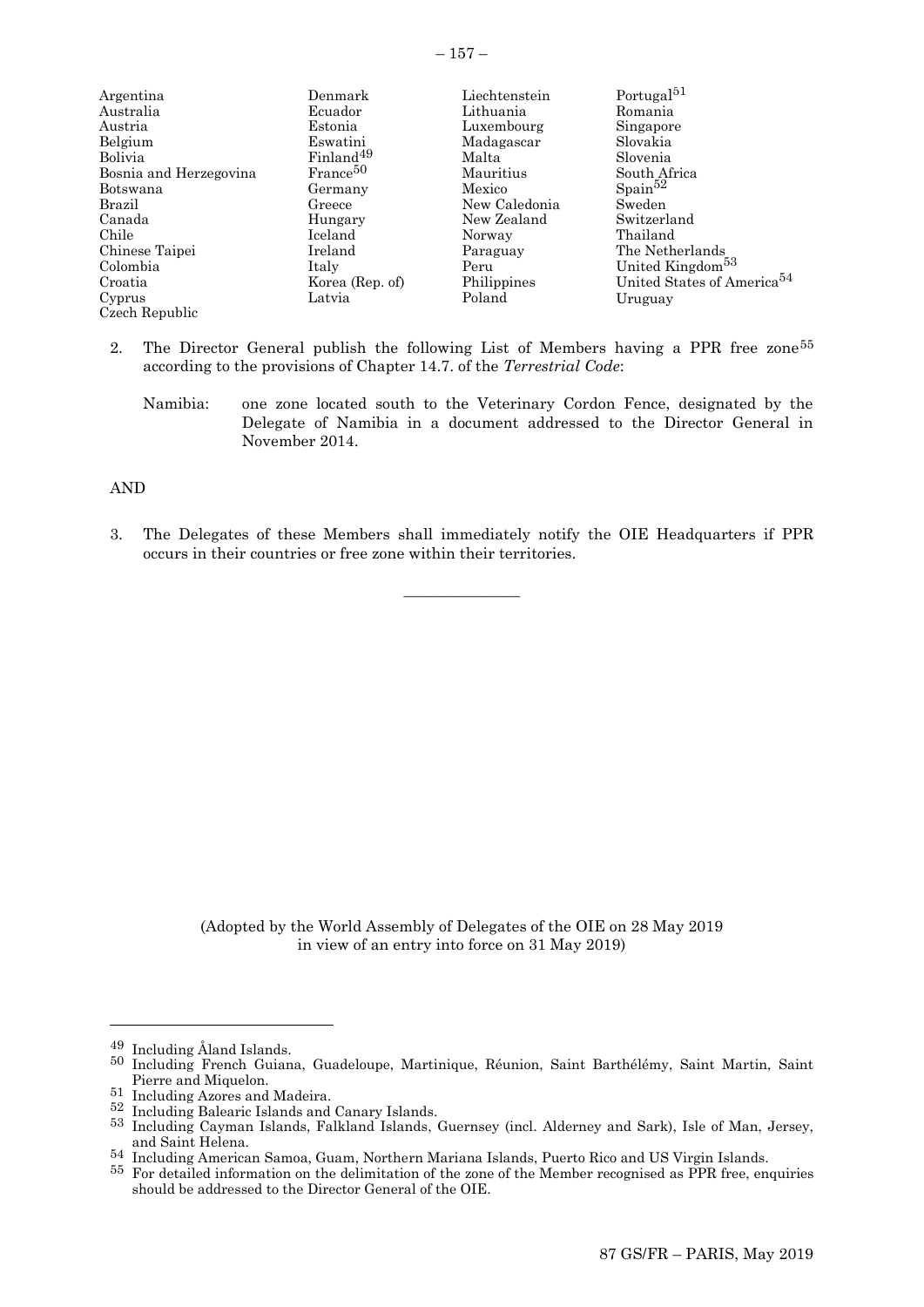#### <span id="page-35-0"></span> $-158-$

## RESOLUTION No. 22

# **Recognition of the Classical Swine Fever Status of Members**

## CONSIDERING THAT

- 1. During the 81st General Session, the OIE World Assembly of Delegates (the Assembly) adopted Resolution No. 29, which amended the chapter of the *Terrestrial Animal Health Code* (*Terrestrial Code*) on classical swine fever (CSF). These standards provide a pathway for Members or zones to be recognised by the OIE as free from CSF,
- 2. During the 83rd General Session, the Assembly adopted Resolution No. 15, which specified and updated the procedure for Members to follow to achieve official recognition and maintenance of status for certain animal diseases, including CSF,
- 3. During the 83rd General Session, the Assembly adopted Resolution No. 16 which specified and updated the financial implications for Members applying for evaluation of official recognition of disease status to meet part of the costs defrayed by the OIE in the evaluation process,
- 4. During the 79th General Session, the Assembly noted that an explanatory document outlining the standard operating procedures for official disease status evaluations had been compiled by the OIE Headquarters for the benefit of Members,
- 5. During the 85th General Session, the Assembly noted a complete revision of the standard operating procedures providing further details on the process of official status recognition. The document has been published on the OIE website,
- 6. During the 86th General Session, the Assembly noted an explanatory document outlining the standard operating procedure for official recognition of disease status of non-contiguous territories as part of a country already having an OIE official disease status. The document has been published on the OIE website,
- 7. Information published by the OIE is derived from declarations made by the OIE Delegates of Members. The OIE is not responsible for publication and maintenance of countries' or zonal disease free status based on inaccurate information or untimely reporting to the OIE Headquarters of changes in epidemiological status or other significant events subsequent to the time of declaration of freedom from CSF,

## THE ASSEMBLY

## RESOLVES THAT

1. The Director General publish the following List of Members recognised as CSF free according to the provisions of Chapter 15.2. of the *Terrestrial Code:*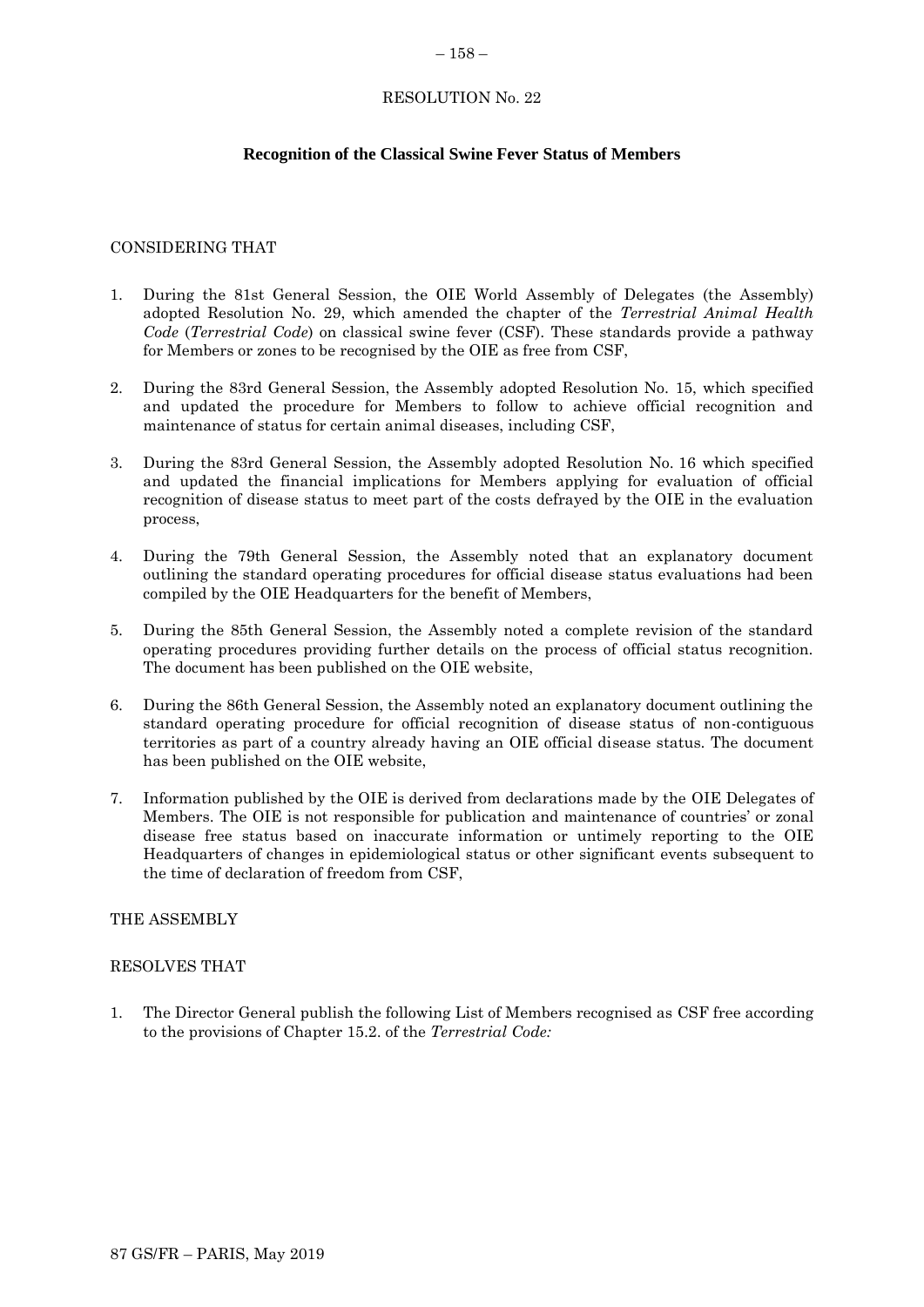|  | ×<br>۰, |  |
|--|---------|--|
|--|---------|--|

| Argentina      | Denmark               | Luxembourg             | Slovakia                               |
|----------------|-----------------------|------------------------|----------------------------------------|
| Australia      | Finland <sup>56</sup> | Mexico                 | Slovenia                               |
| Austria        | France <sup>57</sup>  | New Caledonia          | $S_{\text{pain}}^{59}$                 |
| Belgium        | Germany               | New Zealand            | Sweden                                 |
| Bulgaria       | Hungary               | Norway                 | Switzerland                            |
| Canada         | Ireland               | Paraguay               | The Netherlands                        |
| Chile          | Italy                 | Poland                 | United Kingdom <sup>60</sup>           |
| Costa Rica     | Latvia                | Portugal <sup>58</sup> | United States of America <sup>61</sup> |
| Czech Republic | Liechtenstein         | Romania                | Uruguay                                |

- 2. The Director General publish the following List of Members having CSF free zones<sup>62</sup>, according to the provisions of Chapter 15.2. of the *Terrestrial Code*:
	- Brazil: one zone composed of the States of Rio Grande do Sul and Santa Catarina as designated by the Delegate of Brazil in a document addressed to the Director General in September 2014;

one zone covering the States of Acre, Bahia, Espírito Santo, Goias, Mato Grosso, Mato Grosso do Sul, Minas Gerais, Paraná, Rio de Janeiro, Rondônia, São Paulo, Sergipe and Tocantins, Distrito Federal, and the municipalities of Guajará, Boca do Acre, South of the municipality of Canutama and Southwest of the municipality of Lábrea, in the State of Amazonas as designated by the Delegate of Brazil in a document addressed to the Director General in September 2015;

- Colombia: one zone designated by the Delegate of Colombia in a document addressed to the Director General in September 2015;
- Ecuador: one zone consisting of the insular territory of the Galápagos, as designated by the Delegate of Ecuador in a document addressed to the Director General in October 2018;

## AND

l

3. The Delegates of these Members shall immediately notify the OIE Headquarters if CSF occurs in their countries or free zones within their territories.

 $\overline{\phantom{a}}$  , where  $\overline{\phantom{a}}$ 

(Adopted by the World Assembly of Delegates of the OIE on 28 May 2019 in view of an entry into force on 31 May 2019)

61 Including Guam, Puerto Rico and US Virgin Islands.

<sup>56</sup> Including Åland Islands.

<sup>57</sup> Including French Guiana, Guadeloupe, Martinique, Mayotte and Réunion.

<sup>58</sup> Including Azores and Madeira.

<sup>59</sup> Including Balearic Islands and Canary Islands.

<sup>60</sup> Including Guernsey (incl. Alderney and Sark), Isle of Man and Jersey.

<sup>62</sup> For detailed information on the delimitation of the zones of the Members recognised as CSF free, enquiries should be addressed to the Director General of the OIE.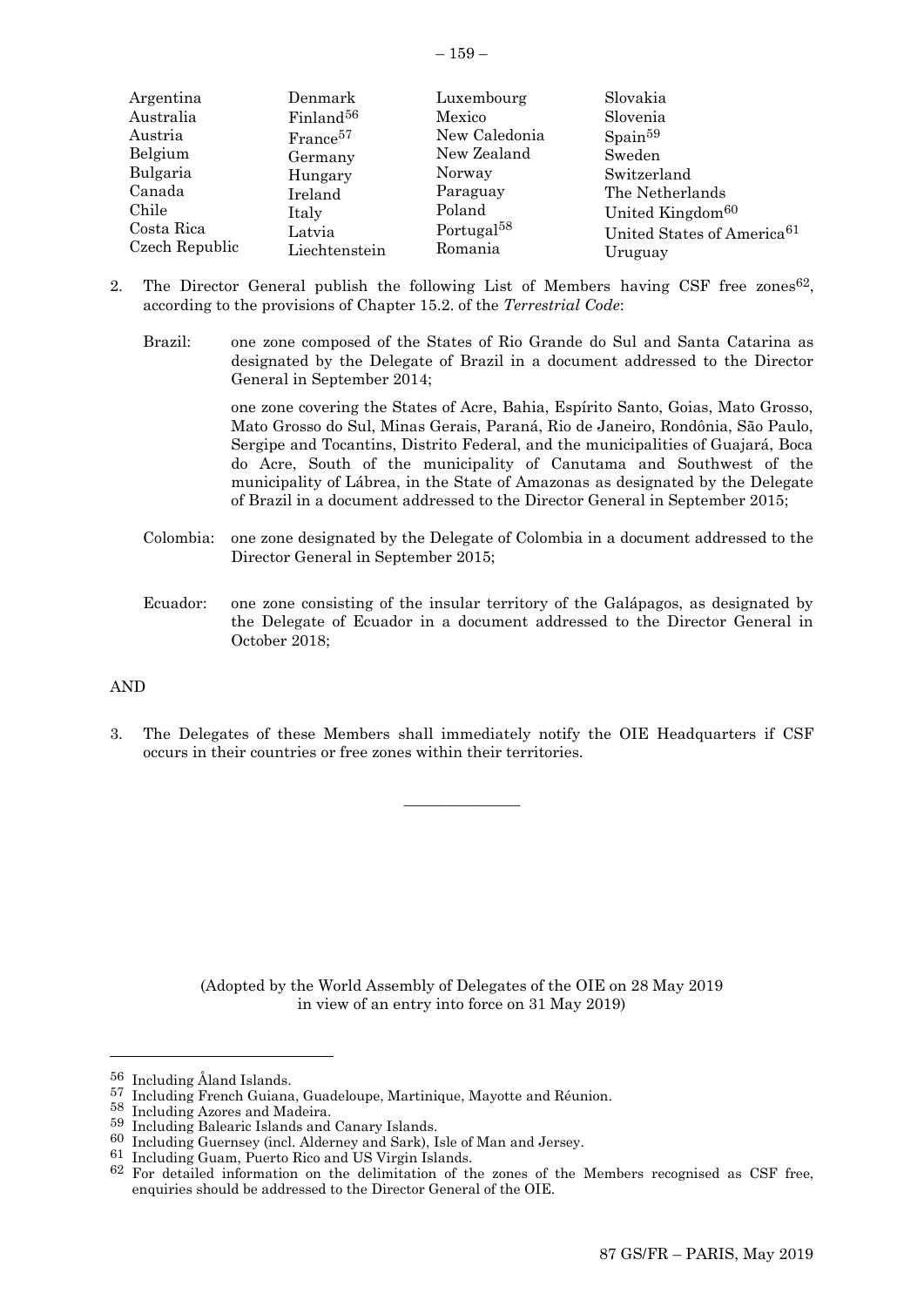#### <span id="page-37-0"></span> $-160-$

## RESOLUTION No. 23

# **Designation of Facilities Holding Rinderpest Virus Containing Material to Maintain Global Freedom from Rinderpest**

ACKNOWLEDGING the declaration of global freedom from rinderpest in May 2011 and the commitment made by Member to maintaining this status, reaffirmed through OIE Resolution No. 21 (2017),

REFERRING to OIE Resolution No. 23 (2014) urging OIE Members to approve the mandate for designated facilities holding rinderpest virus containing material (hereinafter 'Rinderpest Holding Facilities'), and requesting the Director General of the OIE to put in place a system to monitor and evaluate designated Rinderpest Holding Facilities,

#### CONSIDERING THAT

- 1. The mandate provided under Resolution No. 23 (2014) (Appendix), hereinafter 'the Mandate', for Rinderpest Holding Facilities provides designation criteria and conditions, and describes the purpose of the two categories of Rinderpest Holding Facilities,
- 2. All FAO-OIE Rinderpest Holding Facility applications are assessed by the FAO-OIE Joint Advisory Committee for Rinderpest, hereinafter 'the Committee', using criteria approved by both organisations, and the details of the applicant facilities that have been assessed by the Committee are published in their meeting reports,
- 3. Applicant facilities assessed by the Committee and recommended for inspection are subject to a formal detailed on-site evaluation by a team, comprised of international experts, to determine their capacity and compliance with expected norms for bio-safety and bio-security with respect to the storing of rinderpest stocks and the Mandate,
- 4. The report and findings of the expert on-site evaluation team are reviewed and evaluated against international biosafety and biosecurity standards and the Mandate by the Committee and their recommendations are endorsed by the respective internal procedures of the FAO and OIE,
- 5. When a Rinderpest Holding Facility fails to demonstrate compliance with the Mandate its status will be suspended with immediate effect, pending review by the Committee, the OIE and FAO,

#### THE ASSEMBLY

#### RESOLVES

To designate, on behalf of the OIE, and subject to equivalent action by FAO in accordance with its processes for designation, the following facilities as approved for holding rinderpest virus containing material, subject to re-evaluation every 3 years, with the category specified for each facility and proposes to add them to the list of FAO-OIE approved Rinderpest Holding Facilities (available on the OIE and FAO websites):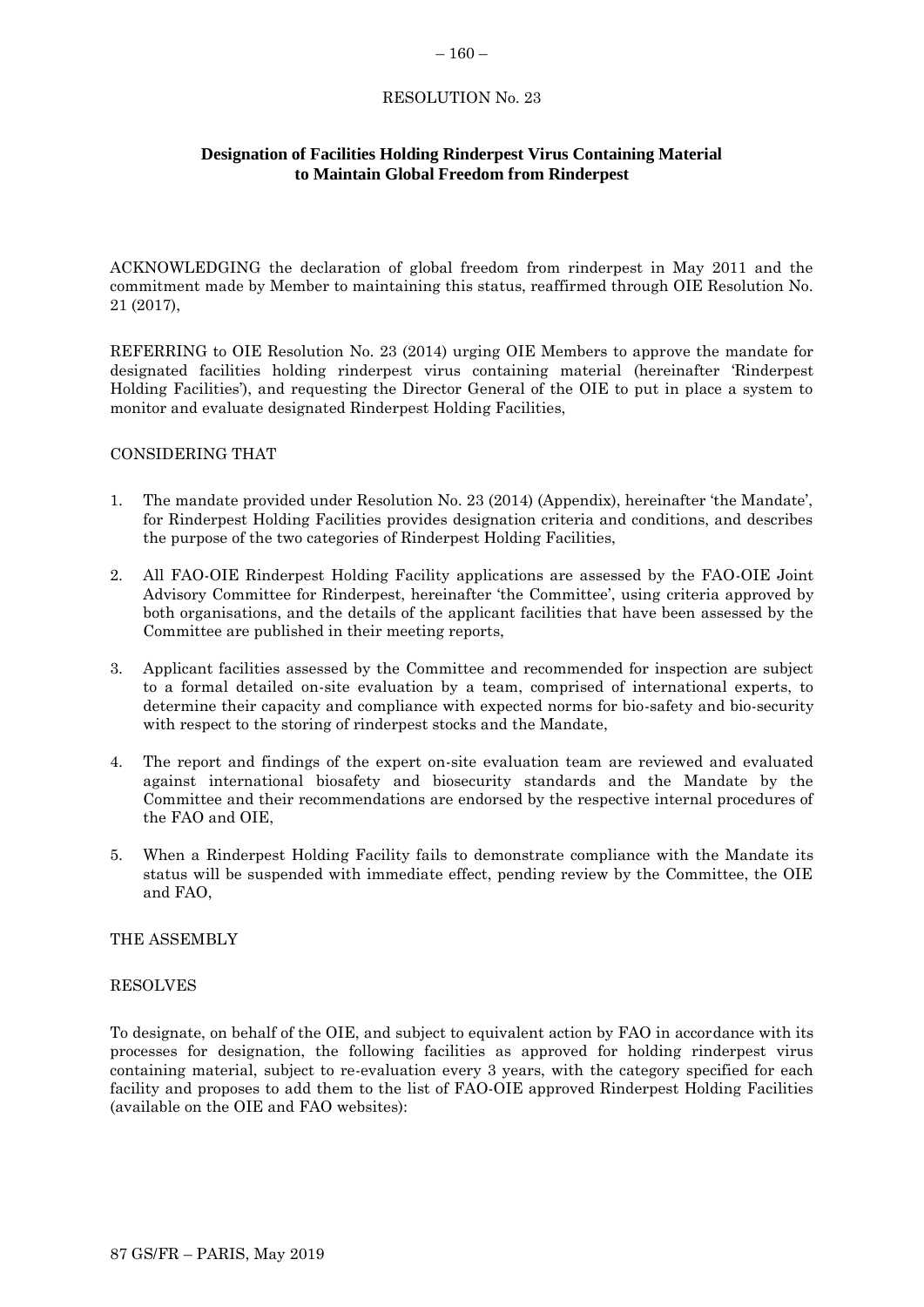#### **A) Rinderpest Holding Facility for storing rinderpest virus containing material, excluding vaccine stocks**

- 1. Centre de coopération internationale en recherche agronomique pour le développement (CIRAD), Montpellier, France
- 2. China Institute of Veterinary Drug Control/China Veterinary Culture Collection Center (IVDC), Beijing, China

## **B) Rinderpest Vaccine Holding Facility for storing only manufactured vaccines, vaccine stocks and material solely for their production:**

- 1. Centre de coopération internationale en recherche agronomique pour le développement (CIRAD), Montpellier, France
- 2. China Institute of Veterinary Drug Control/China Veterinary Culture Collection Center (IVDC), Beijing, China.

 $\overline{\phantom{a}}$  , where  $\overline{\phantom{a}}$ 

…/Annex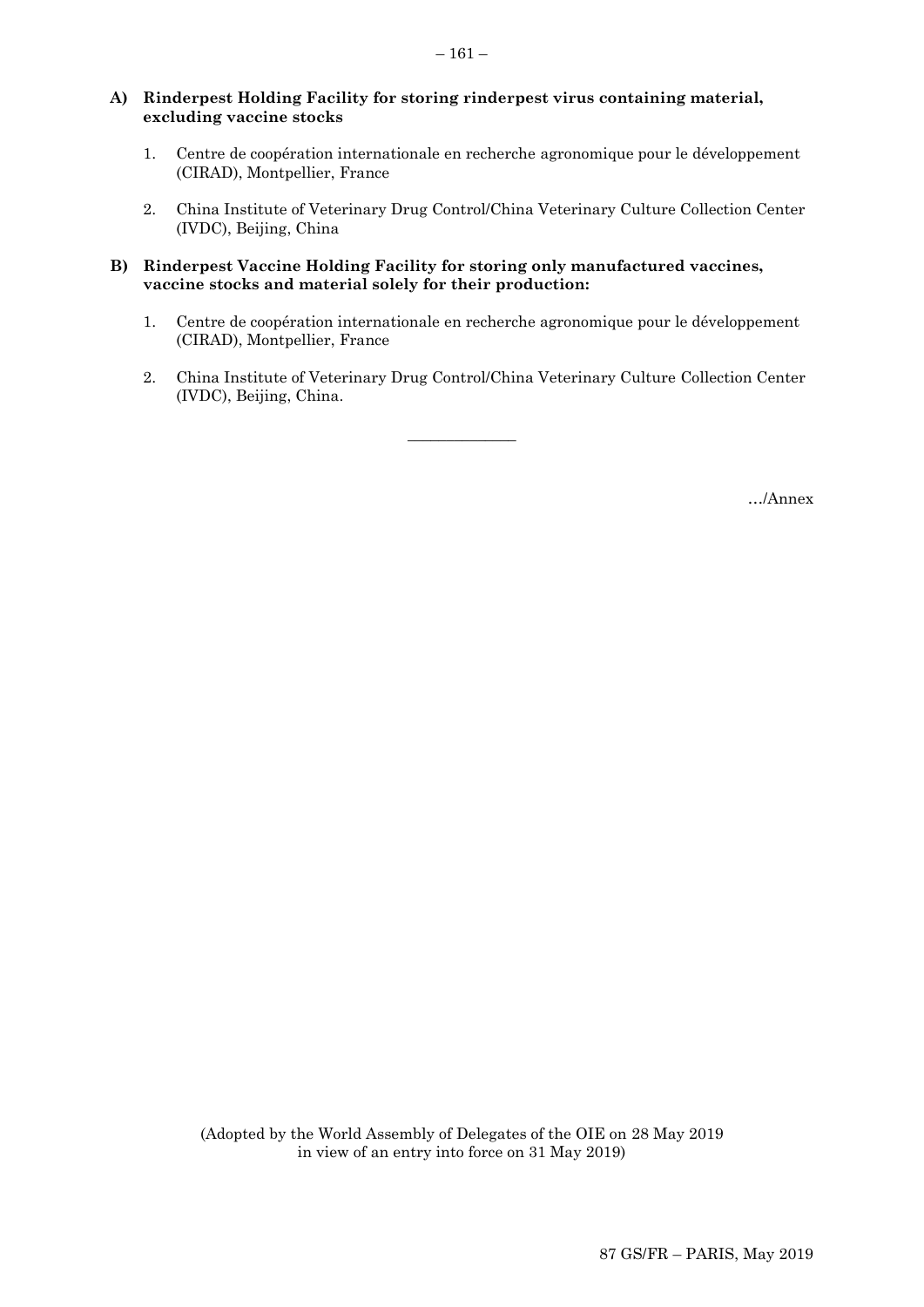# **MANDATE FOR A FACILTY HOLDING RINDERPEST VIRUS CONTAINING MATERIAL**

The facilities in which rinderpest virus (RPV)-containing material<sup>63</sup> can be held (hereinafter 'Rinderpest Holding Facilities') should have a mandate which justifies their function and ensures safe storage of this material.

The Rinderpest Holding Facility has a separate mandate and approval mechanism from an OIE Reference Laboratory for rinderpest and an FAO Reference Centre for morbillivirus.

Although the decision to designate a Rinderpest Holding Facility lies with the OIE World Assembly of Delegates, the OIE Delegate must support the application and be fully aware of the Mandate.

The following text describes the Mandates of the two categories of Rinderpest Holding Facility:

- A) Rinderpest Holding Facility for storing rinderpest virus containing material, excluding vaccine stocks
- B) Rinderpest Vaccine Holding Facility for storing only manufactured vaccines, vaccine stocks and material solely for their production.

## **A) Rinderpest virus holding facilities for storing rinderpest virus containing material, excluding vaccine stocks:**

- 1. To safely hold rinderpest virus (hereinafter "RPV") containing material at an appropriate level of bio-containment and ensure appropriate measures are taken to prevent its accidental or deliberate release.
- 2. To accept RPV-containing material from FAO and OIE Members for safe storage and/or for destruction.
- 3. To notify FAO and the OIE before receiving RPV-containing material from other institutes for FAO to assist in shipping if needed and to ensure chain of custody.
- 4. To provide RPV-containing material to other institutes for the research or vaccine manufacture that has been approved by FAO and the OIE.

l

<sup>63</sup> Rinderpest virus-containing material means field and laboratory strains of RPV; vaccine strains of RPV including valid and expired vaccine stocks; tissues, sera and other material from animals known or suspected to be infected; laboratory-generated diagnostic material containing live virus, recombinant morbilliviruses (segmented or nonsegmented) containing unique RPV nucleic acid or amino acid sequences, and full length genomic material including virus RNA and its cDNA copies; subgenomic fragments of RPV genome (either as plasmid or incorporated into recombinant viruses) that cannot be incorporated into a replicating morbillivirus or morbillivirus-like virus are not considered to be RPVcontaining material, neither are sera that have been either heat-treated to at least 56°C for at least two hours, or shown to be free from RPV genome sequences by a validated RT-PCR assay;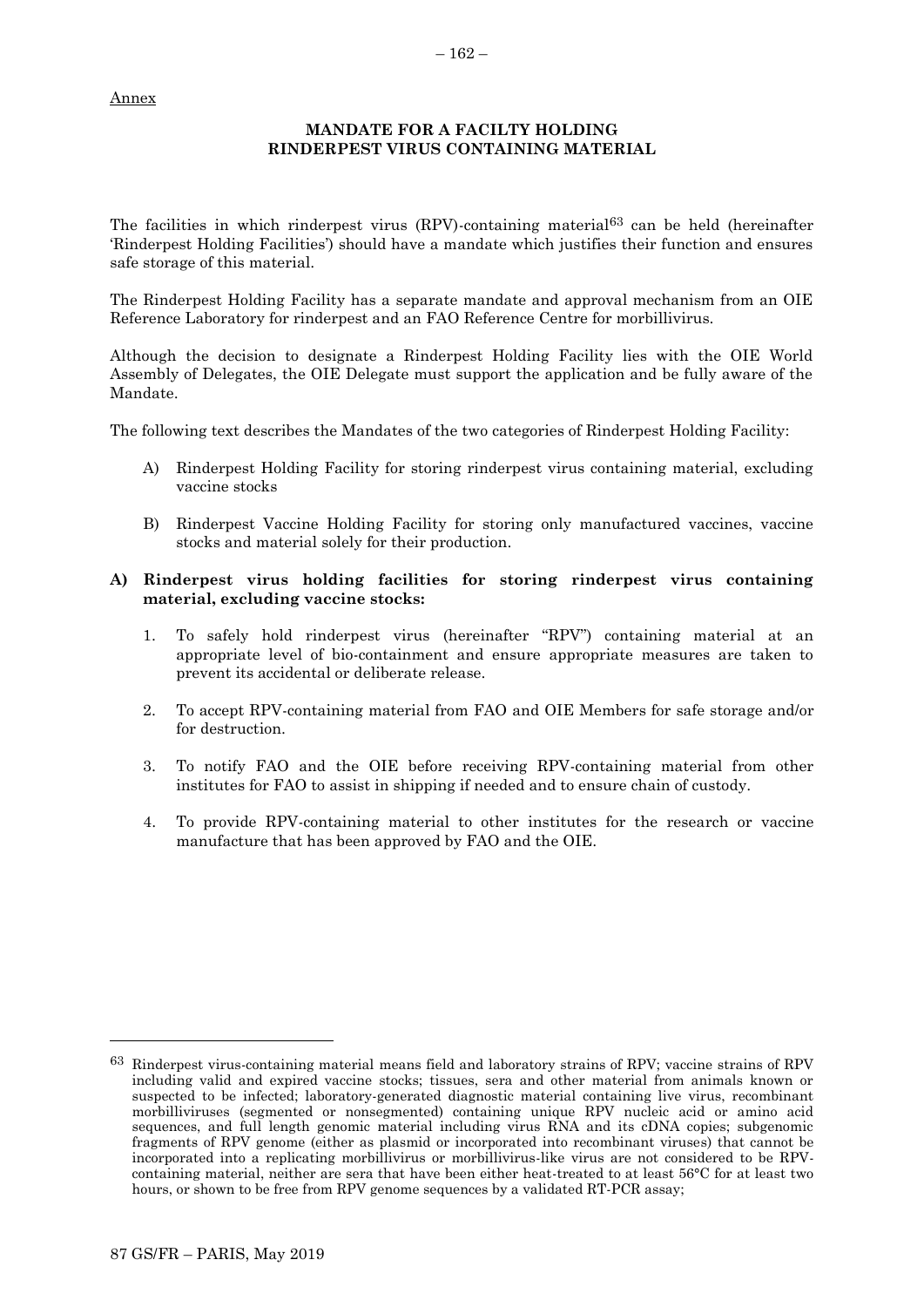- 5. To retain an up-to-date inventory of RPV-containing material and sequence data (including recording entry and exit of this material into and out of the facility), and to share this information with FAO and the OIE through the designated rinderpest database.
- 6. To send an annual report to the OIE and FAO
- 7. To maintain a system of quality assurance, biosafety and biosecurity.
- 8. To provide technical advice or training to personnel from other FAO and OIE Members on the destruction, safe shipment of RPV-containing material, and/or decontamination of facilities.
- 9. To participate in scientific meetings in its capacity as FAO-OIE Rinderpest Holding Facility and using that title.
- 10. To establish and maintain a network with other Rinderpest Holding Facilities.
- 11. To seek approval from FAO and the OIE before manipulating RPV-containing materials for the purposes of research or any other purposes, including in private sector institutions, or before shipping RPV-containing materials to other institutes.
- 12. When FAO and the OIE carry out an audit or site inspection the rinderpest holding facility shall fully cooperate and provide all the relevant reports and information.

#### **B) Rinderpest Vaccine Holding Facility for storing only manufactured vaccines, vaccine stocks and material solely for their production:**

- 1. To retain an up-to-date inventory of vaccine stocks including current and expired vaccines and any materials solely for vaccine production and to share such information with FAO and the OIE through the designated rinderpest database.
- 2. To validate or destroy stocks of expired vaccines.
- 3. To regularly test the quality of the vaccines in accordance with the OIE guidelines.
- 4. To maintain and follow procedures approved by FAO and the OIE for managing vaccine stocks (storing packaged and manufactured vaccine).
- 5. To contribute, when requested by FAO and the OIE, to the global rinderpest vaccine bank and preparedness strategy, including through the emergency manufacture and preparation of vaccines in accordance with OIE standards.
- 6. To accept vaccine virus seeds or stocks from FAO and OIE Members for safe storage and/or for destruction.
- 7. To notify FAO and the OIE before receiving RPV-containing material from other institutes for FAO to assist in shipping if needed and to ensure the chain of custody.
- 8. To provide vaccine virus seeds or vaccines to other institutes (public or private sector) for the research or vaccine manufacture that has been approved by FAO and the OIE.
- 9. To send an annual report to the OIE and FAO.
- 10. To maintain a system of quality assurance, biosafety and biosecurity.
- 11. When FAO and the OIE carry out an audit or site inspection the rinderpest holding facility shall fully cooperate and provide all the relevant reports and information.

\_\_\_\_\_\_\_\_\_\_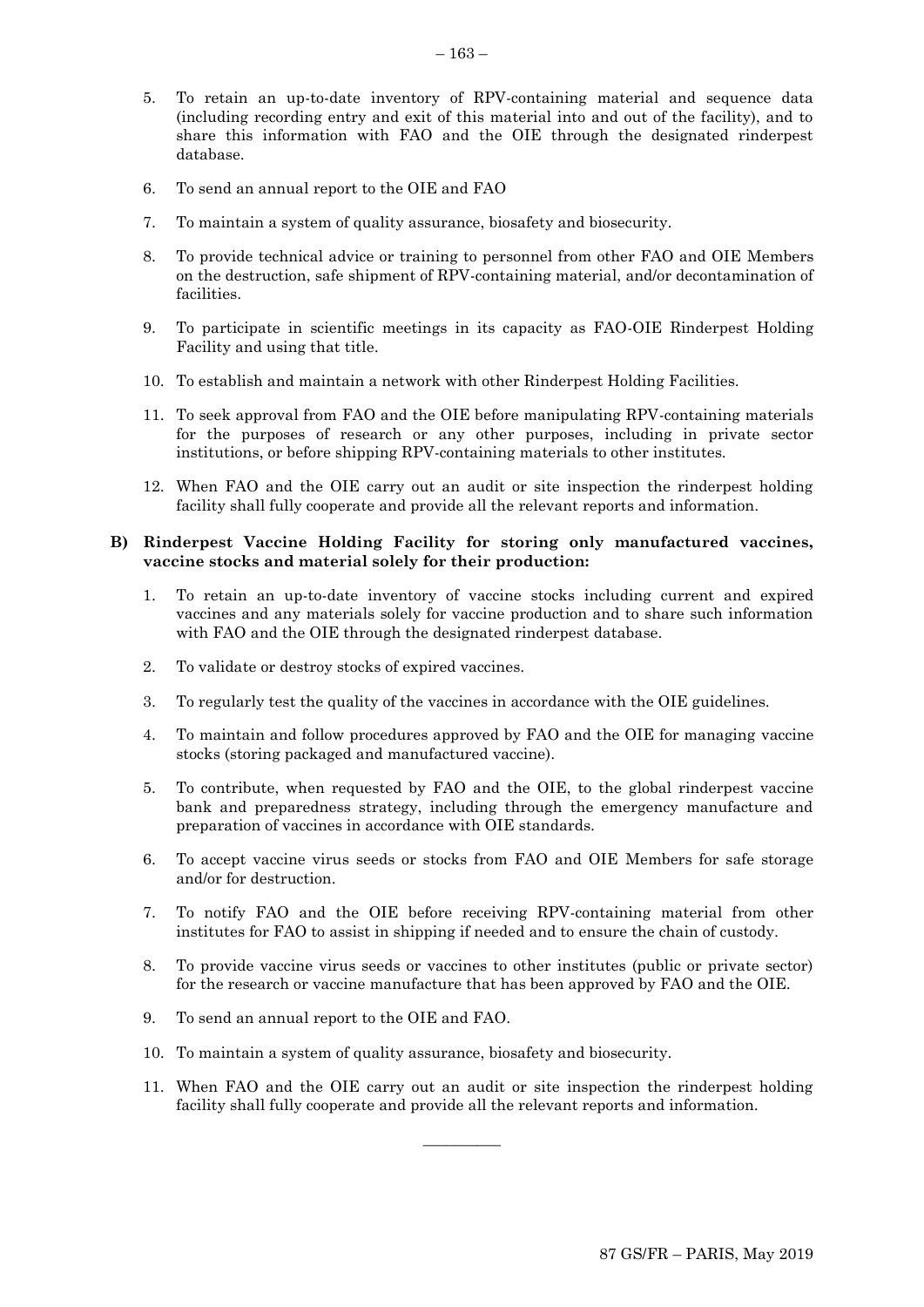#### <span id="page-41-0"></span> $-164-$

## RESOLUTION No. 24

## **Extension to the Designation of Facilities Holding Rinderpest Virus Containing Material to Maintain Global Freedom from Rinderpest**

ACKNOWLEDGING the declaration of global freedom from rinderpest in May 2011 and the commitment made by Member to maintaining this status, reaffirmed through OIE Resolution No. 21 (2017),

REITERATING the importance of reducing the risk posed by rinderpest virus containing material stocks through the destruction of virus in a safe manner and/or the transfer stocks to designated facilities holding rinderpest virus containing material (hereinafter 'Rinderpest Holding Facilities'),

## CONSIDERING THAT

- 1. Resolution No. 23 (2014) requested the Director General to put in place, jointly with FAO, a system to designate, inspect, monitor and evaluate Rinderpest Holding Facilities,
- 2. Resolution No. 20 (2018) informed the OIE Members that OIE would re-evaluate, jointly with the FAO, the five Rinderpest Holding Facilities that were designated in Resolution No. 25 from the 83rd General Session, in May 2015.

#### THE ASSEMBLY

#### RESOLVES

To extend the designation, on behalf of the OIE, and subject to equivalent action by FAO in accordance with its processes, of the following facilities as approved for holding rinderpest virus containing material, subject to re-evaluation every 3 years, with the category specified for each institute and to maintain them on the list of FAO-OIE approved Rinderpest Holding Facilities (available on the OIE and FAO web sites):

## **A) Rinderpest Holding Facility for storing rinderpest virus containing material, excluding vaccine stocks**

- 1. African Union Pan African Veterinary Vaccine Centre (AU-PANVAC), Debre-Zeit, Ethiopia.
- 2. High Containment Facilities of Exotic Diseases Research Station, National Institute of Animal Health, Kodaira, Tokyo, Japan.
- 3. USDA-APHIS, Foreign Animal Disease Diagnostic Laboratory (FADDL), Plum Island, New York, United States of America.
- 4. The Pirbright Institute, Surrey, United Kingdom.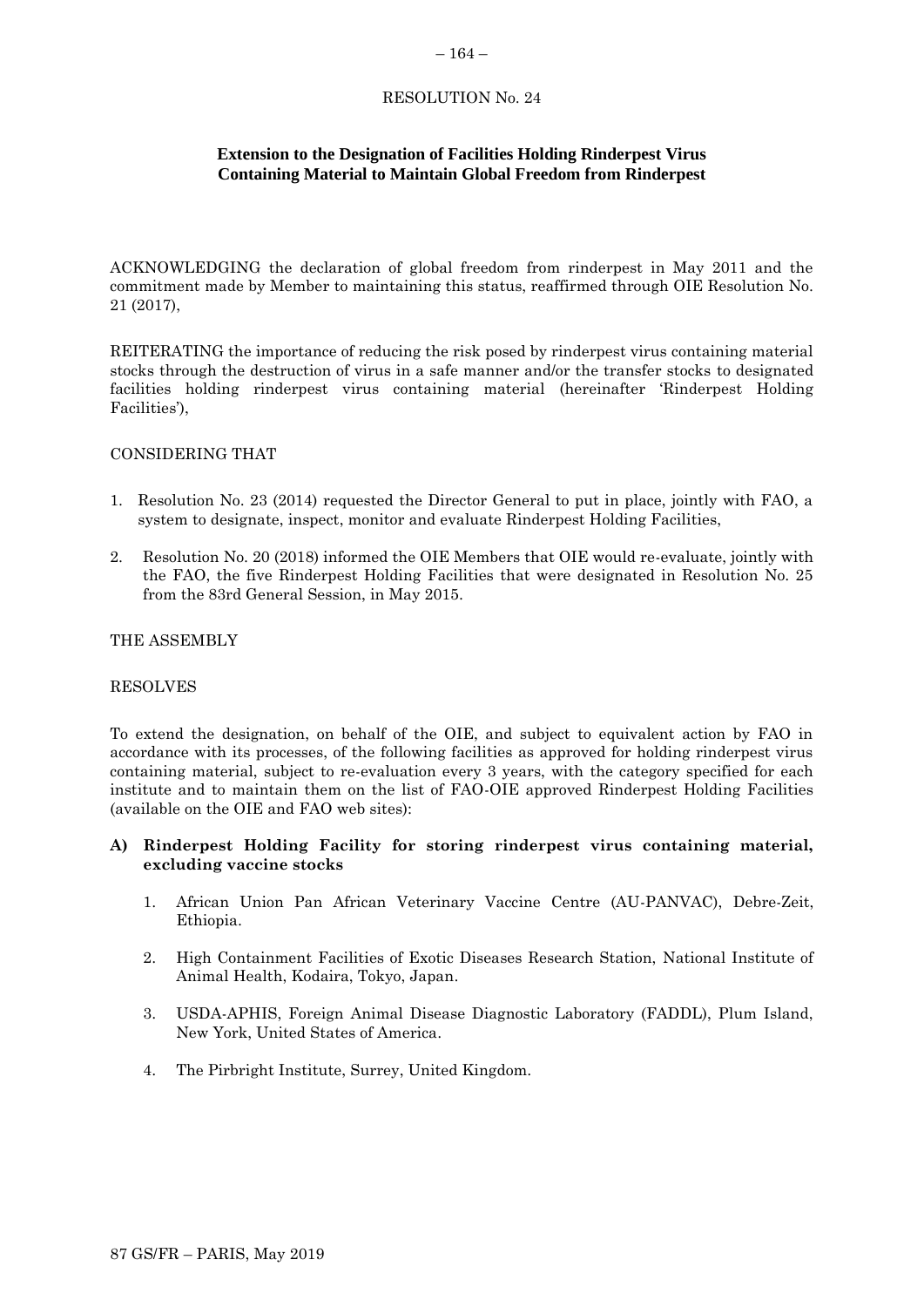## **B) Rinderpest Vaccine Holding Facility for storing only manufactured vaccines, vaccine stocks and material solely for their production:**

- 1. African Union Pan African Veterinary Vaccine Centre (AU-PANVAC), Debre-Zeit, Ethiopia
- 2. Building for Safety Evaluation Research, Production Center for Biologicals; Building for Biologics, Research and Development (storage), National Institute of Animal Health, Tsukuba, Ibaraki, Japan.

 $\overline{\phantom{a}}$  , where  $\overline{\phantom{a}}$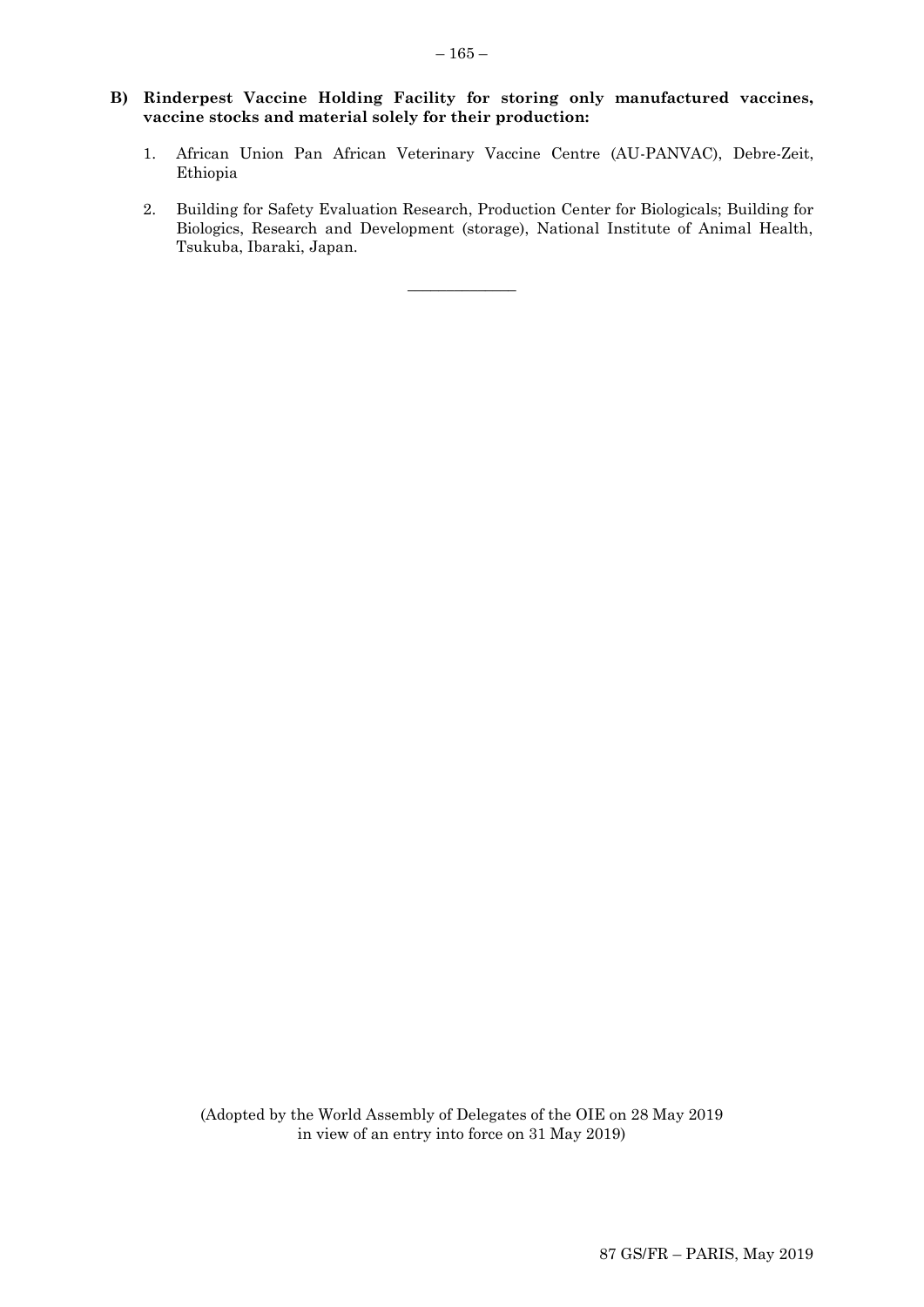#### <span id="page-43-0"></span>– 166 –

## RESOLUTION No. 25

## **Amendments to the OIE** *Aquatic Animal Health Code*

#### CONSIDERING THAT

- 1. The current content of the *Aquatic Animal Health Code* (*Aquatic Code*) is the result of modifications made by the World Assembly of Delegates at previous OIE General Sessions;
- 2. It is necessary to update the *Aquatic Code* in accordance with the recommendations in the February 2019 report of the OIE Aquatic Animal Health Standards Commission (Annexes 3 to 12 of Document 87 SG/12/CS4 B), after consultation with the World Assembly of Delegates.

THE ASSEMBLY

#### RESOLVES

- 1. To adopt the updates to the *Aquatic Code* proposed in Annexes 3, 4, 5, 6, 7, 8, 9, 10, 11 and 12 of Document 87 SG/12/CS4 B in English, French and Spanish, each text being authentic;
- 2. To ask the Director General to publish the adopted texts in a revised edition of the *Aquatic Code* with appropriate numbering and formatting.

 $\overline{\phantom{a}}$  , where  $\overline{\phantom{a}}$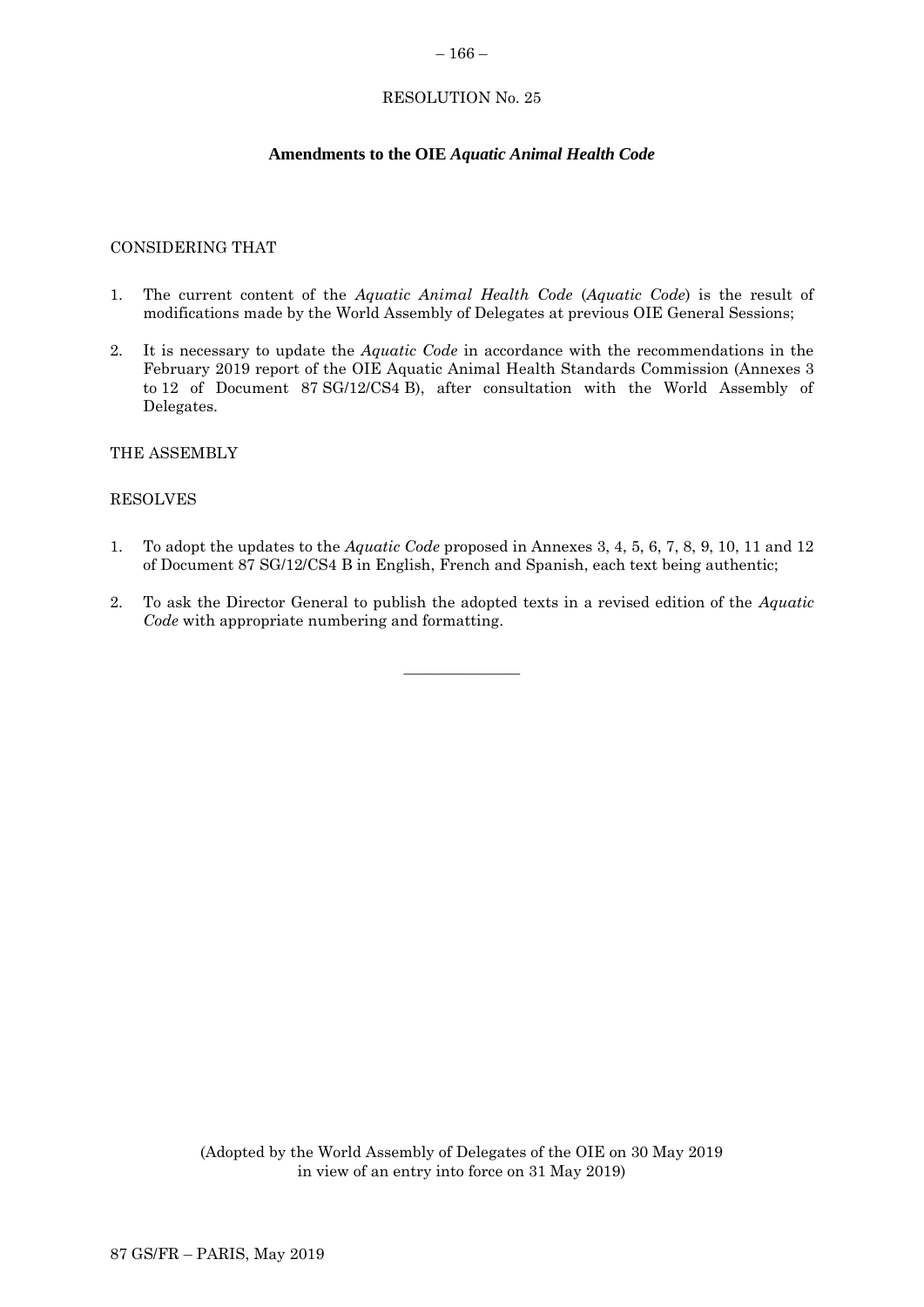## <span id="page-44-0"></span> $-167-$

## RESOLUTION No. 26

## **Amendments to the** *Manual of Diagnostic Tests for Aquatic Animals*

#### CONSIDERING THAT

- 1. The current content of the OIE *Manual of Diagnostic Tests for Aquatic Animals* (the *Aquatic Manual*) is the result of modifications made by the World Assembly of Delegates at previous OIE General Sessions;
- 2. It is necessary to update the *Aquatic Manual* in accordance with recommendations in the February 2019 report of the OIE Aquatic Animal Health Standards Commission (Annexes 13 to 16 of Document 87 SG/12/CS4 B), after consultation with the World Assembly of Delegates.

#### THE ASSEMBLY

#### RESOLVES

- 1. To adopt the updates to the *Aquatic Manual* proposed in Annex 16 of Document 87 SG/12/CS4 B in English, the text being authentic.
- 2. To adopt the updates to the *Aquatic Manual* proposed in Annexes 13, 14 and 15 of Document 87 SG/12/CS4 B in English, the text being authentic, with the following modifications:
	- 2.1. Annex 13 (Chapter 2.2.9.)
		- a) In Section 2.2.1., delete "grass shrimp (*Palaemonetes pugio*)".
	- 2.2. Annex 14 (Chapter 2.3.4.)
		- a) In Section 2.2.1., delete the word "Northern" in "Northern pike (*Esox lucius*)".
	- 2.3. Annex 15 (Chapter 2.3.6.)
		- a) In Section 2.2.2., move "Ballan wrasse (*Labrus bergylta*)" from the list of species in the second paragraph to the list of species in the first paragraph.
- 3. To ask the Director General to publish the adopted text in the on line version of the *Aquatic Manual* with appropriate numbering and formatting.

 $\overline{\phantom{a}}$  , where  $\overline{\phantom{a}}$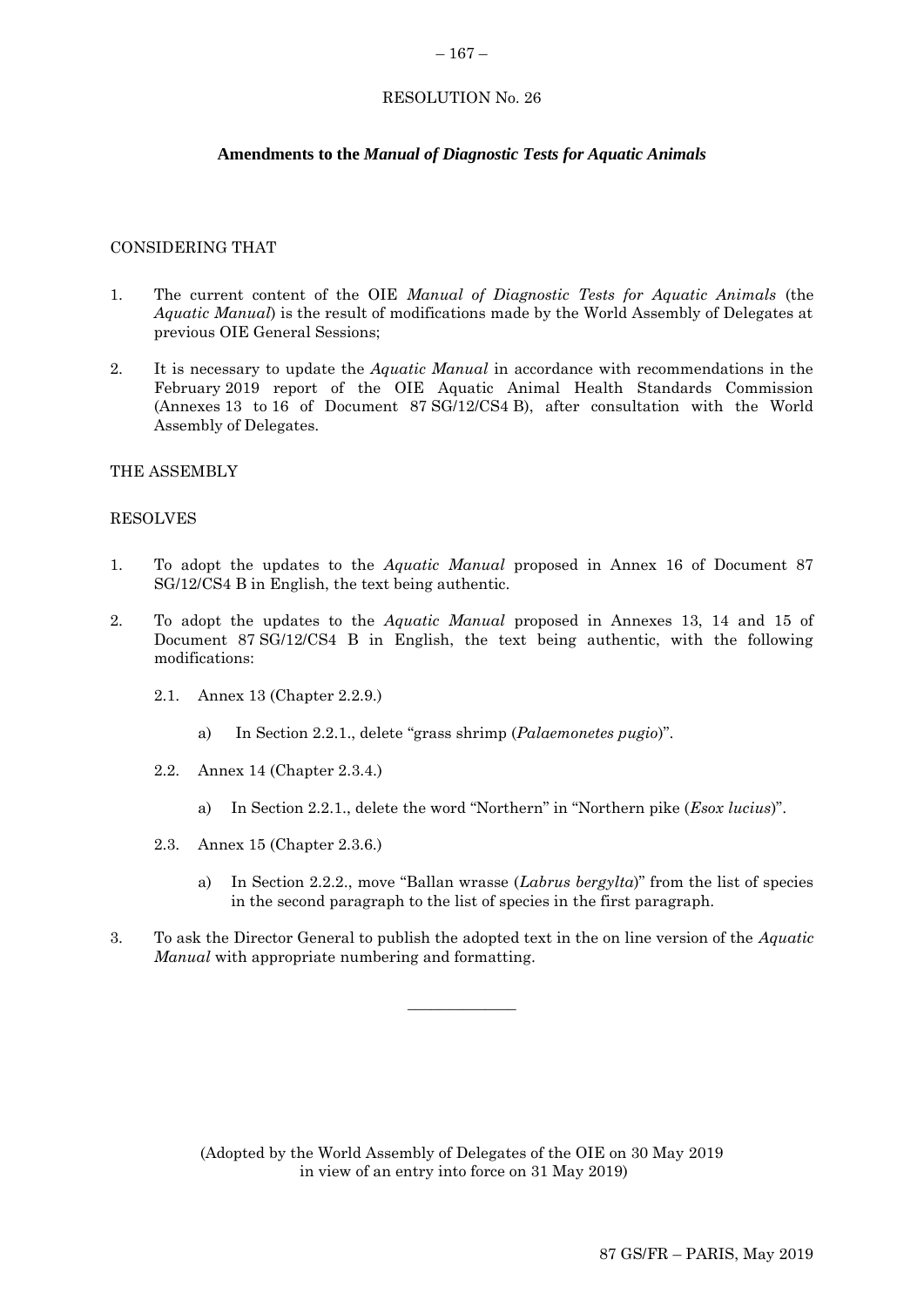#### <span id="page-45-0"></span> $-168-$

## RESOLUTION No. 27

# **Amendments to the OIE** *Terrestrial Animal Health Code*

## CONSIDERING THAT

- 1. The current content of the OIE *Terrestrial Animal Health Code* (the *Terrestrial Code*) is the result of modifications made by the World Assembly of Delegates at previous OIE General Sessions;
- 2. It is necessary to update the *Terrestrial Code* in accordance with recommendations in the February 2019 report of the OIE Terrestrial Animal Health Standards Commission (Annexes 3 to 13 of Document 87 SG/12/CS1 B), after consultation with the World Assembly of Delegates.

## THE ASSEMBLY

## RESOLVES

- 1. To adopt the updates to the *Terrestrial Code* proposed in Annexes 5, 6, 7, 8, 11 and 12 of Document 87 SG/12/CS1 B in English, French and Spanish, each text being authentic;
- 2. To adopt the updates to the *Terrestrial Code* proposed in Annexes 3, 4, 9, 10 and 13 of Document 87 SG/12/CS1 B in English, French and Spanish, each text being authentic, with the following modifications:
	- 2.1. In Annex 3 (Glossary)
		- a) In the definition for "Early warning system",

delete "an" before "incursion" and add "occurrence," before "incursion".

- 2.2. In Annex 4 (Chapter 1.4.)
	- a) In Article 1.4.5., point 2, add "access to" before "*laboratories*".
	- b) In the English version only, in Article 1.4.6., point 1, the fourth paragraph, replace 'prove' with 'demonstrate'.
- 2.3. In Annex 9 (Chapter 7.Y.)
	- a) In the Spanish version only, delete "PROCESADOS" in the title of the chapter.
	- b) In the English version only, in Article 7.Y.7., the first paragraph, add "most" before "often".
	- c) In the Spanish version only, in Article 7.Y.7., the first paragraph, replace "A menudo," with "Muy frecuentemente".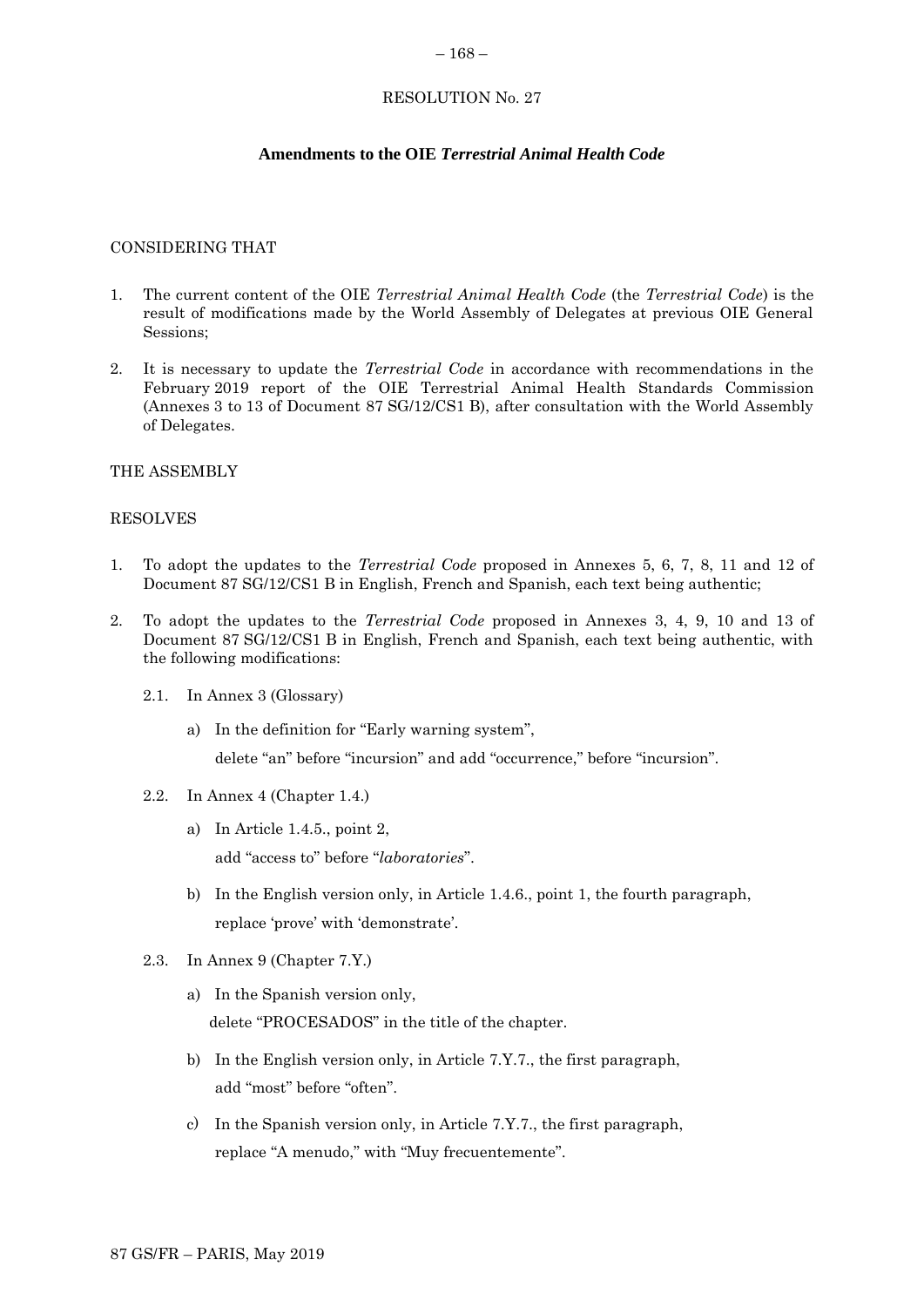- 2.4. In Annex 10 (Chapter 8.14.)
	- a) In Article 8.14.2., point 1 d), replace "8.14.9." with "8.14.10.".
	- b) In Article 8.14.2., point 1 e), replace "8.14.7." with "8.14.8.".
	- c) In Article 8.14.2ter., point 1 c), replace "8.14.9." with "8.14.10.".
	- d) In Article 8.14.2ter., point 1 d), replace "8.14.7." with "8.14.8.".
	- e) In Article 8.14.3, point 2 b), replace "8.14.5., 8.14.6., or 8.14.7." with "8.14.5., 8.14.6., 8.14.7., or 8.14.8.".
	- f) Replace the text of Article 8.14.6. with the text of Article 8.14.7. from the 2018 edition of the *Terrestrial Code*.
	- g) Add the text of Article 8.14.9. from the 2018 edition of the *Terrestrial Code* as a new Article 8.14.8. As a consequence of this amendment, renumber Articles 8.14.8., 8.14.9. and 8.14.10. as Articles 8.14.9., 8.14.10. and 8.14.11., respectively.
	- h) In point 5 a) of the renumbered Article 8.14.9. (OIE endorsed official control programme for dog-mediated rabies), replace "8.14.9." with "8.14.10.".
- 2.5. In Annex 13 (Chapter 15.1.)
	- a) In Article 15.1.1bis., point 1,

replace "F-value" with "Fo value".

3. To ask the Director General to publish the adopted texts in a revised edition of the *Terrestrial Code* with appropriate numbering and formatting.

 $\overline{\phantom{a}}$  , where  $\overline{\phantom{a}}$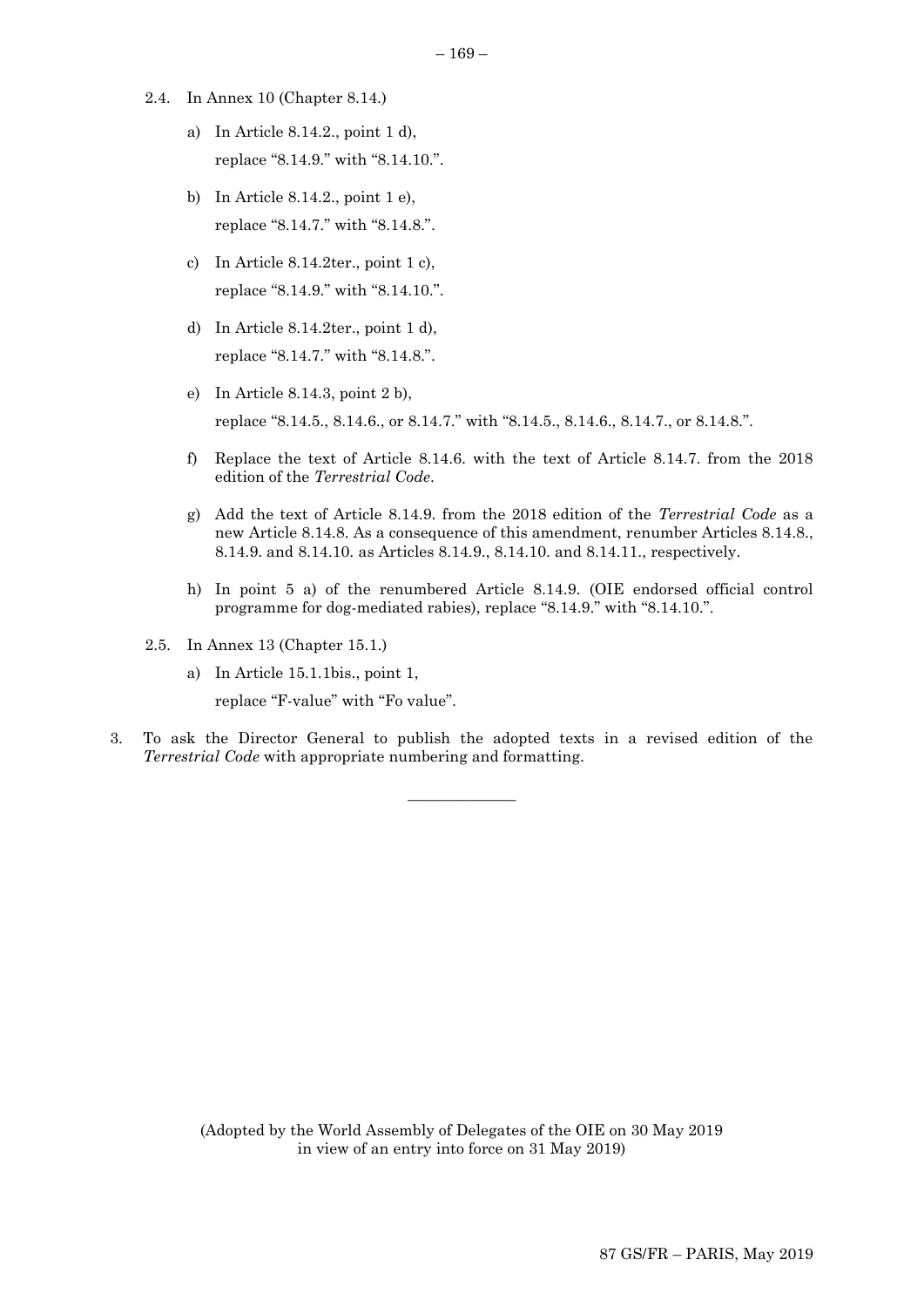#### <span id="page-47-0"></span> $-170-$

#### RESOLUTION No. 28

#### **Amendments to the** *Manual of Diagnostic Tests and Vaccines for Terrestrial Animals*

## CONSIDERING THAT

- 1. The *Manual of Diagnostic Tests and Vaccines for Terrestrial Animals* (*Terrestrial Manual*), like the *Terrestrial Animal Health Code*, is an important contribution to the international harmonisation of sanitary standards related to terrestrial animals and animal products,
- 2. Members were asked for the comments of their specialists for each new or revised chapter of the *Terrestrial Manual* before it was finalised by the Biological Standards Commission,

#### THE ASSEMBLY

#### RESOLVES

- 1. To adopt the following texts for the *Terrestrial Manual*:
	- 2.1.1. Laboratory methodologies for bacterial antimicrobial susceptibility testing
	- 3.1.6. Echinococcosis (infection with *Echinococcus granulosus* and with *E. multilocularis*)

With the amendments approved by the Assembly:

To delete Table 2. *Global distribution of* Echinococcus granulosus (*s.l*) *with associated genotypes found in different animal hosts*, but retain in the text the reference from which it is derived (Deplazes *et al.,* 2017.)

- 3.1.13. New World screwworm (*Cochliomyia hominivorax*) and Old World screwworm (*Chrysomya bezziana*)
- 3.5.1. African horse sickness (infection with African horse sickness virus)
- 3.5.5. Equine encephalomyelitis (Eastern, Western and Venezuelan) (**NB: merged version**)
- 3.5.6. Equine infectious anaemia
- 3.5.7. Equine influenza (infection with equine influenza virus)
- 3.7.9. Peste des petits ruminants (infection with peste des petits ruminants virus)
- 3.8.1. African swine fever (infection with African swine fever virus)

With the amendments approved by the Assembly:

To delete lines 94 to 100: *"Animals which have recovered from either acute or chronic infections may become persistently infected, acting as virus carriers. The biological basis for the persistence of ASFV is still not well understood, nor is it clear the extent to which carriers may shed the virus (Carrillo et al., 1994). Recovered ASFV carrier pigs and persistently infected wild pigs constitute the biggest problems in controlling the disease. The serological recognition of carrier pigs has been vital for the success of eradication programmes in endemic ASF areas (Arias & Sánchez-Vizcaíno, 2002b; Sanchez-Vizcaino et al., 2015)."*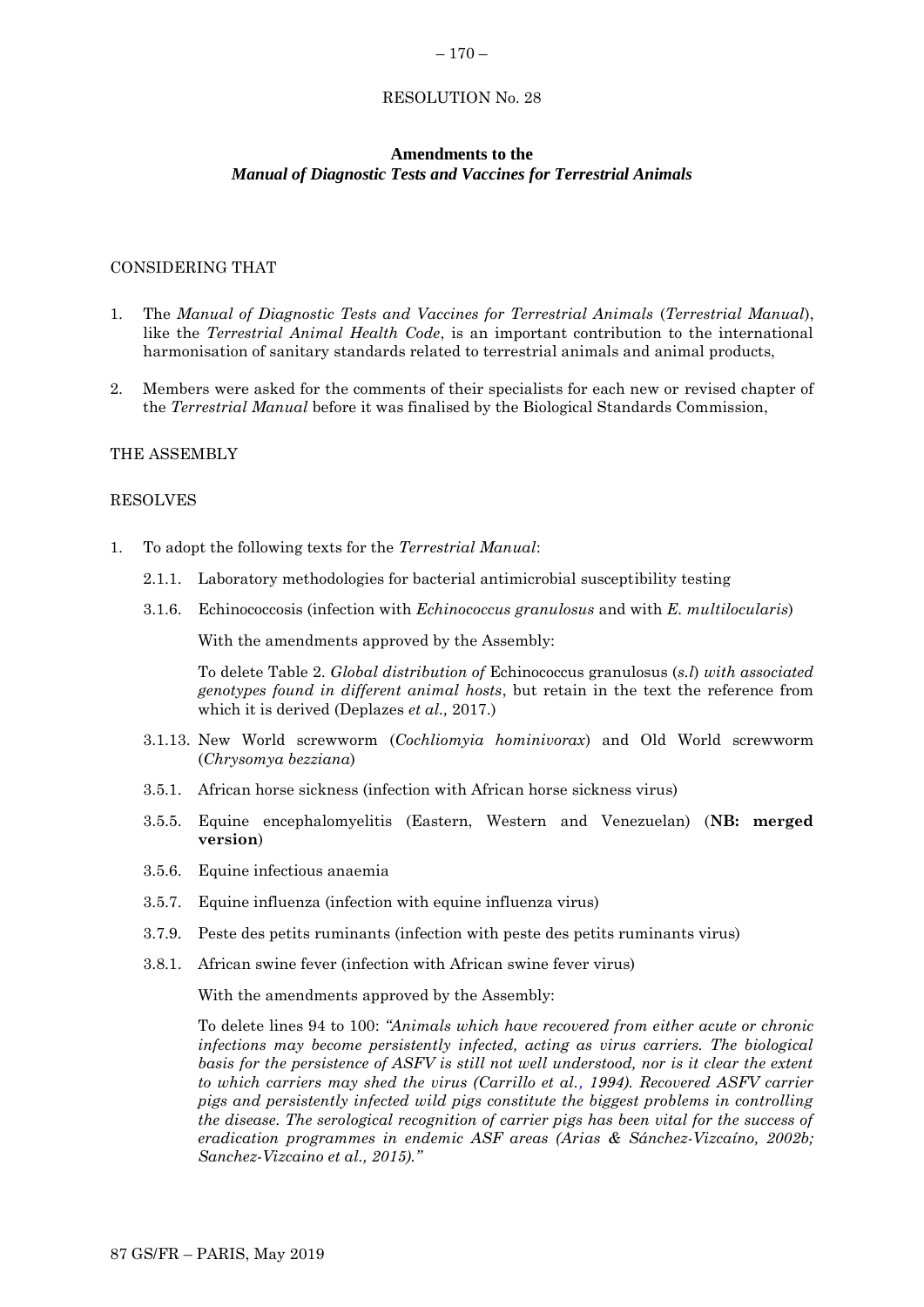The text removed from the chapter will be referred to the OIE Scientific Commission for Animal Diseases for advice. The OIE Biological Standards Commission will then further consider the relevance of re-inserting additional epidemiological information in the *Terrestrial Manual.*

- 3.8.3. Classical swine fever (infection with classical swine fever virus) (**NB: Vaccine Section only**)
- 3.9.7. Mange
- 2. To request the Director General to publish the adopted texts in the on-line version of the *Terrestrial Manual*.

 $\overline{\phantom{a}}$  , where  $\overline{\phantom{a}}$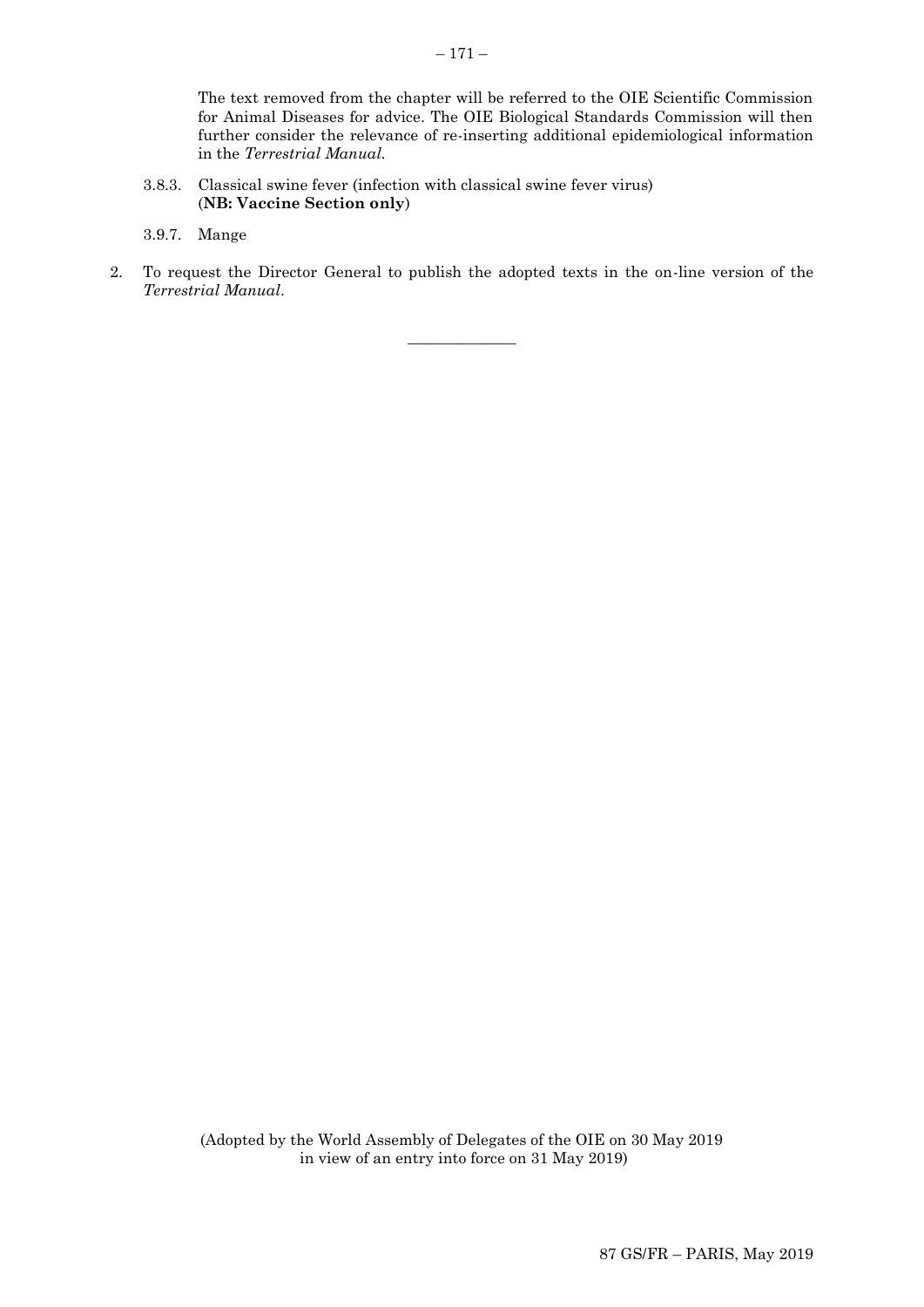#### <span id="page-49-0"></span> $-172-$

## RESOLUTION No. 29

## **Designation of OIE Reference Laboratories for terrestrial animal diseases**

## CONSIDERING THAT

- 1. The OIE's *Basic Texts* provide the Terms of Reference, designation criteria, and internal rules for OIE Reference Laboratories,
- 2. The Terms of Reference of the OIE Biological Standards Commissions include the responsibility to examine applications from Members relating to the creation of new OIE Reference Laboratories with activities corresponding to the Commission's scientific mandate and report its findings to the Director General,
- 3. All OIE Reference Laboratory applications are assessed using standardised criteria that include: the institution's ability, capacity and readiness to provide services; the scientific and technical standing of the institution concerned at the national and international levels; the quality of its scientific and technical leadership including internationally recognised expertise; the institution's prospective stability in terms of personnel, activity and funding; the technical relevance of the institution and its activities to OIE's programme priorities,
- 4. Details of the applicant laboratories that have been assessed by the OIE Biological Standards Commission are published in the reports of the meeting of the Commission,
- 5. All Reference Laboratory applications are endorsed by the OIE Council,
- 6. Proposals for a major change in an OIE Reference Laboratory follow the same procedure,
- 7. Article 4 of the Internal Rules for OIE Reference Centres states that "Applications endorsed by the Council shall be presented to the Assembly for approval",

#### THE ASSEMBLY

#### RESOLVES

To designate the following new OIE Reference Laboratories for terrestrial animal diseases and add them to the list of OIE Reference Laboratories (available on the OIE web site):

OIE *Reference Laboratory for Brucellosis* (Brucella abortus, B. melitensis *and* B. suis) National Reference Laboratory for Animal Brucellosis (NRLAB), China Institute of Veterinary Drug Control (IVDC), Beijing, CHINA (PEOPLE'S REP OF)

#### OIE *Reference Laboratory for Cysticercosis*

Helminthosis Laboratory, Lanzhou Veterinary Research Institute, Chinese Academy of Agricultural Sciences, Lanzhou, Gansu Province, CHINA (PEOPLE'S REP OF)

#### OIE *Reference Laboratory for Glanders*

Anses Maisons-Alfort, Animal Health Laboratory, Bacterial Zoonoses Unit, Maisons-Alfort, FRANCE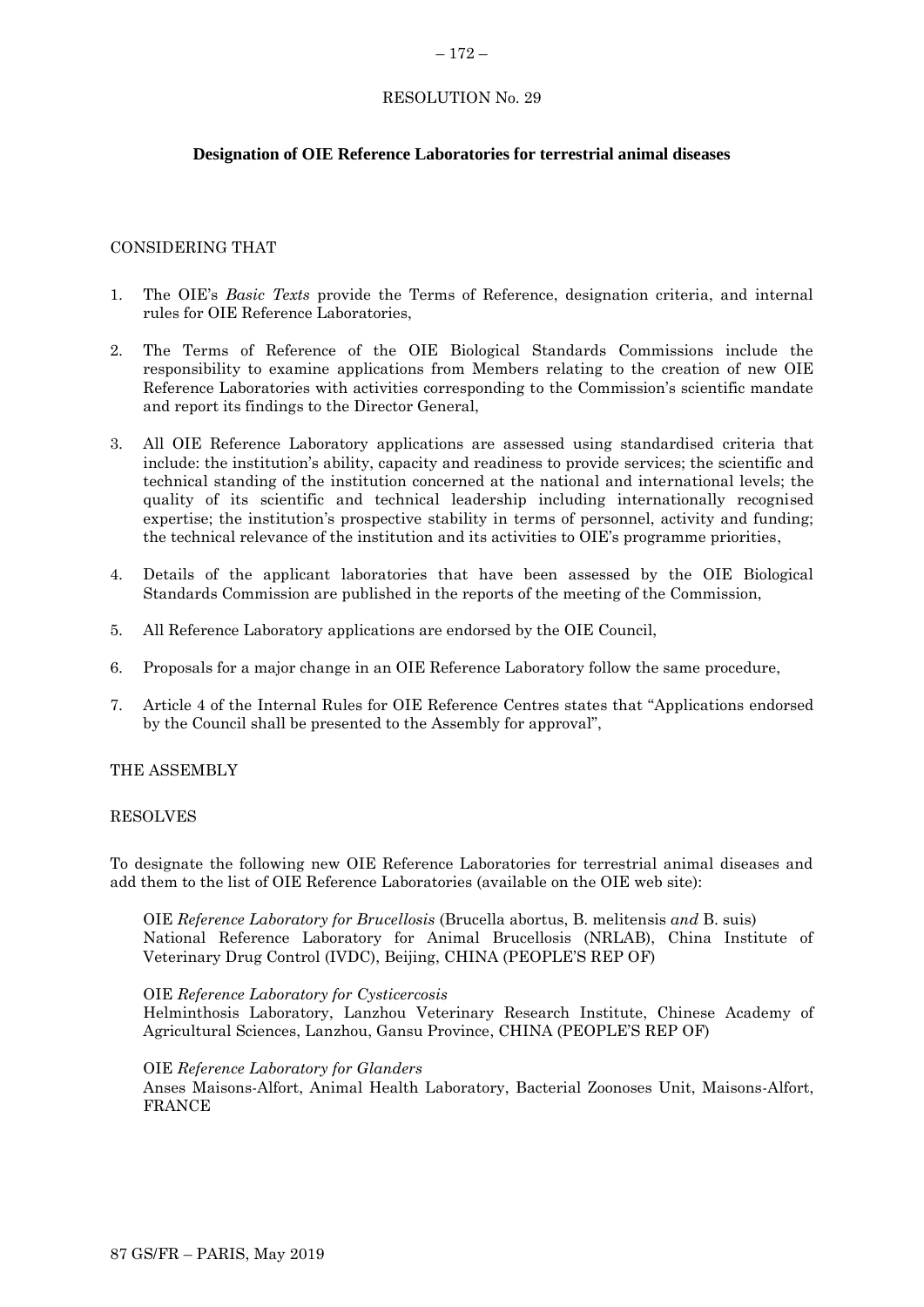OIE *Reference Laboratory for Equine infectious anaemia*

Division for the Diagnosis of Viral Diseases and Leptospirosis, Istituto Zooprofillatico Sperimentale delle Regioni Lazio e Toscana (IZSLT), Rome, ITALY

OIE *Reference Laboratory for Rabies*

National Reference Laboratory for Rabies, Institute for Diagnosis and Animal Health, Bucharest, ROMANIA

OIE *Reference Laboratory for Avian mycoplasmosis* (Mycoplasma gallisepticum, M. synoviae) Pendik Veterinary Control Institute, İstanbul, TURKEY

 $\overline{\phantom{a}}$  ,  $\overline{\phantom{a}}$  ,  $\overline{\phantom{a}}$  ,  $\overline{\phantom{a}}$  ,  $\overline{\phantom{a}}$  ,  $\overline{\phantom{a}}$  ,  $\overline{\phantom{a}}$  ,  $\overline{\phantom{a}}$  ,  $\overline{\phantom{a}}$  ,  $\overline{\phantom{a}}$  ,  $\overline{\phantom{a}}$  ,  $\overline{\phantom{a}}$  ,  $\overline{\phantom{a}}$  ,  $\overline{\phantom{a}}$  ,  $\overline{\phantom{a}}$  ,  $\overline{\phantom{a}}$ 

OIE *Reference Laboratory for Contagious caprine pleuropneumonia*  Pendik Veterinary Control Institute, İstanbul, TURKEY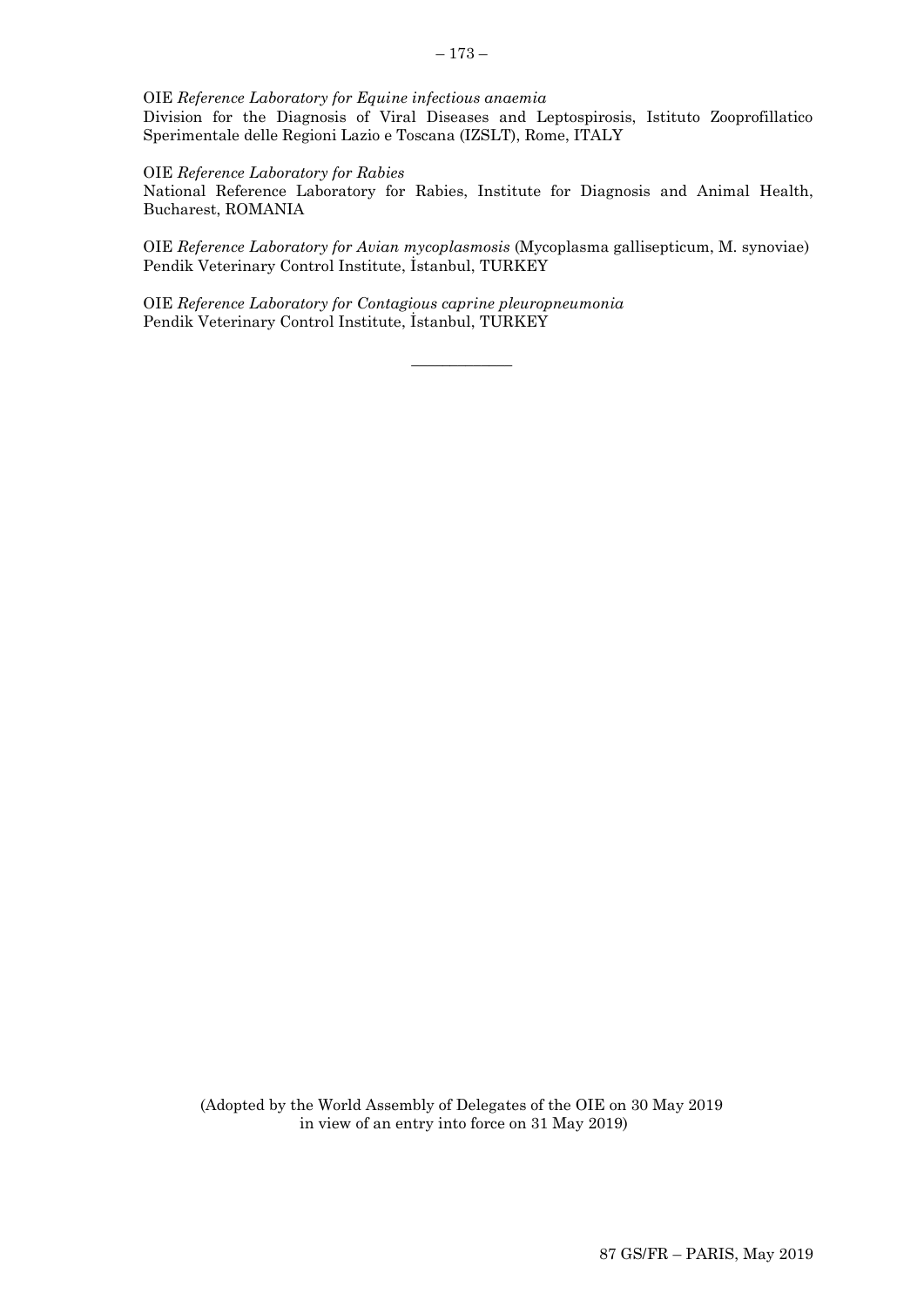#### <span id="page-51-0"></span> $-174-$

# RESOLUTION No. 30

# **Designation of OIE Collaborating Centres**

## CONSIDERING THAT

- 1. The OIE's *Basic Texts* provide the Terms of Reference, designation criteria, and internal rules for OIE Collaborating Centres,
- 2. The Terms of Reference of each of the four elected OIE Specialist Commissions include the responsibility to examine applications from Members relating to the designation of new OIE Collaborating Centres with activities corresponding to the Commission's area of expertise,
- 3. All OIE Collaborating Centres applications are assessed by the appropriate OIE Specialist Commission using standardised criteria that include: the institution's ability, capacity and readiness to provide services; the scientific and technical standing of the institution concerned at the national and international levels; the quality of its scientific and technical leadership including internationally recognised expertise; the institution's prospective stability in terms of personnel, activity and funding; and the technical and geographical relevance of the institution and its activities to OIE's programme priorities,
- 4. Details of the applicant institutions that have been assessed by a Specialist Commission are published in the reports of the meeting of the Commission,
- 5. All Collaborating Centre applications are assessed by the corresponding Regional Commission and endorsed by the OIE Council,
- 6. Proposals for a major change in an OIE Collaborating Centre follow the same procedure,
- 7. Article 4 of the Internal Rules for OIE Reference Centres states that "Applications endorsed by the Council shall be presented to the Assembly for approval",

## THE ASSEMBLY

#### RESOLVES

To designate the following new OIE Collaborating Centres and add them to the list of OIE Collaborating Centres (available on the OIE web site):

OIE *Collaborating Centre for Detection and Identification in Humans of Emerging Animal Pathogens and Development of Tools for their Diagnoses*

Institut Pasteur, Paris, FRANCE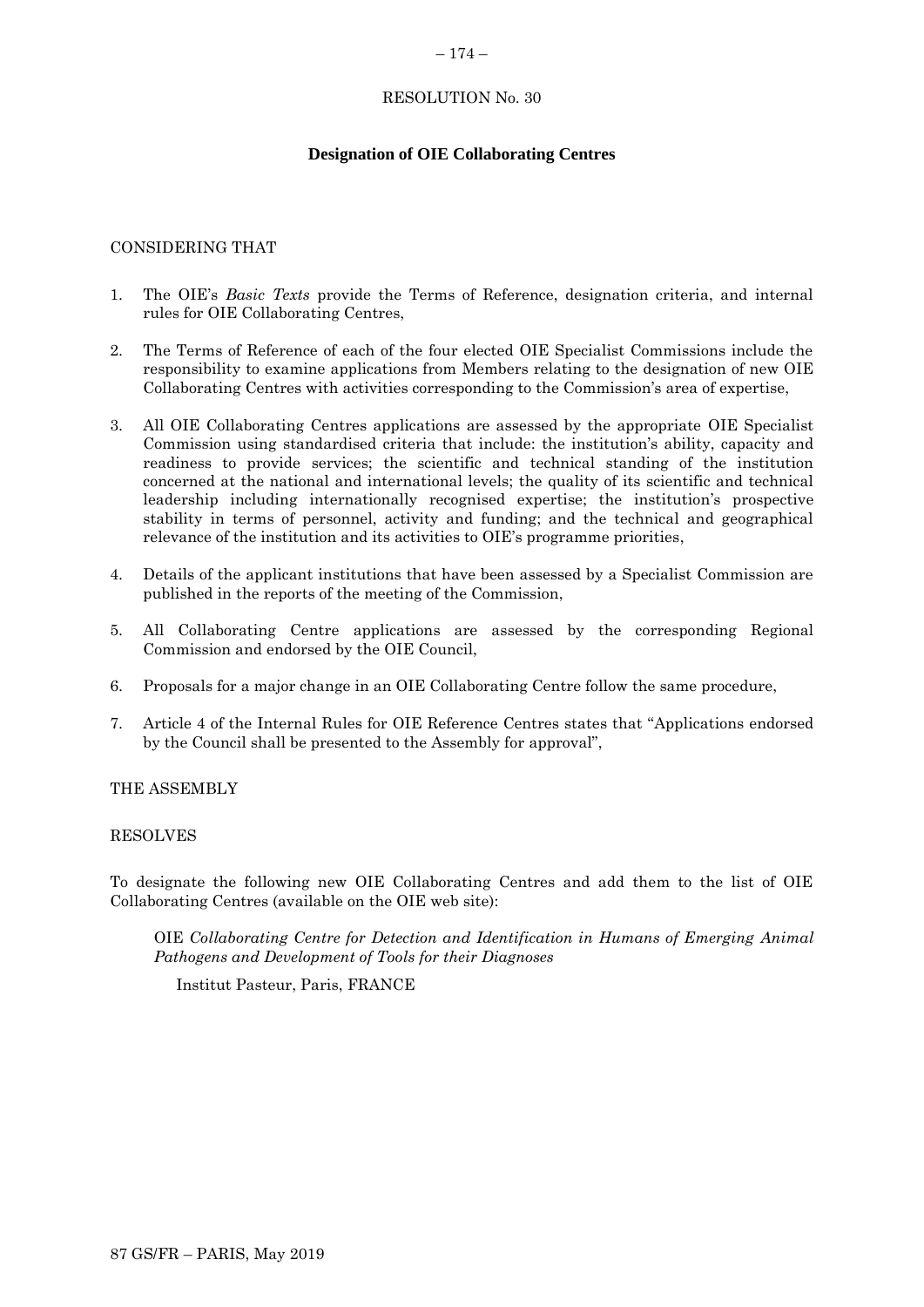#### OIE *Collaborating Centre for Health of Marine Mammals*

Istituto Zooprofilattico Sperimentale del Piemonte Liguria e Valle d'Aosta (IZSPLVA), Italian National Reference Centre for Diagnostic Activities in Stranded Marine Mammals (C.Re.Di.Ma.), Torino, ITALY

University Research Institute of Animal Health and Food Safety (IUSA-ULPGC), University of Las Palmas de Gran Canaria (ULPGC), Atlantic Center for Cetacean Research (ACCR), Arucas Las Palmas de Gran Canaria, SPAIN

#### OIE *Collaborating Centre for Animal Welfare*

Istituto Zooprofilattico Sperimentale dell'Abruzzo e del Molise "G. Caporale" (IZSAM), Teramo, ITALY

Swedish Centre for Animal Welfare (SCAW), Faculty of Veterinary Medicine and Animal Science, Swedish University of Agricultural Sciences, Uppsala, SWEDEN

#### OIE *Collaborating Centre for Risk Analysis and Modelling*

The Royal Veterinary College (RVC), Royal College Street, London, UNITED KINGDOM

Animal and Plant Health Agency (APHA), Woodham Lane, New Haw, Addlestone, Surrey, UNITED KINGDOM

#### OIE *Collaborating Centre for Emerging Aquatic Animal Diseases*

Centre for Environment, Fisheries and Aquaculture Sciences (CEFAS), The Nothe, Dorset, UNITED KINGDOM

 $\overline{\phantom{a}}$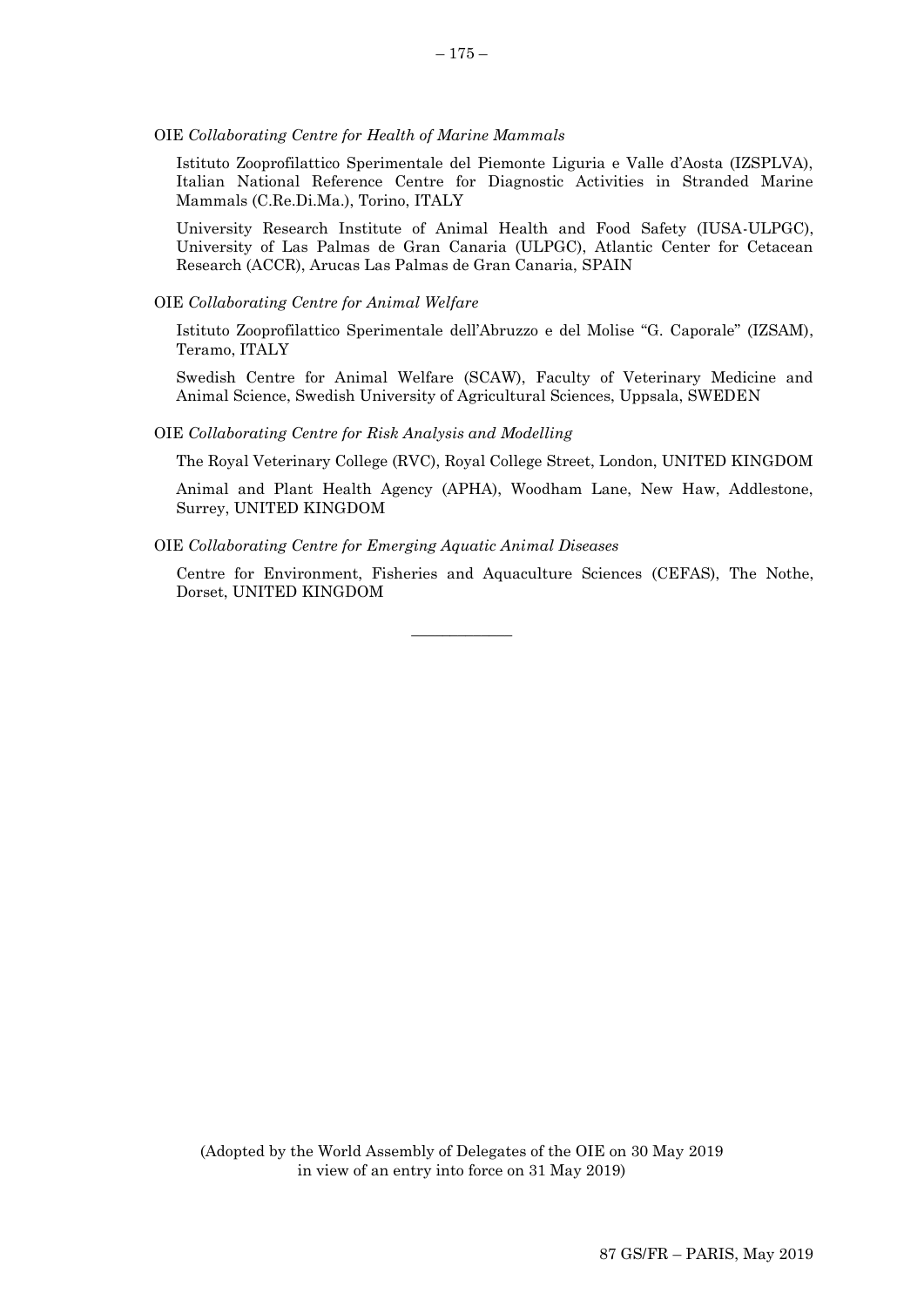#### <span id="page-53-0"></span> $-176-$

# RESOLUTION No. 31

# **Register of diagnostic kits validated and certified by the OIE**

# CONSIDERING THAT

- 1. During the 71st General Session of the OIE in May 2003, the Assembly adopted Resolution No. XXIX endorsing the principle of validation and certification of diagnostic assays for animal diseases by the OIE, and giving a mandate to the Director General of the OIE to set up the specific standard procedures to be used before the final decision on the validation and certification of a diagnostic kit is taken by the Assembly,
- 2. The Resolution has established that "fitness for purpose" should be used as a criterion for validation,
- 3. The aim of the OIE procedure for registration of diagnostic kits is to establish a register of recognised kits for OIE Members and for diagnostic kit manufacturers,
- 4. OIE Members need kits that are known to be validated according to OIE standards in order to enhance confidence in kits,
- 5. The OIE register of recognised diagnostic kits provides greater transparency and clarity of the validation process, and a means for recognising those manufacturers that validate and certify tests marketed in kit format,
- 6. According to the OIE Standard Operating Procedure, registration of the diagnostic kits included in the OIE Register has to be renewed every 5 years,
- 7. During the 74th General Session of the OIE in May 2016, the Assembly adopted Resolution No. XXXII on the importance of recognising and implementing OIE standards for the validation and registration of diagnostic assays by Members,

## THE ASSEMBLY

## DECIDES THAT

1. In accordance with OIE procedure for registration of diagnostic kits and the recommendations of the OIE Biological Standards Commission, the Director General renews for a period of five additional years the inclusion in the OIE Register of the following diagnostic kits certified by the OIE as validated as fit for purpose:

| Name of the<br>diagnostic kit                   | Name of the<br>Manufacturer | <b>Fitness for purpose</b>                                                                                                                                                                                                                                                                                                        |
|-------------------------------------------------|-----------------------------|-----------------------------------------------------------------------------------------------------------------------------------------------------------------------------------------------------------------------------------------------------------------------------------------------------------------------------------|
| Newcastle Disease<br>Virus Antibody Test<br>Kit | BioChek UK Ltd              | Fit to detect Newcastle disease virus specific IgG<br>antibodies in chicken sera and for the following purposes:<br>1. To demonstrate historical freedom from infection in a<br>defined population (country/zone/compartment/flock);<br>2. To determine immune status in individual animals or<br>populations (post-vaccination); |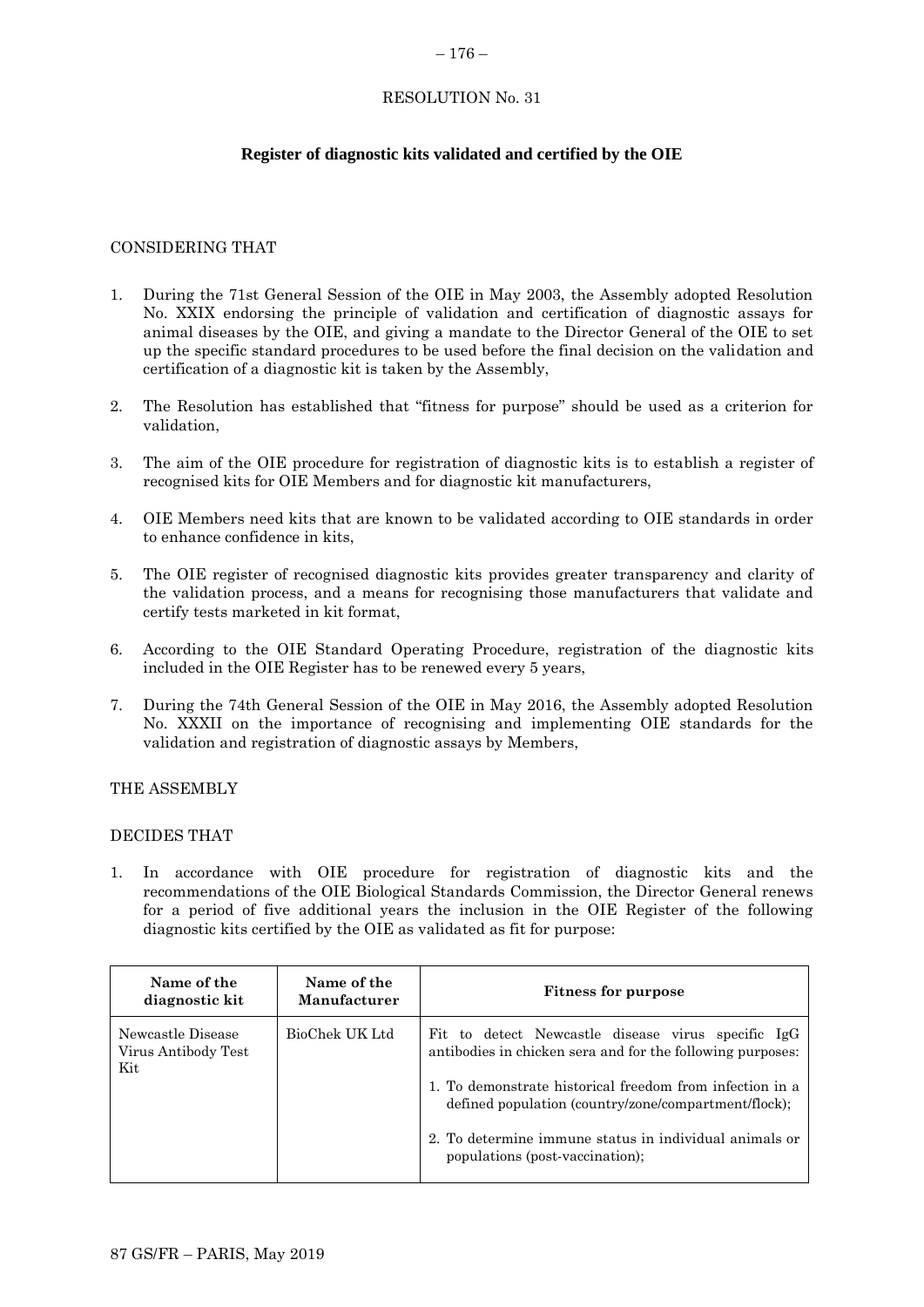|                                  |                         | 3. To monitor infection or disease in unvaccinated<br>populations;<br>4. To estimate prevalence of infection to facilitate risk<br>analysis in non-vaccinated populations (surveys/flock<br>health schemes/disease control).                                                                                                                                                                                                                            |
|----------------------------------|-------------------------|---------------------------------------------------------------------------------------------------------------------------------------------------------------------------------------------------------------------------------------------------------------------------------------------------------------------------------------------------------------------------------------------------------------------------------------------------------|
| TeSeE <sup>TM</sup> Western Blot | Bio-Rad<br>Laboratories | Fit for the post-mortem detection of transmissible<br>spongiform encephalopathies (TSEs) in cattle (bovine<br>spongiform encephalopathy, BSE), in ovines and caprines<br>(BSE and scrapie), and in cervids (chronic wasting<br>disease, CWD), and for the following purposes:                                                                                                                                                                           |
|                                  |                         | 1. To confirm TSE suspected positive samples detected<br>at the screening laboratories in countries with<br>active/passive surveillance programmes. Any sample<br>with a negative result according to the $T e S e E^{TM}$<br>WESTERN BLOT assay interpretation criteria,<br>following a positive rapid test result, should be tested<br>with one of the other OIE certified confirmatory<br>methods, Immunohistochemistry (IHC) or SAF-<br>Immunoblot: |
|                                  |                         | 2. To confirm the prevalence of infection with one of the<br>TSE associated diseases (BSE, scrapie, CWD) in the<br>context of an epidemiological survey in a low<br>prevalence country;                                                                                                                                                                                                                                                                 |
|                                  |                         | 3. To estimate prevalence of infection to facilitate risk<br>analysis (e.g. surveys, implementation of disease<br>control measures) and to assist the demonstration of<br>the efficiency of eradication policies.                                                                                                                                                                                                                                       |

2. In accordance with OIE procedure for registration of diagnostic kits and the recommendations of the OIE Biological Standards Commission, the Director General proposes the inclusion in the OIE Register of the following diagnostic kit certified by the OIE for a period of 5 years:

| Name of the<br>diagnostic kit        | Name of the<br>Manufacturer | <b>Fitness for purpose</b>                                                                                                                                                                                                                                                                            |
|--------------------------------------|-----------------------------|-------------------------------------------------------------------------------------------------------------------------------------------------------------------------------------------------------------------------------------------------------------------------------------------------------|
| Enferplex Bovine TB<br>Antibody Test | Enfer Scientific ULC        | Fit for the detection of antibody to Mycobacterium<br>bovis in cattle serum samples, to be used as an<br>ancillary test in conjunction with other methods for<br>serological prevalence surveys, or diagnosis and<br>management of $M$ . bovis infection within herds, for<br>the following purposes: |
|                                      |                             | 1. To confirm, but not negate, diagnosis of suspect or<br>clinical cases, including confirmation of positive<br>screening tests in individual animals and in herds<br>with infection prevalence ranging from very low to<br>high, based on detection of antibodies in bovine<br>serum.                |
|                                      |                             | 2. To detect <i>Mycobacterium bovis</i> infected animals<br>not positive by single intradermal comparative<br>cervical tuberculin (SICCT) or interferon gamma<br>release assay (IFNy) tests, based on detection of<br>antibodies in bovine serum.                                                     |
|                                      |                             | 3. To confirm, but not negate, infection in animals<br>giving inconclusive reactions in the SICCT, based<br>on detection of antibodies in bovine serum.                                                                                                                                               |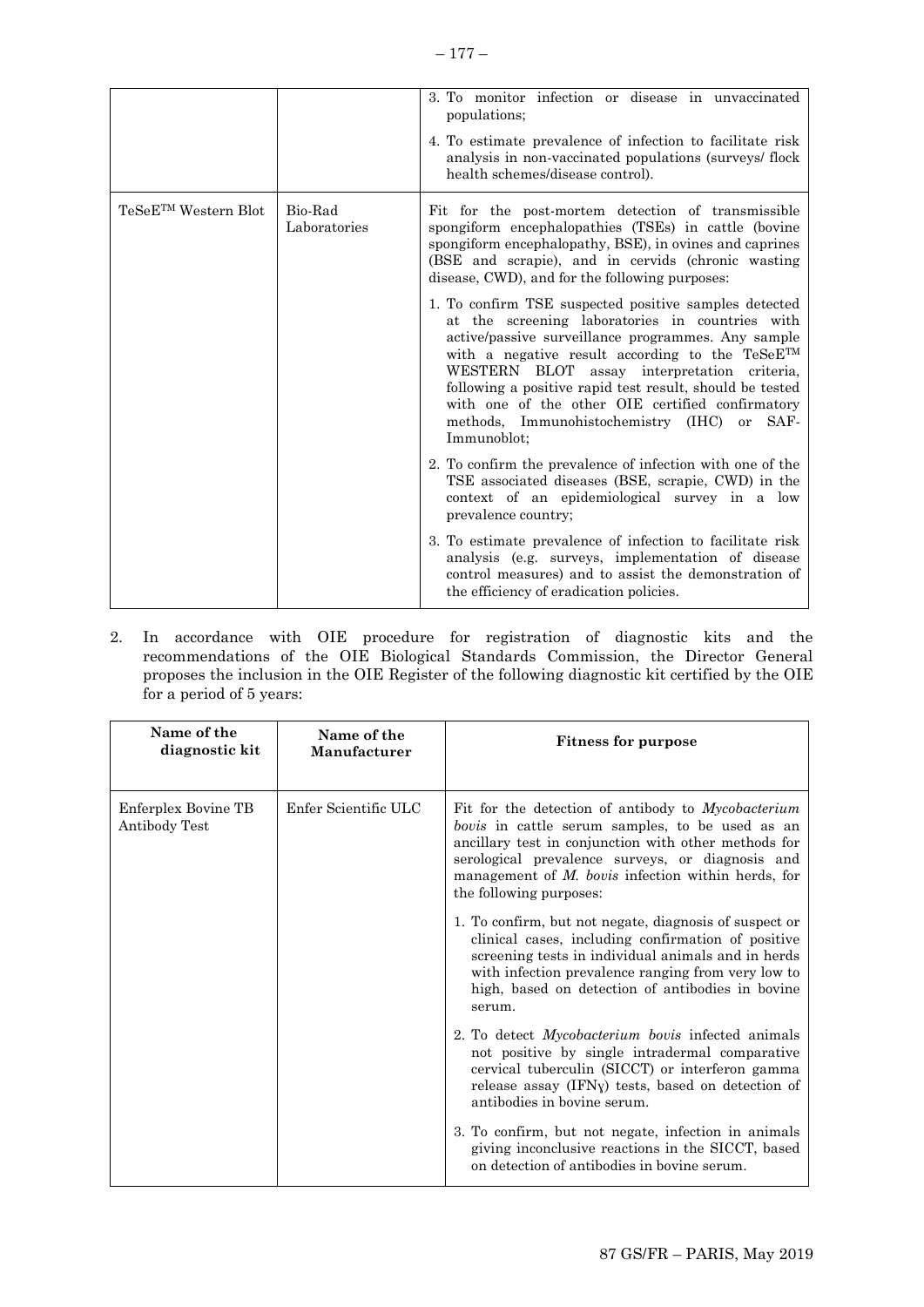| 4. As a screening test, to identify animals most likely<br>to have visible lesions by scoring the number of<br><i>M. bovis</i> antigens recognised by seropositive<br>animals with bovine tuberculosis.                                                                                    |
|--------------------------------------------------------------------------------------------------------------------------------------------------------------------------------------------------------------------------------------------------------------------------------------------|
| Species and specimens: This test has been<br>validated and approved for testing serum samples<br>from cattle, as noted above.                                                                                                                                                              |
| Regarding intended use in point 4 above, during the<br>first 5 years of registration, additional data will be<br>required to better qualify and categorise the<br>relationship between the number of M. bovis<br>antigens and the likelihood of visible lesions.                           |
| This test is also provisionally approved for testing<br>milk samples from cattle as a herd screening test or<br>as a supplemental confirmatory test for use in<br>individual animals, when used in conjunction with<br>other methods for diagnosing and managing $M$ , bovis<br>infection. |

 $\overline{\phantom{a}}$  , where  $\overline{\phantom{a}}$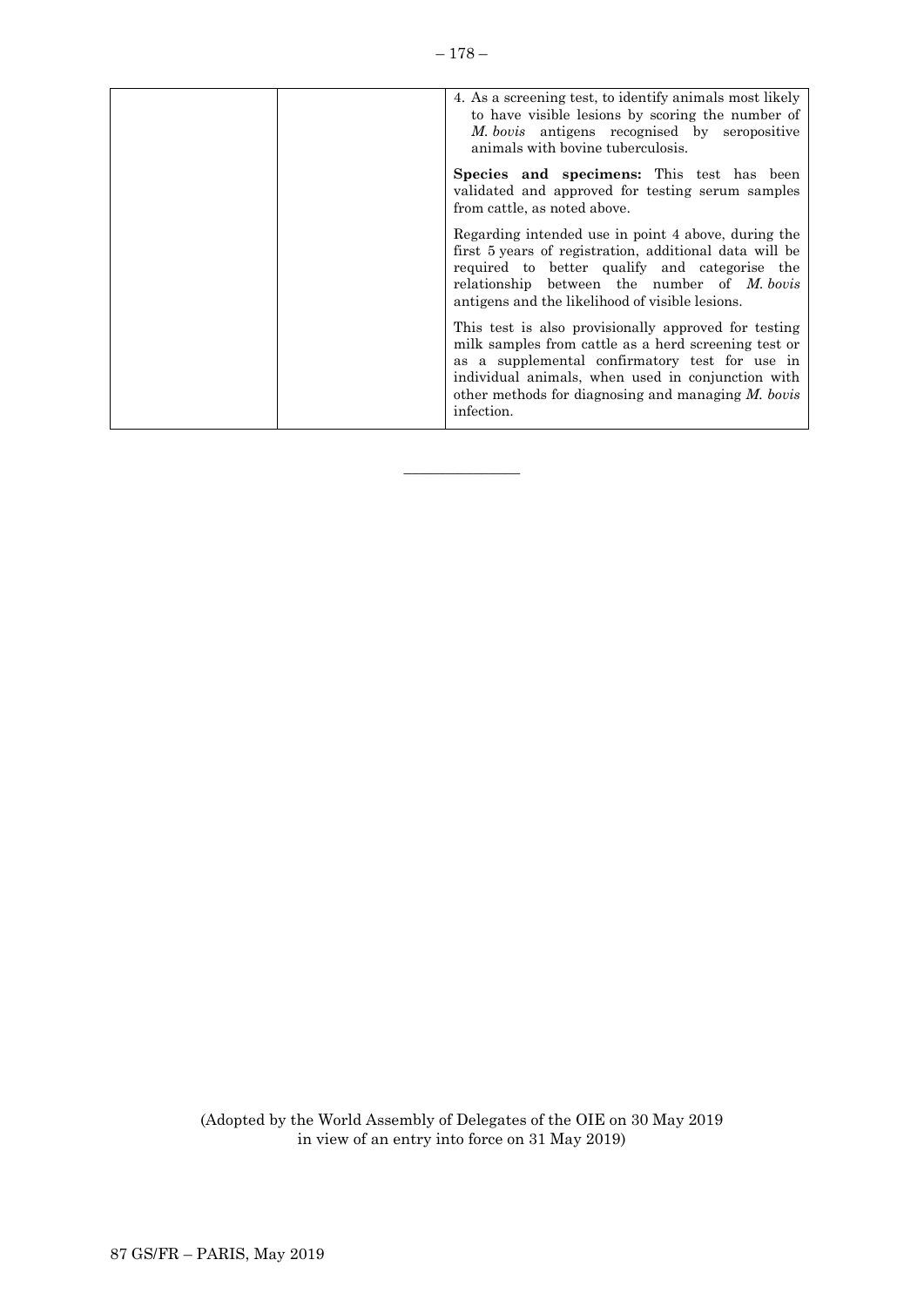#### <span id="page-56-0"></span>– 179 –

## RESOLUTION No. 32

## **How external factors (e.g. Climate change, conflicts, socio-economics, trading patterns) will impact Veterinary Services and the adaptations required**

#### CONSIDERING THAT

- 1. Veterinary Services are a public good that contribute to the economic, environmental, social and health dimensions of their countries, and play a fundamental role towards the achievement of the 2030 Agenda for Sustainable Development;
- 2. Veterinary Services will need to work with a broad range of partners in order for the world to strategically plan and attain economic, social, environmental and health security;
- 3. One of the three main objectives of the 6th Strategic Plan of the OIE is to strengthen the capacity and sustainability of National Veterinary Services, which would include their resilience against internal and external factors;
- 4. Several external factors, such as climate change, conflicts, socio-economics and trading patterns, have an impact on Veterinary Services and their performance in the mid- to long term;
- 5. Members and other stakeholders expect Veterinary Services to respond to these external factors and to help bring about a desired future;
- 6. Greater awareness of influential external factors and greater preparedness for their effects will help the Veterinary Services mitigate the risks that they pose and take advantage of the opportunities they offer;
- 7. The future impact of external factors on Veterinary Services can be assessed through systematic, participatory and multi-disciplinary approaches, such as Foresight, and the vulnerability of Veterinary Services can be reduced through adaptation and mitigation strategies based on planning and reactive adjustments to change;
- 8. Members are ultimately responsible for driving the adaptation of their Veterinary Services.

#### THE ASSEMBLY

#### RECOMMENDS THAT

- 1. Members, in coordination with other stakeholders, should undertake a systematic process to consider how external factors might affect the performance of their Veterinary Services and how their Veterinary Services can contribute to building economic and social resilience as part of their national strategic planning;
- 2. Members should develop a system to register and monitor risks associated with external factors, which can affect the operations and performance of their Veterinary Services in the mid- to long term;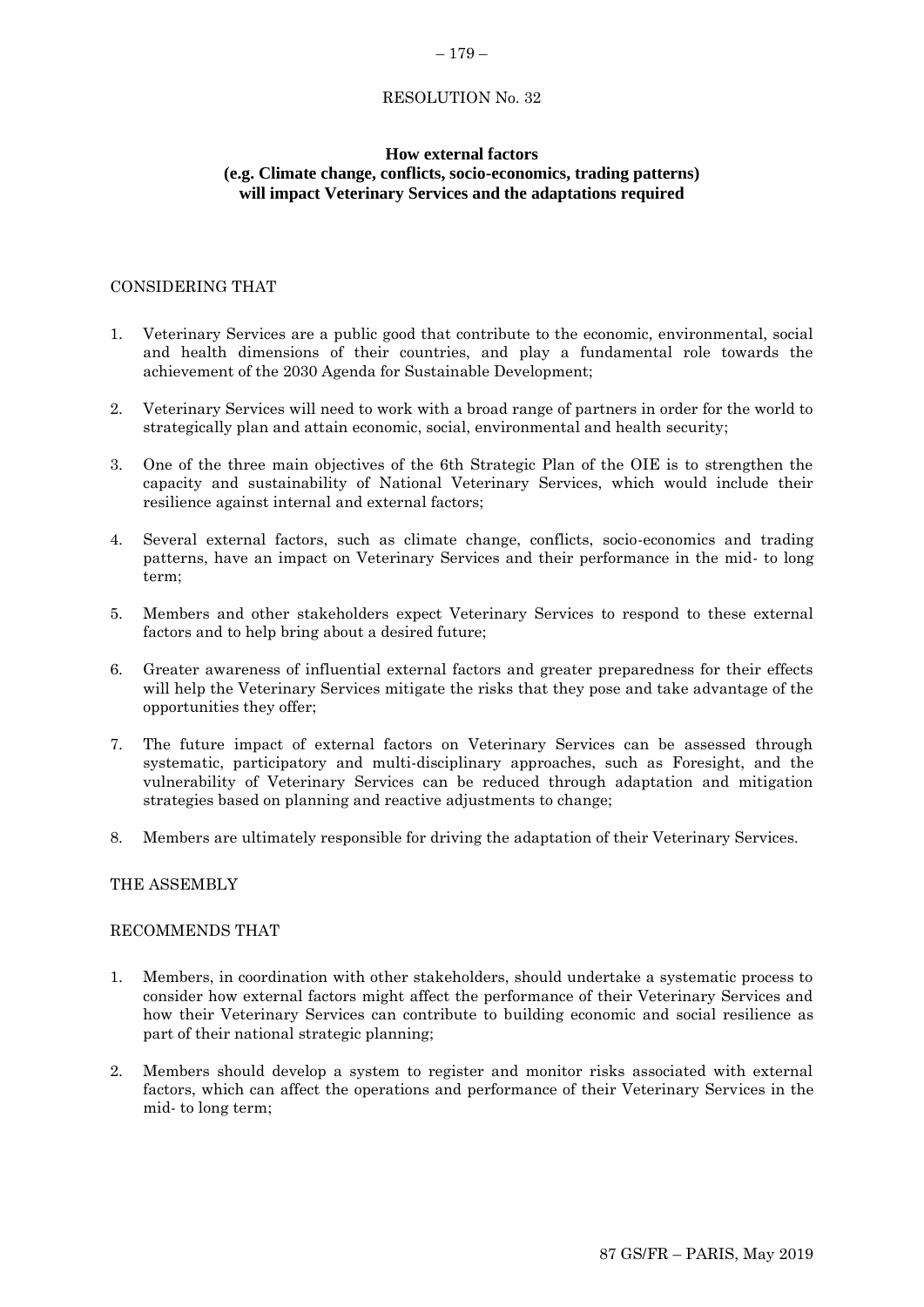- 3. Members should explore the opportunities associated with external factors, such as those arising from technological progress, which can improve the capacity of Veterinary Services to influence, respond and adapt to change in the mid- to long term;
- 4. Members should consider how external factors may affect future performance of their Veterinary Services in key areas, such as finance, human resources, legal affairs and operations, and take appropriate measures to reduce institutional risks;
- 5. The OIE should establish and coordinate regional and global initiatives to evaluate how external factors, including climate change, may affect Veterinary Services in the mid- to long term, as well as how Veterinary Services can increase their influence to bring about a desired future with economic, social, environmental and health security;
- 6. The OIE should assist Veterinary Services to develop international, regional and national linkages with institutions and actors, both public and private, that are engaged in development and resilience planning;
- 7. The OIE should continue to make efforts to strengthen the resilience of Veterinary Services against the impact of external factors, such as climate change. This would include (i) encouraging continued discussion and analysis to support their understanding of these complex issues; (ii) developing best practice recommendations and guidelines, tools and training programmes to build their capacity in Foresight; and (iii) continuing to implement the Performance of Veterinary Services Pathway (PVS) to increase their management, planning and leadership skills.

 $\overline{\phantom{a}}$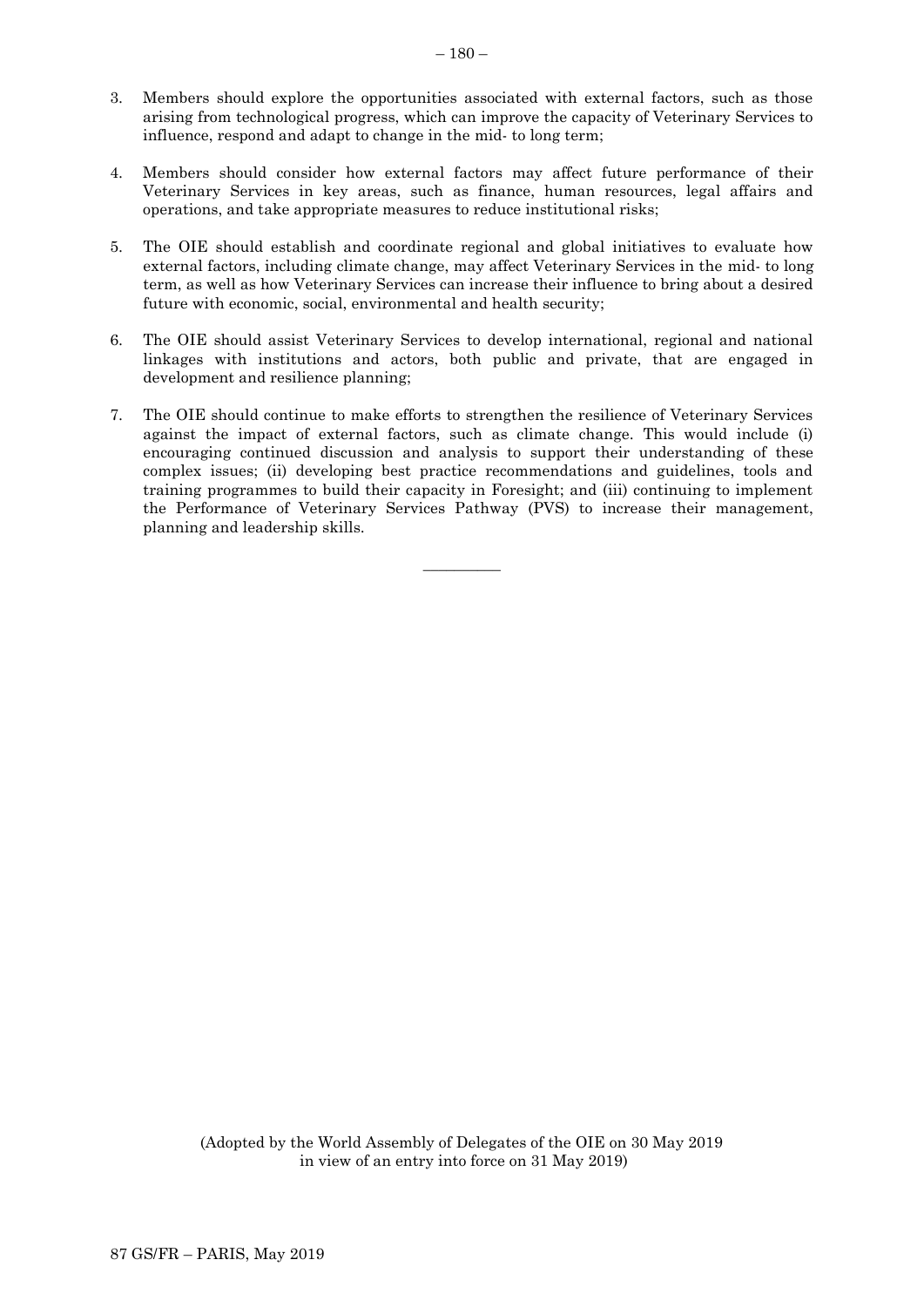#### <span id="page-58-0"></span> $-181-$

## RESOLUTION No. 33

## **Global Control of African Swine Fever**

#### CONSIDERING THAT

- 1. The epidemiological characteristics of African swine fever (ASF) and the current spread of the disease in domestic and wild pig populations pose a global threat to the industrialised and small-scale pig sector that together provide a key source of animal protein for food security and support livelihoods of farmers and stakeholders in many OIE Member Countries,
- 2. The spread of ASF is having negative impacts on animal health and welfare internationally, resulting in socio-economic impacts on livelihoods, national food security and for international markets and trade, and therefore has significant potential to hinder the coordinated efforts to alleviate hunger and poverty worldwide under the Sustainable Development Goals,
- 3. Control of ASF is feasible but unlikely to be successful and sustainable unless the efforts are part of a coordinated regional and global approach, and embedded into supra-national frameworks that consider the diverse socio-cultural, geographical, political, linguistic and economic needs of each region, through engagement with a broad range of international, regional and national agencies,
- 4. The lack of an effective vaccine and the existence of knowledge gaps in several critical areas, including the epidemiology of ASF in wild pigs and the role of ticks, are impediments to the control of ASF that need to be addressed through coordinated research and development programmes,
- 5. While pig meat and pig commodities are extensively traded posing a potential risk for the spread of ASF, the OIE *Terrestrial Animal Health Code* provides the harmonised international standards through which zoosanitary risks can be mitigated, including through zoning, compartmentalisation and application of commodity-based trade measures.
- 6. The implementation of OIE standards in relation to ASF risk management, including prevention and preparedness, can be supported through developing specific guidance on application of generic approaches, in particular for risk analysis, zoning and compartmentalisation.
- 7. A mechanism to facilitate the involvement of key stakeholders from the public and private sectors to improve understanding of the complex value chains of the pig industry, and the relationship such value chains have with national biosecurity systems, and promote intersectoral collaboration at national, regional and global levels is essential for the control of ASF,
- 8. The Food and Agriculture Organization of the United Nations (FAO)/OIE Global Framework for the Progressive Control of Transboundary Animal Diseases (GF-TADs) is an effective framework to fight against transboundary animal diseases, since it empowers regional alliances by providing guidelines, direction and coordination among members and partners,
- 9. Establishment of regional Standing Groups of Experts on ASF (SGEs-ASF) under the umbrella of GF-TADs, promotes regular exchange of information and best practices among risk managers and international and national experts with a view to coordinate disease control policies and build science-based national control strategies.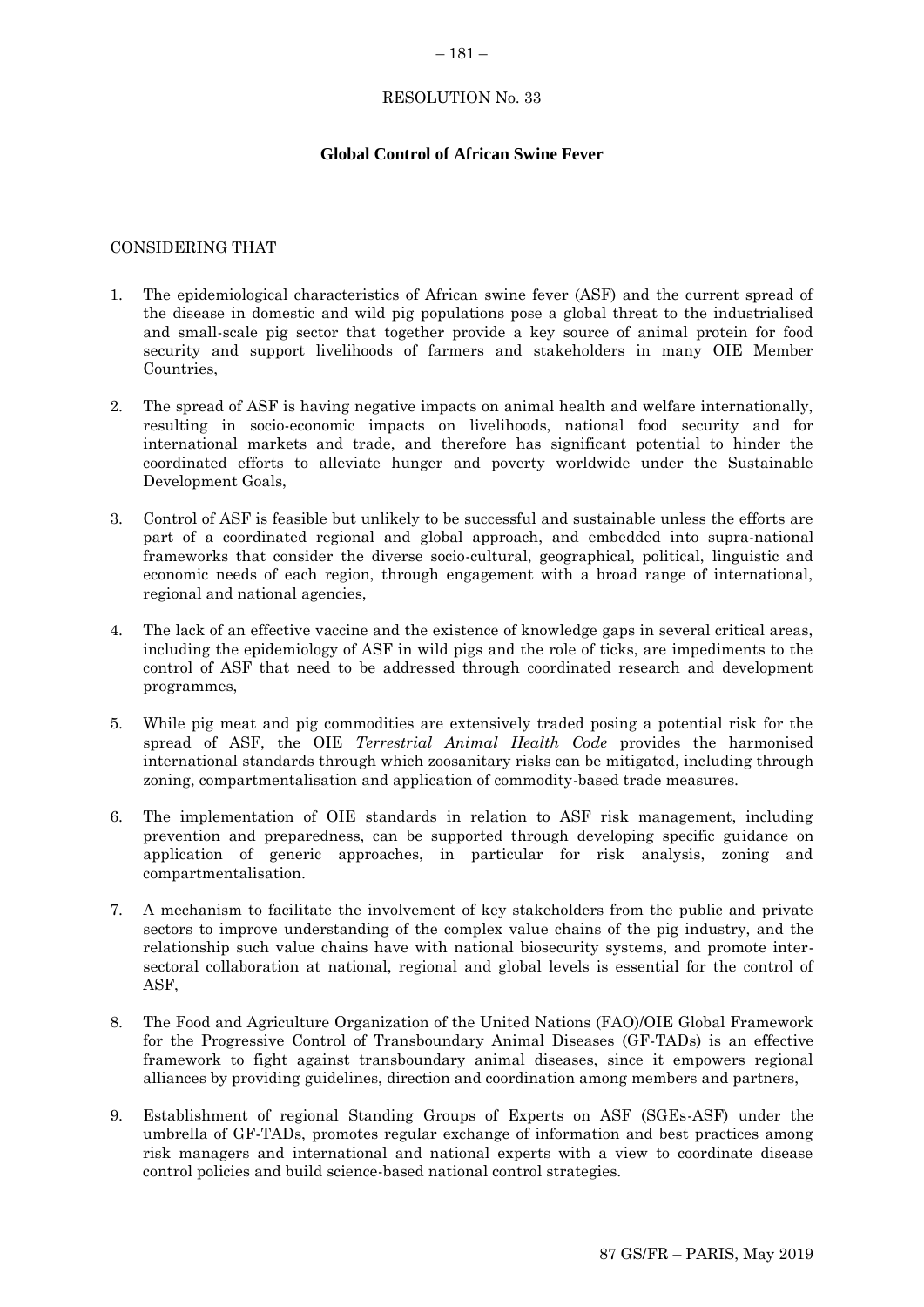## THE ASSEMBLY

#### RECOMMENDS THAT

- 1. ASF control be considered a very high priority by Members, regardless of their current status for ASF, as a result of the disease's significant impact on animal health and welfare, economies, rural development, social and political behaviour, and the current situation heightening panzootic risks for all countries;
- 2. Members consider ASF as a disease that requires risk management by development and refinement of national control programmes, including preparedness measures for contingency planning, prevention, early detection, rapid response and compensation policies to support industry recovery, which would be enhanced by regular risk analysis and coordination with the control activities for other priority diseases already in place;
- 3. Members recognise that risk communication is crucial to effectively address high risk practices and strengthen biosecurity measures in the national pig sector and concerning the wild pig population. Risk pathways and practices should be identified through risk assessment, and addressed by enhancing cooperation and coordination among the relevant private and public stakeholders;
- 4. Members maintain transparency and trust with trading partners through timely and comprehensive disease reporting to the OIE to inform risk managers in protecting ASF free countries and zones and to enable better monitoring of the progress of ASF control programmes in endemic areas;
- 5. Members that are trading pigs and pig commodities with countries or zones affected by ASF fully implement relevant OIE standards to ensure safe international trade and mitigate the risk of ASF incursion, while avoiding unjustified sanitary barriers to trade;
- 6. Members with trade in pigs and pig commodities consider the potential impact of an ASF incursion, and manage risks to business continuity within their preparedness plans making use of the OIE standards in relation to zoning, compartmentalisation and commodity-based trade that can be recognised by trading partners within certification arrangements;
- 7. Members should take all practical steps to prevent the spread of disease between countries through illegal practices such as the carriage of contraband meat, meat products and live animals during travel and migration;
- 8. Members make the best use of the possibilities offered by the OIE Performance of Veterinary Services (PVS) Pathway to advocate national governments to improve Veterinary Services and support national surveillance and control programmes, the facilitation of trade activities as well as the prevention of disease introduction in free countries;
- 9. A global initiative for the control of ASF be launched using the GF-TADs mechanism to develop, improve and harmonise national, regional and global partnership and coordination to address ASF at the source, enhance prevention and preparedness, minimise adverse impacts on animal health and welfare, international trade, and social wellbeing;
- 10. The OIE, in collaboration with FAO, takes into account regional specificities to identify and define the guiding principles and key pillars required for the successful global control of ASF in compliance with the relevant OIE standards and guidelines;